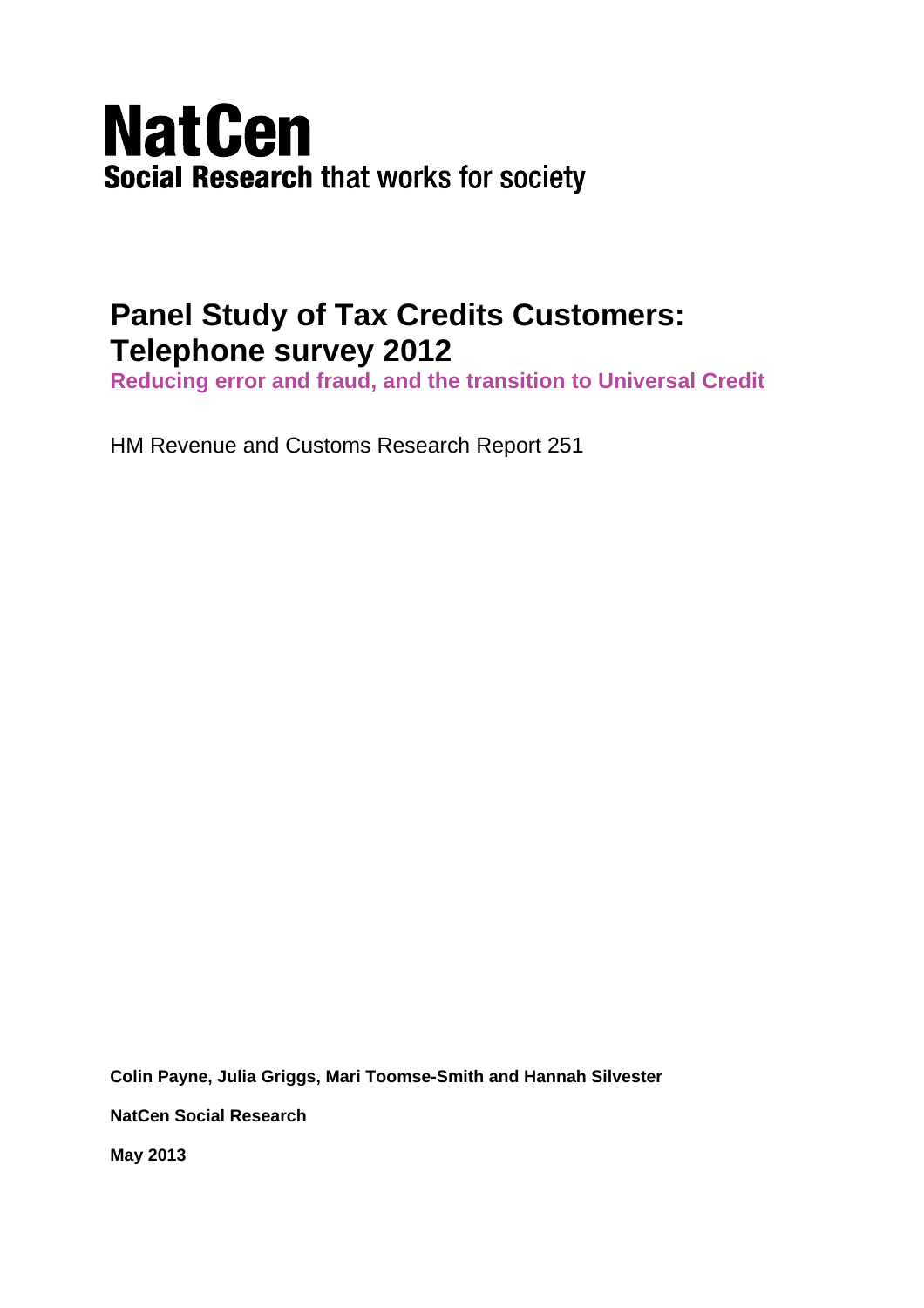# **Disclaimer**

The views in this report are the authors' own and do not necessarily reflect those of HM Revenue & Customs.

© Crown Copyright 2013

Copyright in the typographical arrangement and design rests with the Crown. This publication may be reported free of charge in any format or medium provided that it is reproduced accurately and not used in a misleading context. The material must be acknowledged as Crown copyright with the title and source of the publication specified.

Published by HM Revenue and Customs, May 2013 www.hmrc.gov.uk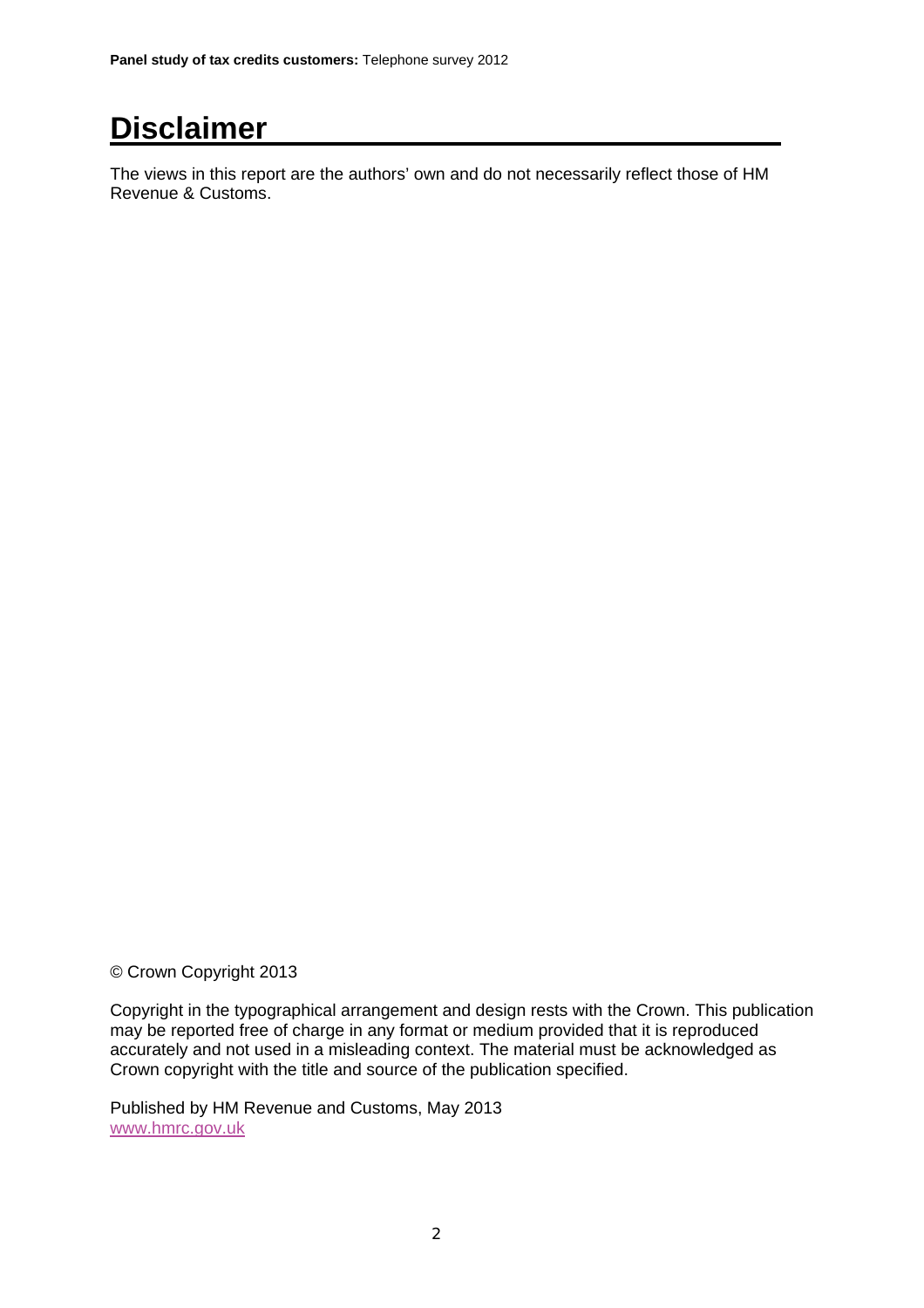# **Contents**

| 1.1          |                                                                              |  |
|--------------|------------------------------------------------------------------------------|--|
|              |                                                                              |  |
| $\mathbf{2}$ |                                                                              |  |
| 2.1          |                                                                              |  |
|              | 2.1.1 Where customers went first for help and advice about tax credits 15    |  |
|              |                                                                              |  |
|              |                                                                              |  |
|              |                                                                              |  |
|              |                                                                              |  |
|              |                                                                              |  |
|              | 2.2.4 When customers reported changes of circumstances 19                    |  |
|              | 2.2.5 Encouraging customers to report changes of circumstances 21            |  |
|              | 2.2.6 Consequences of not reporting changes of circumstances  22             |  |
|              | 2.2.7 Use of financial penalties to encourage reporting of changes of        |  |
|              |                                                                              |  |
|              |                                                                              |  |
|              |                                                                              |  |
|              |                                                                              |  |
|              |                                                                              |  |
|              |                                                                              |  |
|              |                                                                              |  |
|              | 2.4.2 Reducing inaccurate claims: is HMRC doing enough? 25                   |  |
|              | 2.4.3 Likelihood that those who make inaccurate claims will be caught 26     |  |
|              | 2.4.4 Whether making inaccurate claims is considered acceptable  27          |  |
|              | 2.4.5 Circumstances in which customers felt it was acceptable to make an     |  |
| 3            |                                                                              |  |
| 3.1          |                                                                              |  |
|              |                                                                              |  |
|              | 3.1.2 Whether customers felt that the introduction of Universal Credit would |  |
|              |                                                                              |  |
|              |                                                                              |  |
|              | 3.2.1 Who customers believed should provide information about Universal      |  |
|              | 3.2.2 What information about Universal Credit is most important 31           |  |
|              |                                                                              |  |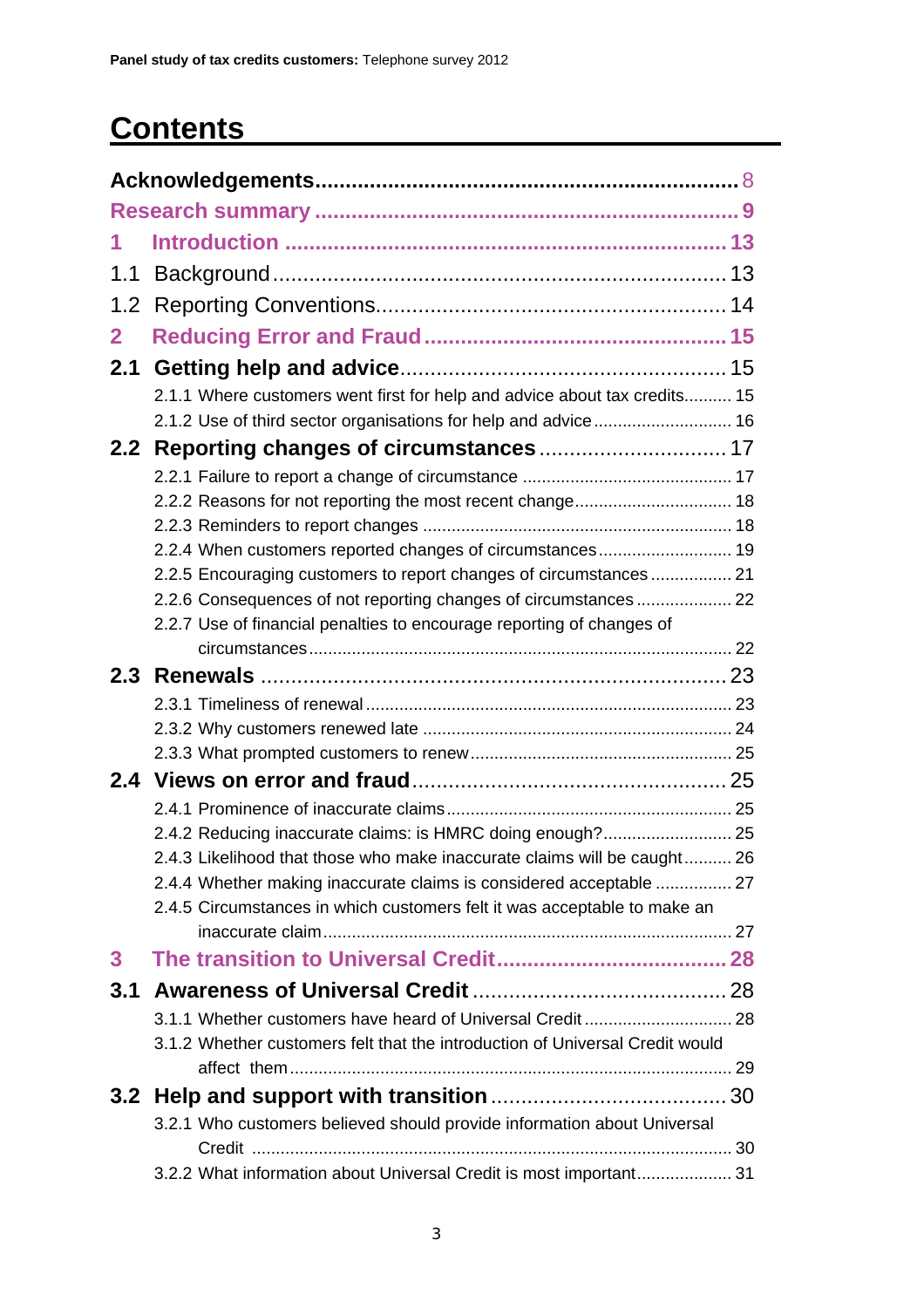| 3.2.4 How customers would like to receive information 31                 |                                                                                                                                                                         |
|--------------------------------------------------------------------------|-------------------------------------------------------------------------------------------------------------------------------------------------------------------------|
|                                                                          |                                                                                                                                                                         |
|                                                                          |                                                                                                                                                                         |
| 3.3.2 Perceptions of safety and confidence when using online services 33 |                                                                                                                                                                         |
|                                                                          |                                                                                                                                                                         |
|                                                                          |                                                                                                                                                                         |
| 3.3.5 Making and managing Universal Credit claims online 38              |                                                                                                                                                                         |
|                                                                          |                                                                                                                                                                         |
|                                                                          |                                                                                                                                                                         |
|                                                                          |                                                                                                                                                                         |
| 3.5                                                                      |                                                                                                                                                                         |
|                                                                          |                                                                                                                                                                         |
|                                                                          |                                                                                                                                                                         |
|                                                                          |                                                                                                                                                                         |
|                                                                          |                                                                                                                                                                         |
|                                                                          |                                                                                                                                                                         |
|                                                                          |                                                                                                                                                                         |
|                                                                          |                                                                                                                                                                         |
| 4.2                                                                      |                                                                                                                                                                         |
|                                                                          |                                                                                                                                                                         |
|                                                                          |                                                                                                                                                                         |
|                                                                          |                                                                                                                                                                         |
|                                                                          |                                                                                                                                                                         |
| Appendix C. Distribution of key customer characteristics  67             |                                                                                                                                                                         |
| <b>References</b>                                                        |                                                                                                                                                                         |
|                                                                          | 3.5.1 Reporting or checking income for parts of the tax year  43<br>Stopping tax credits and the transition to Universal<br>Appendix A Additional figures and tables 49 |

# List of tables

| Table 2.1 | Where customers went first for help or advice about tax credits 16               |     |
|-----------|----------------------------------------------------------------------------------|-----|
| Table 2.2 |                                                                                  |     |
| Table 2.3 | What may happen if a change of circumstances is not reported22                   |     |
| Table 2.4 |                                                                                  |     |
| Table 3.1 | Who should provide information about Universal Credit                            | .30 |
| Table 3.2 |                                                                                  |     |
| Table 3.3 | How safe customers feel when using the internet at home 34                       |     |
| Table 3.4 |                                                                                  |     |
| Table 3.5 |                                                                                  |     |
| Table 3.6 |                                                                                  |     |
| Table 3.7 | Types of income it would be particularly difficult to provide46                  |     |
|           | Appendix Table A.1 Whether most recent unreported change would affect tax credit |     |
|           |                                                                                  | .55 |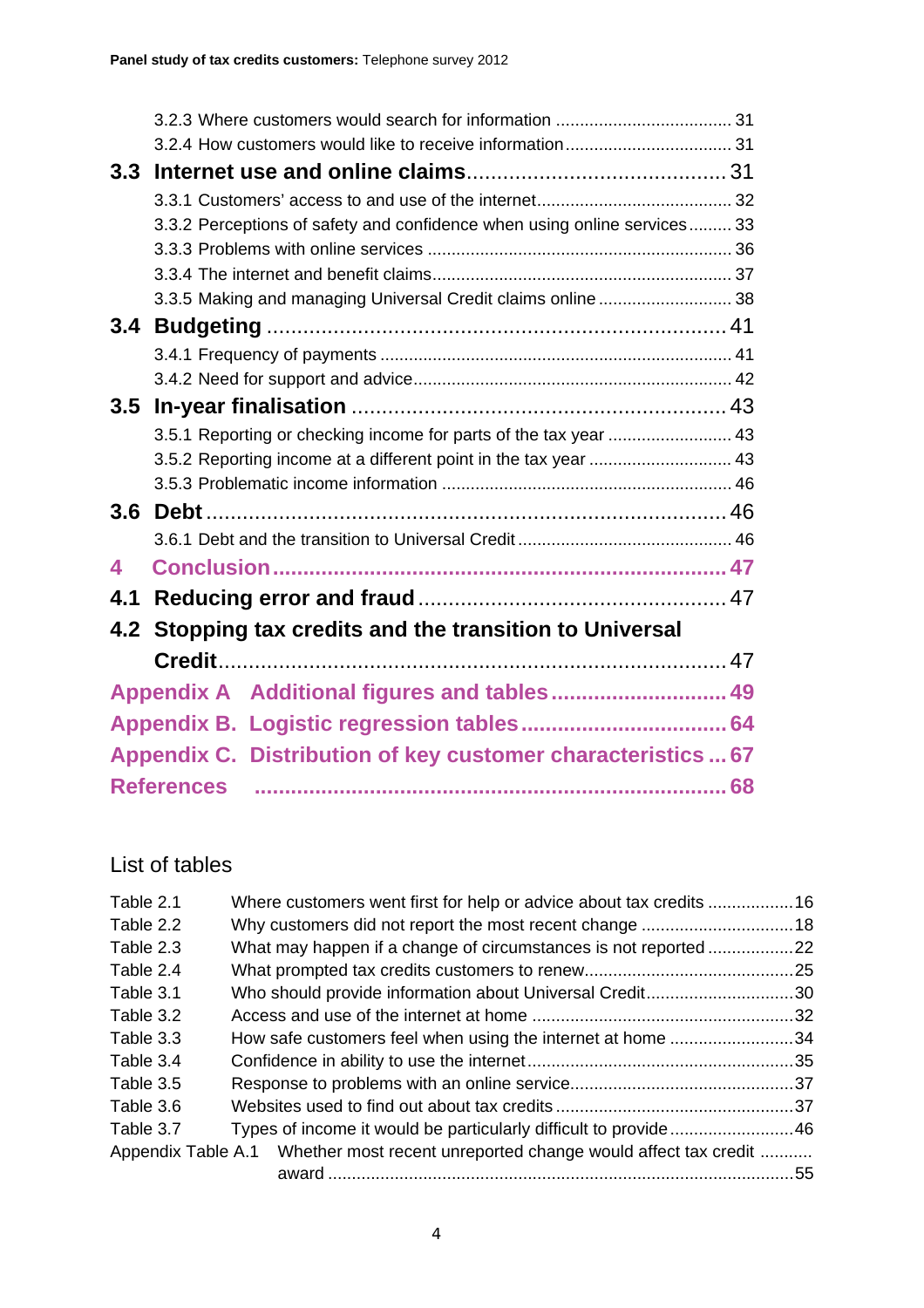| Appendix Table A.2 |  | Whether there was anything that reminded customers to report                                 |  |
|--------------------|--|----------------------------------------------------------------------------------------------|--|
|                    |  |                                                                                              |  |
| Appendix Table A.3 |  | What HMRC could do to encourage customers to report changes56                                |  |
| Appendix Table A.4 |  | Whether customers gave at least one of the documented                                        |  |
|                    |  |                                                                                              |  |
| Appendix Table A.5 |  | Whether a financial penalty would encourage customers to report                              |  |
|                    |  |                                                                                              |  |
| Appendix Table A.6 |  |                                                                                              |  |
| Appendix Table A.7 |  | Was there anything else HMRC could do to help customers to renew                             |  |
|                    |  |                                                                                              |  |
| Appendix Table A.8 |  | In what circumstances would it be acceptable to make an inaccurate                           |  |
|                    |  |                                                                                              |  |
| Appendix Table A.9 |  | Awareness of which government department will administer                                     |  |
|                    |  |                                                                                              |  |
|                    |  | Appendix Table A.10 The effect customers expected the introduction of Universal Credit       |  |
|                    |  |                                                                                              |  |
|                    |  | Appendix Table A.11 Why customers were concerned about the introduction of Universal         |  |
|                    |  |                                                                                              |  |
|                    |  | Appendix Table A.12 Information about Universal Credit that is most important 59             |  |
|                    |  | Appendix Table A.13 Where customers would seek information about Universal Credit            |  |
|                    |  |                                                                                              |  |
|                    |  | Appendix Table A.14 Preferred method of gaining information about Universal Credit60         |  |
|                    |  |                                                                                              |  |
|                    |  |                                                                                              |  |
|                    |  | Appendix Table A.17 Internet used to find out about tax credits or how to make a claim61     |  |
|                    |  | Appendix Table A.18 Anticipation of problems using the internet to make and manage           |  |
|                    |  |                                                                                              |  |
|                    |  |                                                                                              |  |
|                    |  | Appendix Table A.20 Whether customers would be affected by payments every four               |  |
|                    |  |                                                                                              |  |
|                    |  | Appendix Table A.21 Whether customers would need advice or support if payments               |  |
|                    |  |                                                                                              |  |
|                    |  | Appendix Table A.22 Difficulties of providing income information at a different point in the |  |
|                    |  |                                                                                              |  |
|                    |  |                                                                                              |  |
|                    |  | Appendix Table A.24 Whether certain types of income information would be particularly        |  |
|                    |  |                                                                                              |  |
|                    |  | Appendix Table A.25 Whether customers foresee problems providing information within a        |  |
|                    |  |                                                                                              |  |
|                    |  | Appendix Table A.26 Recover of tax credits overpayments being deducted from Universal        |  |
|                    |  |                                                                                              |  |
| Appendix Table B.1 |  |                                                                                              |  |
| Appendix Table B.2 |  |                                                                                              |  |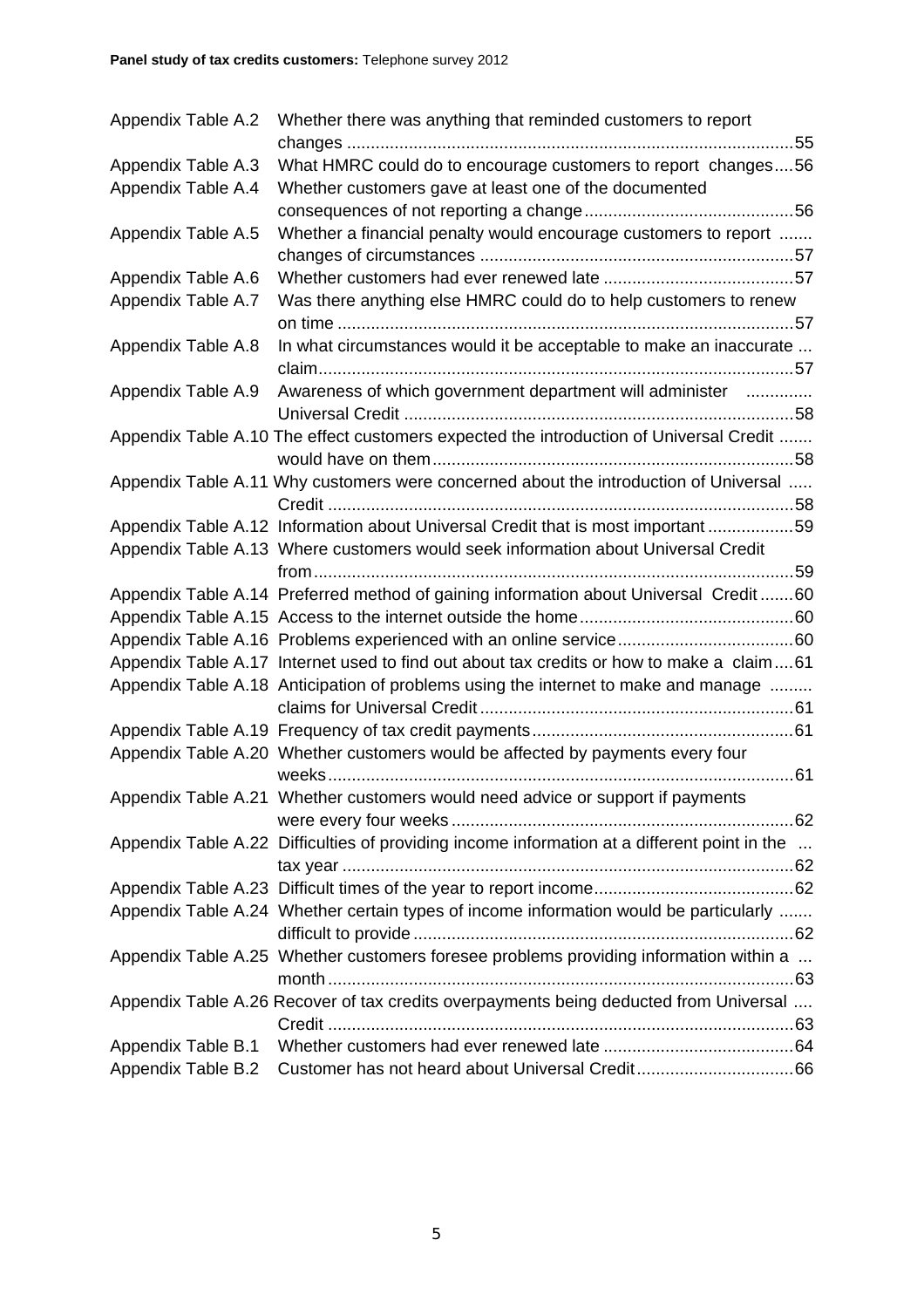# List of figures

| Figure 2.1          | Proportion of customers who had not reported a change of circumstances: |                                                                                    |  |
|---------------------|-------------------------------------------------------------------------|------------------------------------------------------------------------------------|--|
|                     |                                                                         |                                                                                    |  |
| Figure 2.2          |                                                                         |                                                                                    |  |
| Figure 2.3          |                                                                         | Timeframe within which customers told us they usually reported changes of          |  |
| Figure 2.4          |                                                                         | Proportion of customers who told us they reported changes of                       |  |
|                     |                                                                         |                                                                                    |  |
| Figure 2.5          |                                                                         | Proportion of customers who told us they reported changes of                       |  |
|                     |                                                                         |                                                                                    |  |
| Figure 2.6          |                                                                         | Imposing a financial penalty on those who fail to report changes of                |  |
|                     |                                                                         |                                                                                    |  |
| Figure 2.7          |                                                                         | Proportion of customers who told us they have ever renewed late: by                |  |
|                     |                                                                         |                                                                                    |  |
| Figure 2.8          |                                                                         |                                                                                    |  |
| Figure 2.9          |                                                                         | Proportion who thought it was very likely or quite likely that those who make      |  |
|                     |                                                                         |                                                                                    |  |
| Figure 2.10         |                                                                         |                                                                                    |  |
| Figure 3.1          |                                                                         | Awareness of Universal Credit among tax credit customers: by age29                 |  |
| Figure 3.2          |                                                                         | Level of concern about the introduction of Universal Credit 30                     |  |
| Figure 3.3          |                                                                         |                                                                                    |  |
| Figure 3.4          |                                                                         |                                                                                    |  |
| Figure 3.5          |                                                                         | Access and use of the internet at home: by employment status33                     |  |
| Figure 3.6          |                                                                         | How safe customers feel when managing financial information online34               |  |
| Figure 3.7          |                                                                         | Level of confidence in ability to use the internet: by age 35                      |  |
| Figure 3.8          |                                                                         |                                                                                    |  |
| Figure 3.9          |                                                                         | Internet used to communicate with a government department38                        |  |
| Figure 3.10         |                                                                         | Nature of problems anticipated with submitting Universal Credit claims or          |  |
|                     |                                                                         |                                                                                    |  |
| Figure 3.11         |                                                                         | Customers who anticipate problems using the internet to make and manage            |  |
|                     |                                                                         | claims for Universal Credit: by highest educational qualification 39               |  |
| Figure 3.12         |                                                                         | Customers who anticipate problems using the internet to make and manage            |  |
|                     |                                                                         |                                                                                    |  |
| Figure 3.13         |                                                                         | Customers who anticipate problems using the internet to make and manage            |  |
|                     |                                                                         |                                                                                    |  |
| Figure 3.14         |                                                                         | Anticipated problems with payments every four weeks41                              |  |
| Figure 3.15         |                                                                         | Would be affected by payments every four weeks: by income42                        |  |
| Figure 3.16         |                                                                         | Ease of declaring or checking income for part of the tax year43                    |  |
| Figure 3.17         |                                                                         | Difficulties caused by providing information at a different point in the tax year  |  |
|                     |                                                                         |                                                                                    |  |
| Figure 3.18         |                                                                         | Difficulties if required to provide income information at a different point during |  |
|                     |                                                                         |                                                                                    |  |
| Figure 3.19         |                                                                         | Months when reporting would be more inconvenient when reporting income             |  |
|                     |                                                                         |                                                                                    |  |
| Appendix Figure A.1 |                                                                         | Proportion of customers who were aware they could use third sector.                |  |
|                     |                                                                         | organisations for help or advice about tax credits49                               |  |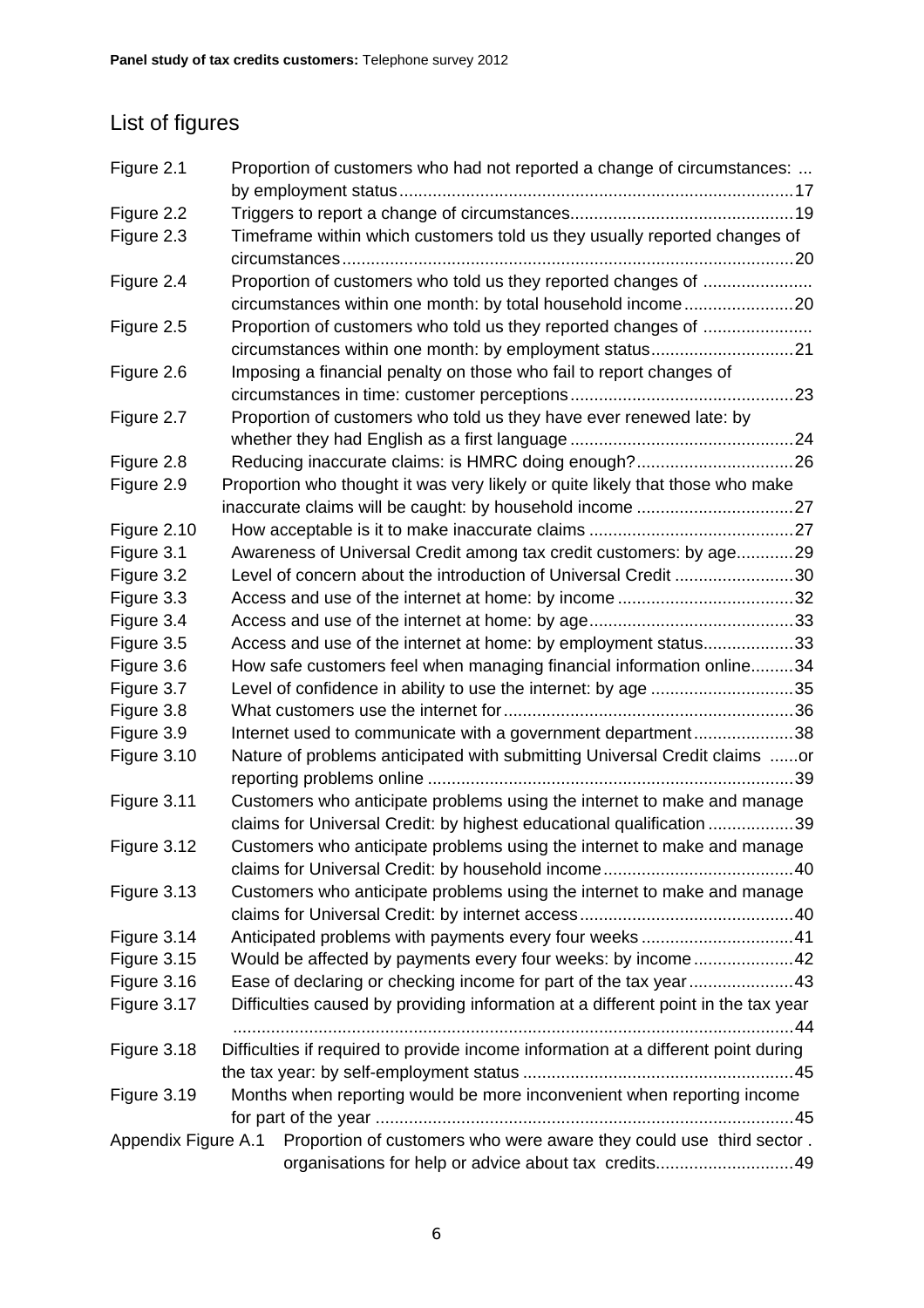| Appendix Figure A.2  | Proportion of customers who would be prepared to use third sector<br>organisations for help or advice about tax credits 49            |
|----------------------|---------------------------------------------------------------------------------------------------------------------------------------|
| Appendix Figure A.3  | Proportion of customers who reported changes of circumstances<br>within one month: by whether English is a first language 50          |
| Appendix Figure A.4  | Proportion of customers who reported changes of circumstances                                                                         |
| Appendix Figure A.5  | Proportion of customers for whom a financial penalty would<br>encourage them to report changes: by whether they have English as.      |
| Appendix Figure A.6  |                                                                                                                                       |
| Appendix Figure A.7  |                                                                                                                                       |
| Appendix Figure A.8  | Perceptions of likelihood that those who make inaccurate claims will                                                                  |
| Appendix Figure A.9  | Proportion of customers who thought it was always unacceptable to<br>make inaccurate claims: by whether English is a first language53 |
| Appendix Figure A.10 | Would need support if payments every four weeks: by language53                                                                        |
| Appendix Figure A.11 | Would need support if payments every four weeks: by employment                                                                        |
| Appendix Figure A.12 | Would need support if payments every four weeks: by type of tax                                                                       |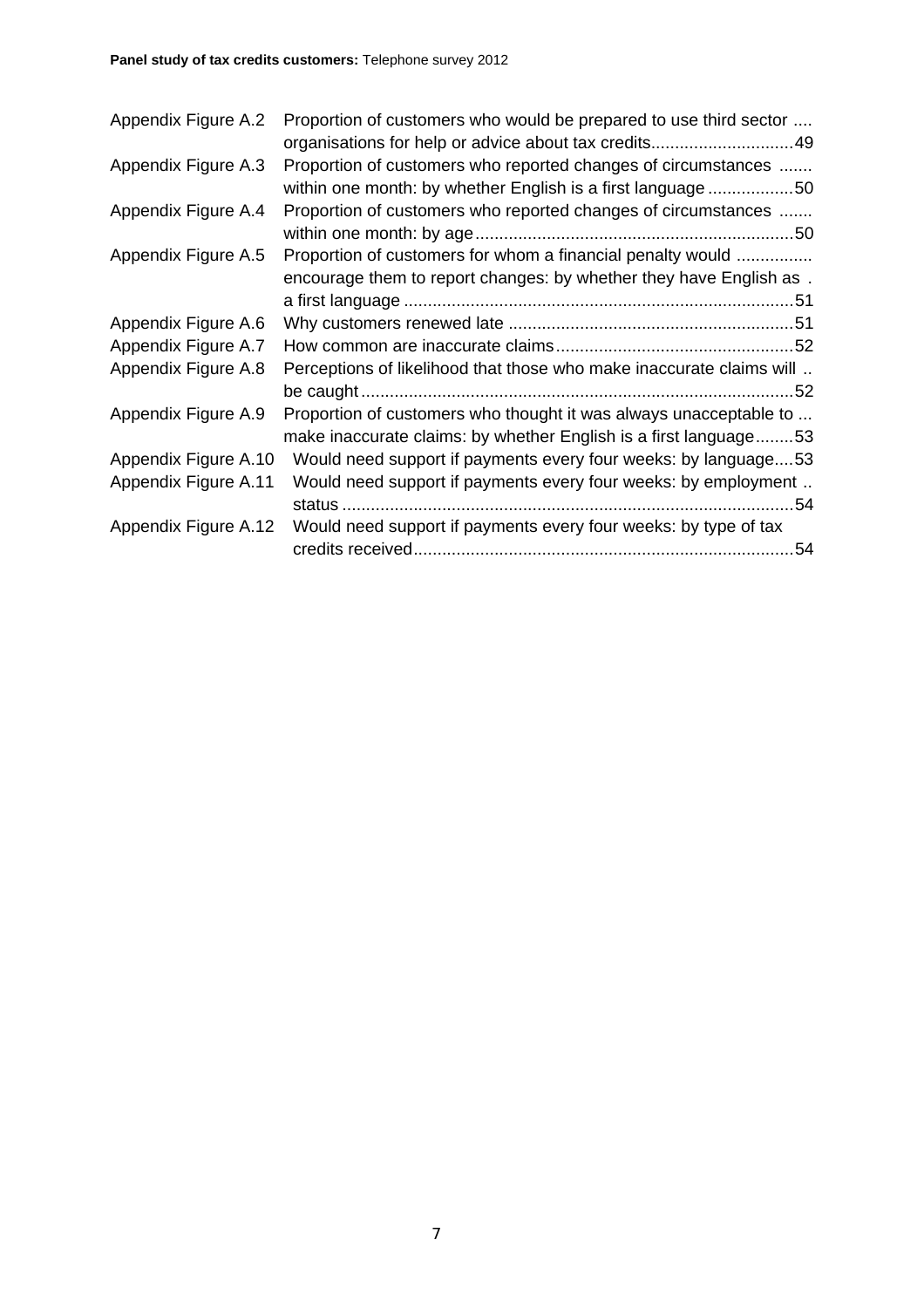# **Acknowledgements**

The authors would like to thank HM Revenue & Customs project manager Hannah Rhodes for the direction and advice she has provided throughout the project. We would also like to thank Adam Altoft and Gertrud Malmersjo from HM Revenue & Customs for their support. At NatCen Social Research we would like to extend our thanks to Sonia Shirvington and the Telephone Unit interviewers who ensured that we met our targets. We would also like to thank our colleagues Jenny Chanfreau for her advice on analysis methods and Tracy Anderson for commenting on the earlier version of this report. We are also grateful to Catherine O'Donnell who provided invaluable help with the formatting of the report. Last but not least we would like to thank all of our respondents who gave their time so generously.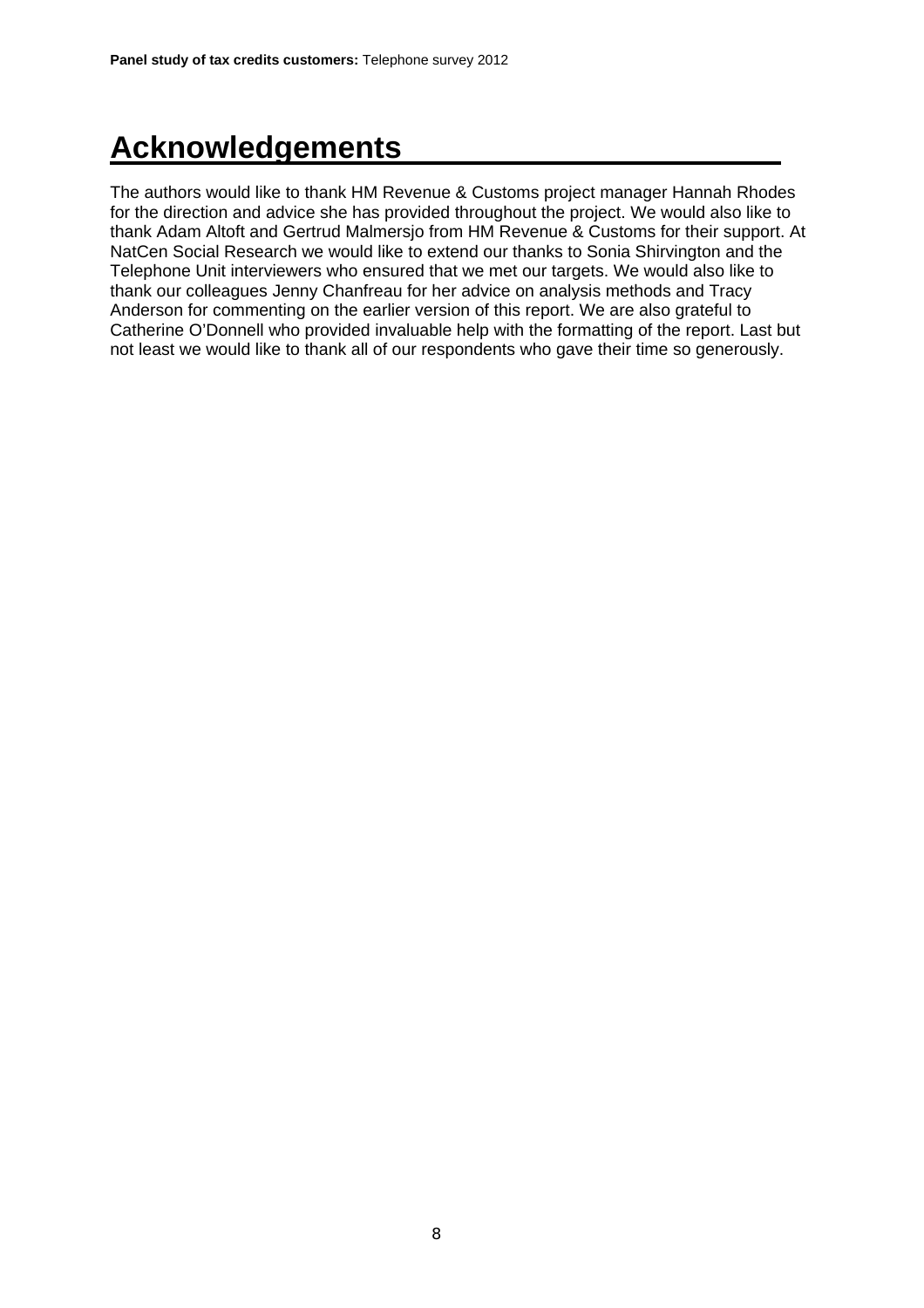# **Research summary**

HM Revenue & Customs (HMRC) commissioned the first wave of the Panel Study of tax credits customers in 2008 to collect longitudinal data on a sample of tax credits customers. The survey has been used to improve understanding of customers by tracking their experiences, attitudes and behaviours over time, enabling HMRC to ensure that policy and operational developments take account of customer experience.

This report covers findings from the latest wave of the Panel Study, focusing on two areas of strategic priority to HMRC: reducing error and fraud, and the transition to Universal Credit. The study involved 1,000 telephone interviews with a representative sample of tax credits customers. The research was carried out by NatCen Social Research and was commissioned by HMRC.

## Reducing Error and Fraud

#### **Getting help and advice**

So that HMRC can target its resources effectively, it is important to understand where customers currently go for help and advice about tax credits. The HMRC helpline was cited most often - by 56 per cent of customers - as customers' first choice for help and advice with tax credits.

HMRC plans to encourage more customers to make use of trusted intermediaries, such as voluntary and community organisations, when they need assistance. Whilst only three per cent of customers named third sector organisations as somewhere they would go first for help or advice about tax credits, 78 per cent said they would be prepared to use a third sector organisation for tax credits advice in the future.

#### **Reporting changes of circumstances**

For the tax credits system to work effectively, HMRC needs up-to-date information about any changes to customer circumstances which may affect their tax credits claim. The majority (95 per cent) of customers told us they did report changes of circumstances to HMRC.

Customers are expected to report any changes of circumstance to HMRC immediately. The majority of customers told us that they had reported changes immediately (69 per cent), or within one month (23 per cent); where customers took longer, a range of factors were identified:

- Having a relatively high household income (£26,000 per year or more);
- English being a second language;
- Working full time;
- Being aged 50 or over.

One third (33 per cent) of customers said they had been prompted to report changes as a result of something they had seen or heard, such as adverts or reminders from HMRC (44 and 24 per cent respectively), or the receipt of renewal documentation (41 per cent).

Almost all customers thought that there were repercussions for not reporting changes: 72 per cent accurately identified at least one of the consequences specifically mentioned on the HMRC website.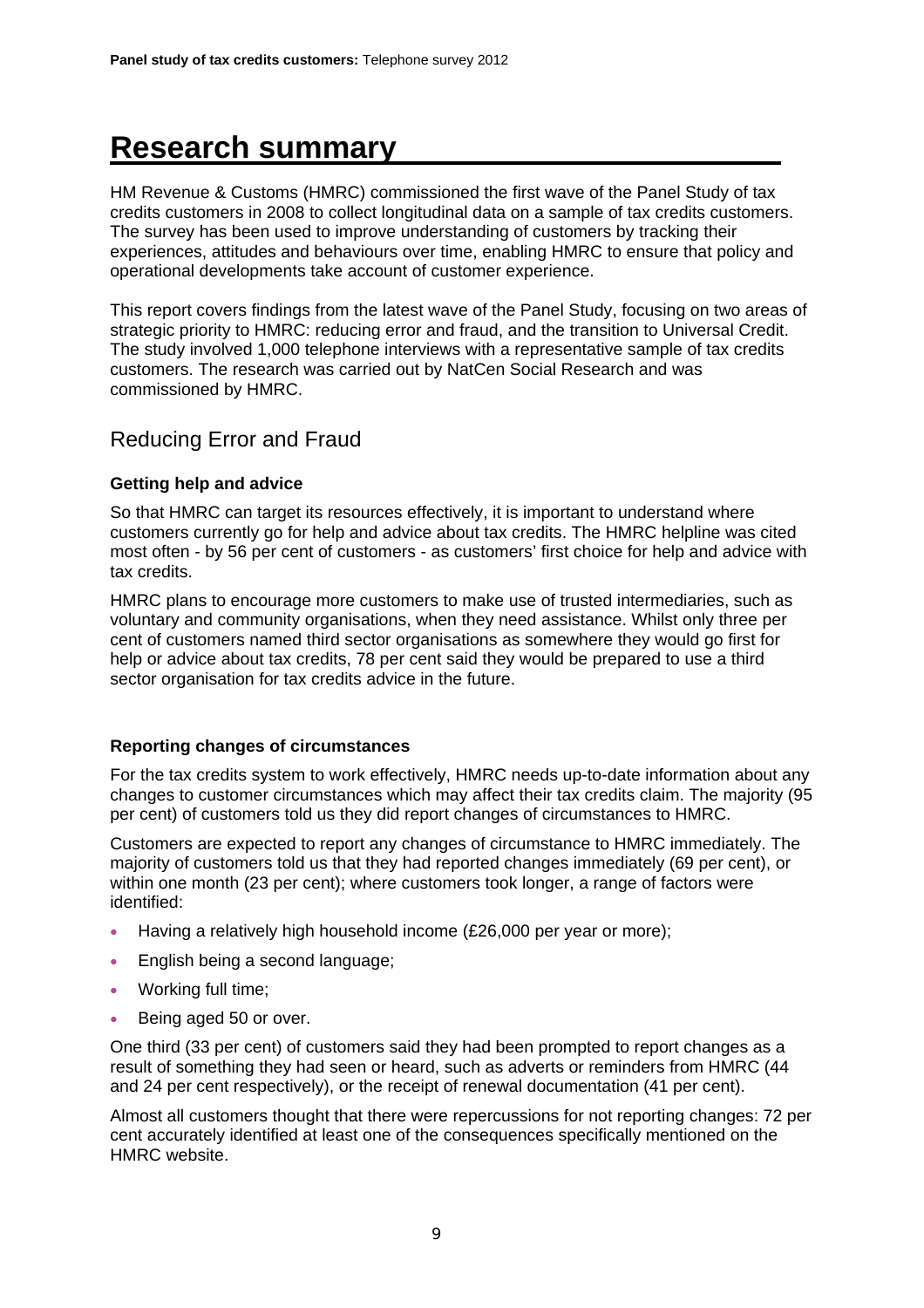Eighty-eight per cent of customers thought that penalties would make them more likely to report changes. Penalties may be less effective with customers who speak English as a second language: 76 per cent, compared to 89 per cent of those who spoke English as a first language, reported that penalties would make them more likely to report changes.

#### **Renewing claims**

Late renewal of tax credits claims by customers can also have implications for over and under payments. Eleven per cent of customers told us they had previously renewed their tax credits claim late. Those who spoke English as a second language were more likely to say that they have done this than those who spoke English as a first language or were bilingual.

Customers largely ascribed renewing late to either their own forgetfulness (47 per cent), or delays in getting all of the documentation together (18 per cent). Reminders from HMRC had prompted around a quarter (24 per cent) of customers whose renewal was overdue to eventually renew.

#### **Views on error and fraud**

The majority of customers thought that inaccurate claims were relatively common (79 per cent saying felt they were either very or fairly common). While around two thirds of customers thought that HMRC was doing enough to tackle this problem (67 per cent), one third of (30 per cent) thought HMRC could do more. Seventy-five per cent thought it likely that inaccurate claims would be caught.

Most customers (72 per cent) thought it was always unacceptable to make inaccurate claims. Others felt there could be times when it would be acceptable, such as cases of genuine mistakes or confusion. Those with English as a second language were least likely to think that it was 'always unacceptable' to make an inaccurate claim.

## The transition to Universal Credit

#### **Awareness of Universal Credit**

This year, 2013, sees the introduction of Universal Credit, which will gradually replace tax credits and other working age benefits by 2017. Awareness of the term 'Universal Credit' was low: only a quarter of customers (24 per cent) had heard of it.

The majority of customers who knew about Universal Credit felt that its introduction would have implications for them (66 per cent). More than a quarter of those who thought Universal Credit would affect them said they were very concerned about what would happen when the system changed.

#### **Help and support with transition**

The majority of customers who knew about Universal Credit thought that HMRC should be responsible for providing information about it (61 per cent), although 55 per cent felt the Department for Work and Pensions should have a role in providing them with information about Universal Credit.

Customers felt that providing information on the timing of the Universal Credit roll-out was more important than any of the other options provided, including when Universal Credit was likely to affect them (40 per cent). This was followed by details of how to make a claim (31 per cent).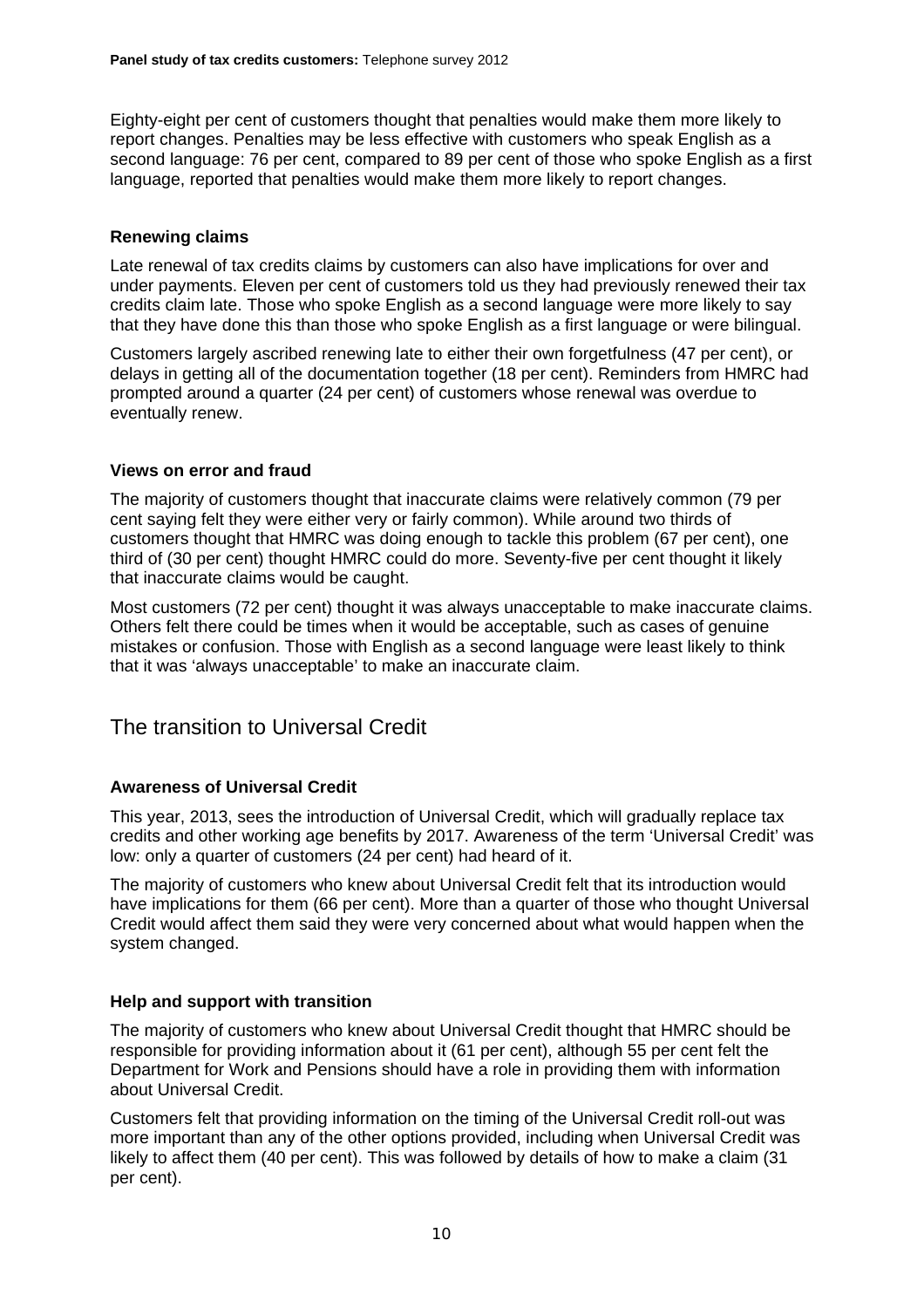The internet was a seen as the first port of call by most customers when seeking information about Universal Credit (65 per cent). Smaller proportions said they would go to HMRC (22 per cent), the Citizen's Advice Bureau (15 per cent), or the Jobcentre Plus / Department for Work and Pensions (eight per cent). By far the most popular method for receiving information about Universal Credit was in a letter (81 per cent).

#### **Internet use and online claims**

Universal Credit will be a primarily digital service, meaning that most claimants will be expected to submit and manage their claims online. Most customers (82 per cent) said they had access to the internet in their own homes, and made use of it. Only three per cent reported that they had no access to the internet at all (either at home or elsewhere).

Internet access varied by household income (18 per cent of homes with incomes below £10,399 said they had no access to the internet, compared with four per cent of households with an income of £26,000 or more).

The majority of customers said they felt safe when using the internet generally (88 per cent). A smaller proportion said they felt safe managing financial information online (67 per cent).

More than a fifth of customers (21 per cent) felt that having to submit and manage Universal Credit claims online would present a problem for them. Reasons for this included: not knowing how to use the internet (30 per cent), concerns about security (ten per cent) or preferring to talk to someone (10 per cent). Those with: higher qualification levels; higher household incomes; and, internet access at home were all significantly less likely to anticipate a problem with online claims.

#### **Budgeting and frequency of payments**

Universal Credit payments will be made on a monthly basis, which will represent a change for the over half of tax credit customers who told us they currently receive their award as a weekly payment (57 per cent). In the survey, tax credits customers were asked about a move to four weekly payments which is a reasonable proxy for monthly payments. Threequarters of this group felt that a move to four-weekly payments would affect them; those in lower income households were most likely to anticipate that this change would cause them problems.

Thirty-five per cent of customers who received weekly tax credit payments indicated that they would need advice or support to manage a move to four-weekly payments. Customers who speak English as a second language and those living in low income households were significantly more likely to require help and advice to manage this change.

#### **In-year finalisation**

As part of the stopping tax credits process, customers may be asked to finalise their tax credits award at the point of transition or 'in year' rather than at the end of the tax year as they currently do. Most customers (60 per cent) believed that checking and reporting their income in-year would be very easy or easy. Around a quarter of customers anticipated difficulties with in-year reporting of income information and 15 per cent thought it would be neither easy nor difficult.

The problems customers anticipated included calculating a portion of annual income (41 per cent), collating all the necessary information (17 per cent) and not having access to necessary paperwork (16 per cent). Customers saw late spring / early summer as the least problematic time of the year to provide income information (June in particular).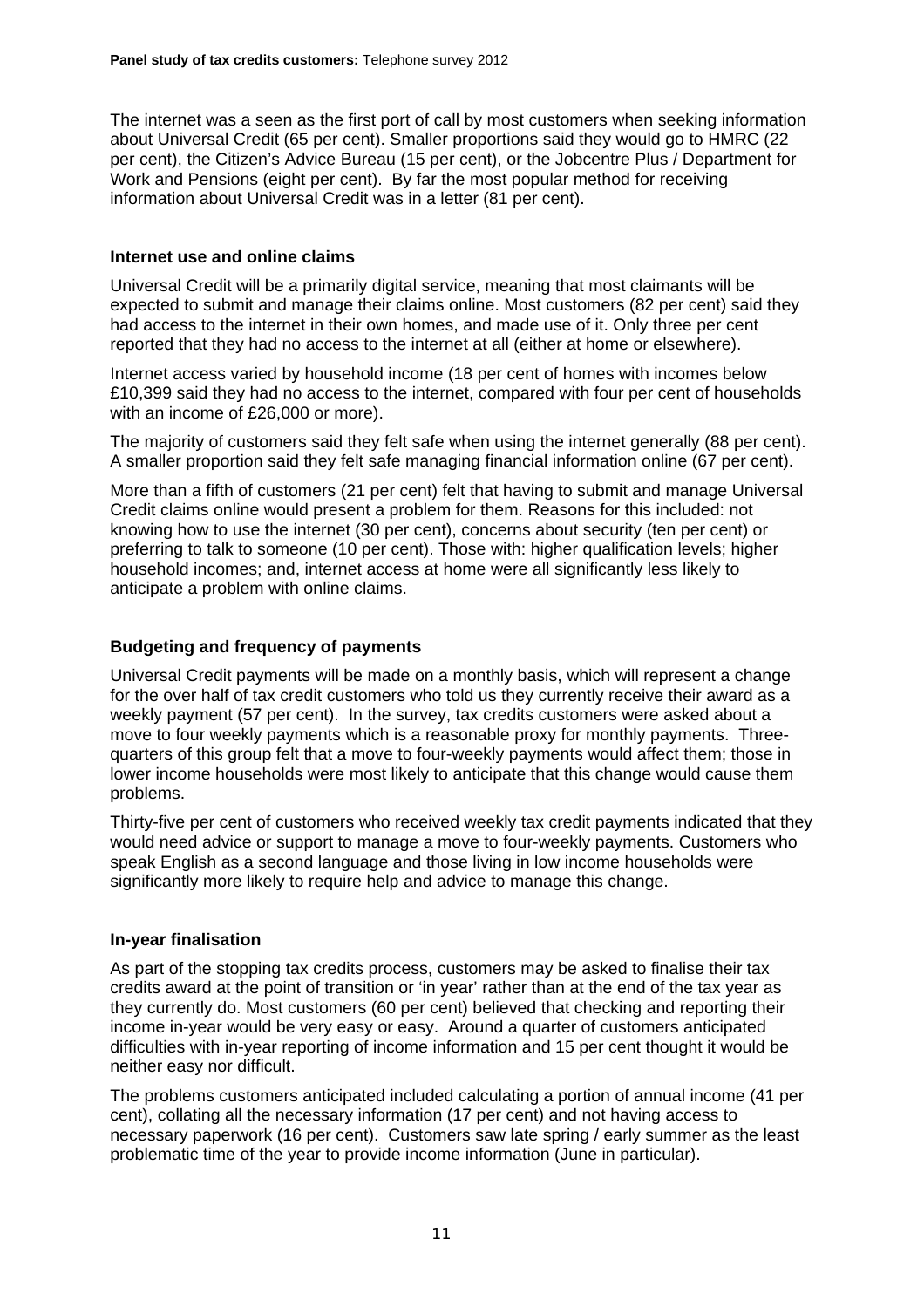Forty-one per cent of customers felt that certain types of income would be more difficult to provide, such as that generated from self-employment (48 per cent). Forty-four per cent of those customers who envisaged difficulties with a change in reporting times felt that it would be difficult to provide the necessary information within a month.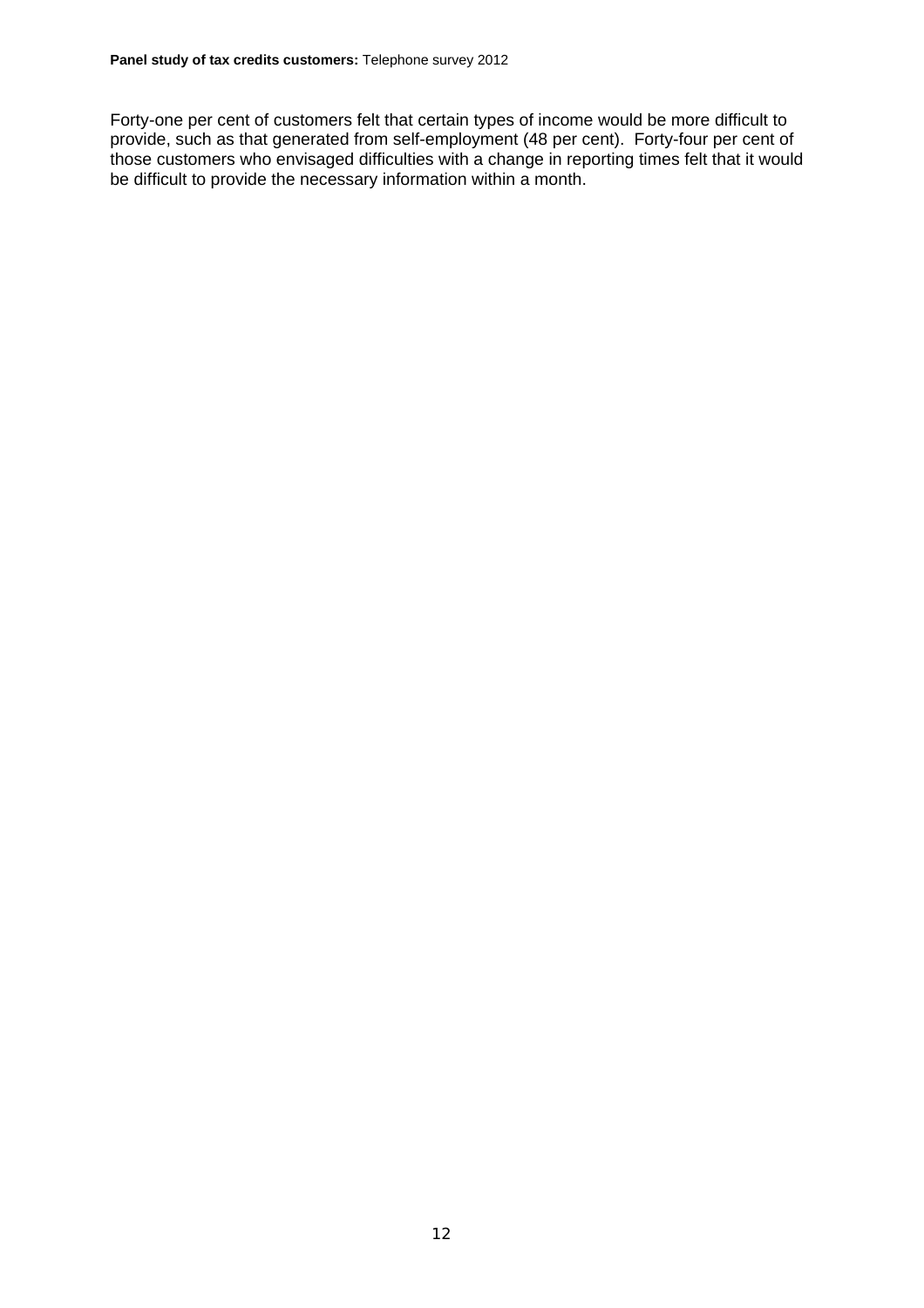# **1 Introduction**

## 1.1 Background

This report presents findings from wave five of the Panel Study of tax credits customers. The study was conducted by NatCen Social Research on behalf of HM Revenue & Customs (HMRC). The first wave of the Panel Study was carried out in 2008. This report presents the analysis of data that was collected during the latest wave of the panel study only. While, the panel study does allow HMRC to track customer experience over time, that is not a focus of this report. HMRC is currently exploring areas where longitudinal analysis of the panel data could add value.

This report is based on the results from the 2012 wave of the study involving telephone interviews with 1,000 tax credits customers, with an overall response rate of 60 per cent. Two-thirds of the respondents had been interviewed in previous waves of the study; the remaining respondents were interviewed for the first time. New customers were included in the study to account for attrition and to ensure that the sample remained representative of all current tax credits customers. More information about the methodology can be found in a separate technical report.

Two of HMRC's key strategic objectives in relation to the tax credit system are:

- Reducing tax credits error and fraud by helping customers to get their claim right first time;
- Stopping tax credits and moving customers to Universal Credit effectively.

#### **Reducing error and fraud**

Helping tax credits customers to get their claim right the first time is central to reducing error and fraud in the tax credits system. In 2010/2011 the department lost an estimated £2.27 billion<sup>1</sup> due to error and fraud, with one in five claims thought to be inaccurate. A large part of this was related to customer error rather than deliberate fraud (NAO, 2013). This suggests that measures aimed at: improving tax credits customers' understanding of the tax credits system and their responsibilities as customers; the consequences of non-action; and, targeting support towards those most at risk of getting their claim wrong, could be effective in reducing the level of error and fraud.

Error can enter the system at a number of different stages. This report looks at two of these stages in particular: the reporting of changes of circumstances and the renewal of tax credits claims. It also explores where tax credits customers go for help and advice, and their views on error and fraud.

#### **The transition to Universal Credit**

Universal Credit represents the biggest reform of the UK welfare system for more than 60 years: it is a new single benefit that will replace a number of working age benefits including the Working Tax Credit and Child Tax Credit. Some customers will begin claiming Universal Credit this year, which will mean that their tax credit payments will stop and their awards will

 $<sup>1</sup>$  This figure does not include organised fraud.</sup>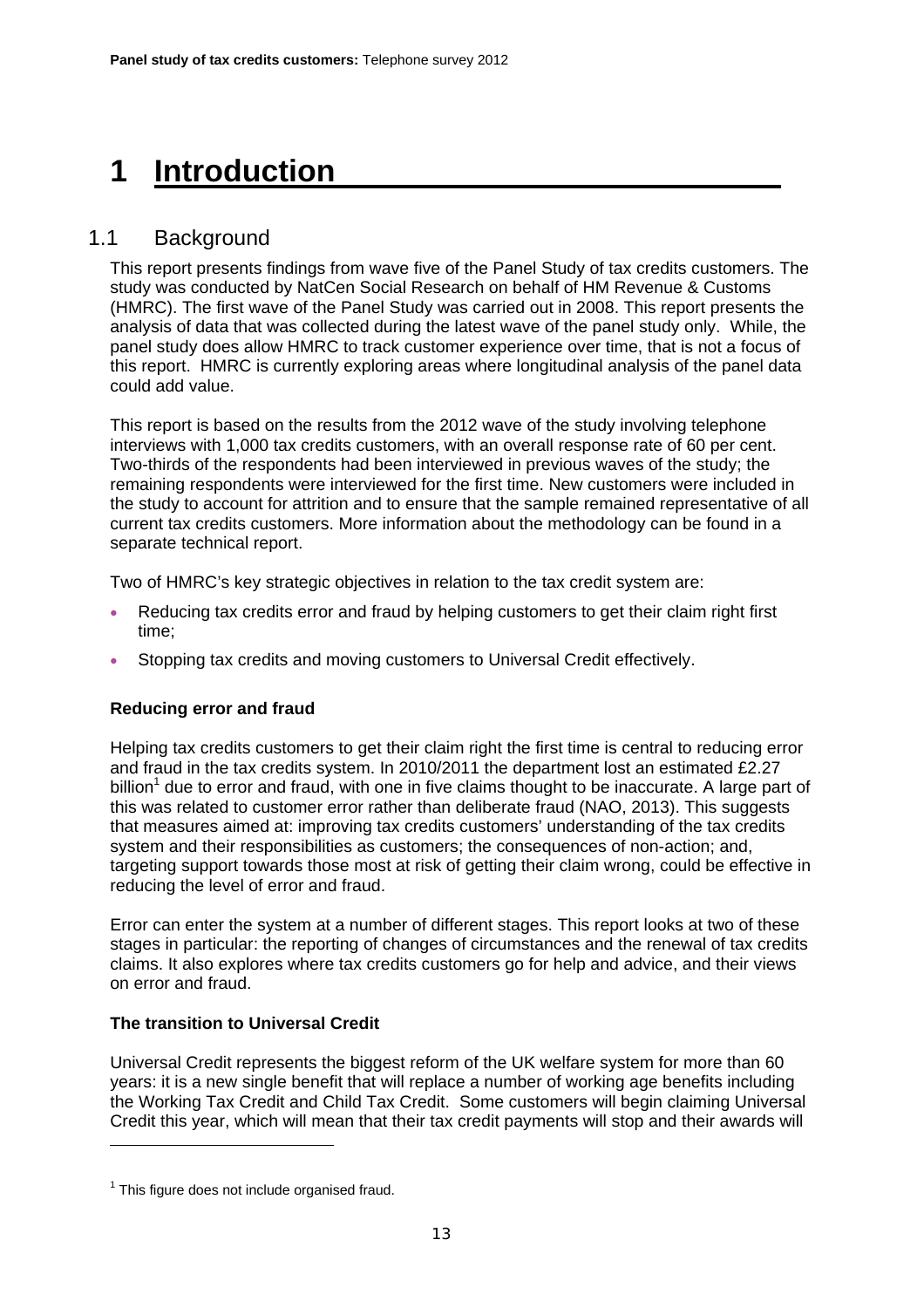be finalised. The Universal Credit system will differ from the tax credits system in key respects, including that payments will be made monthly and most will be online. HMRC is committed to using its experience with the tax credits system to help to develop the transition process to ensure that it is as efficient as possible for both customers and HMRC.

This report explores the issues that tax credits customers may face during the process of transition and in adjusting to the Universal Credit system.

## 1.2 Reporting Conventions

The information presented in this report uses data from the Panel Study that has been weighted using cross-sectional weights to take account of technical issues such as sample design and non-response. In particular, the weighting ensures that the distribution of the weighted data closely approximates the overall tax credits population, according to HMRC's administrative records, in terms of type of tax credits received and length of tax credits receipt. This ensures that weighted data is representative of all tax credits customers in 2012 on these key characteristics. The distribution of tax credits recipients on other potentially important characteristics was not known, so it was not possible to check how representative the sample for these other characteristics. Full details on the weighting can be found in the accompanying technical report.

The majority of tables in the report relate to questions with mutually exclusive responses, for example where customers went first for help and advice about tax credits. In these tables the percentages will generally sum to 100; however, there may be some instances where percentages will not sum to exactly 100 per cent because of rounding. In addition where the survey question allowed multiple responses, (i.e. the tax credits customer could choose a number of responses rather than just one) the percentages will not sum to 100. Some respondents did not respond to all questions. As a result, the unweighted sample size for tables and figures that refer to all tax credits customers can be smaller than the total number of interviews (1,000).

The tables use the following notations:

- Base The unweighted count is the base presented in all tables.
- 0 Percentage value is greater than 0, but less than 0.5, which is rounded down. Frequencies based on less than 50 cases are not robust and have not been included in the report.

Statistical significance was tested using logistic regression for complex samples.<sup>2</sup> All the differences cited in the text or presented in the charts are statistically significant at the 0.05 level. The report includes some cross-tabulations that present the findings by key customer characteristics. It should be noted that some of the characteristics used in this report are related to each other as well as to the outcome that is considered. This means that a statistically significant relationship between two variables could in fact be affected by a third variable. It is possible to untangle relationships between three or more variables by using multivariate analysis techniques, and this has been done for one key question in each chapter. The remaining cross-tabulations present statistically significant relationships between two variables only.

Throughout the report tax credits claimants are referred to as 'customers'. The breakdown of the sample by key customer characteristics is included in Appendix C.

 $2$  PASW 18 does not include a Chi-square procedure for complex samples. Equivalent analysis can be performed with the logistic regression command and specifying only one independent variable (break variable).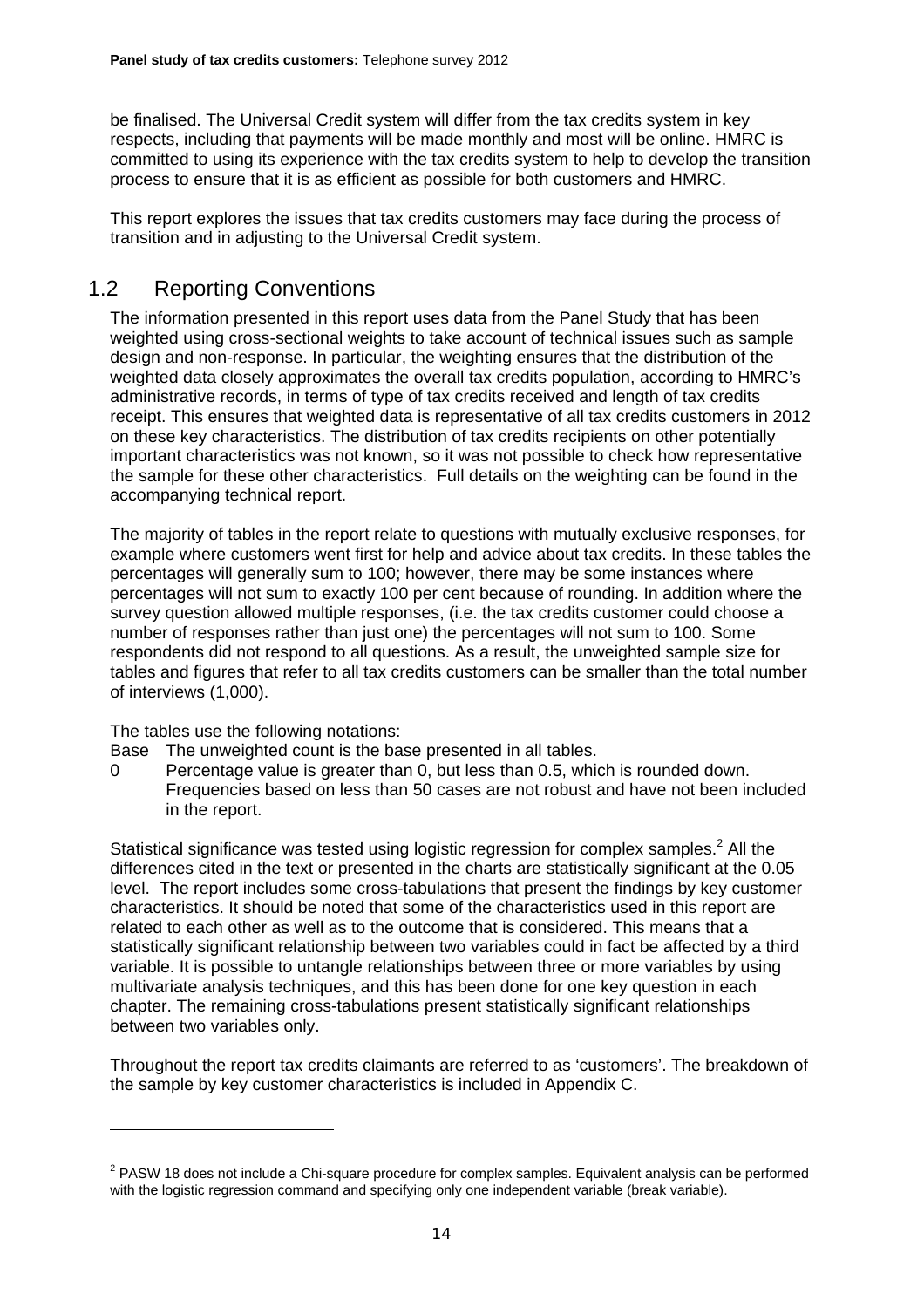# **2 Reducing Error and Fraud**

HM Revenue & Customs (HMRC) is committed to getting tax credits customers' claims right first time. This chapter looks at the factors that might affect the accuracy of a customer's tax credits claim, with a view to understanding possible sources of error and fraud and how they can be mitigated. The chapter explores: where customers go for help and advice; their experiences of and views on reporting changes and renewing claims; and their views on error and fraud in the tax credits system.

## **2.1 Getting help and advice**

HMRC's Customer Charter (HMRC, 2013a) states that customers have a right to receive help and support from HMRC to get things right. This includes:

- Providing information that helps you understand what you have to do and when you have to do it;
- Providing information that clearly explains the taxes, duties, exemptions, allowances, reliefs and tax credits that we are responsible for;
- Processing the information you give us as quickly and accurately as we can;
- Putting mistakes right as soon as we can.

To achieve this HMRC needs to have a clear understanding of how tax credits customers' access help and advice about tax credits, and their views on using intermediaries so that services can be delivered to effectively meet customers' needs.

To facilitate this understanding, customers were asked a range of questions, including where they have traditionally gone for help, whether they were aware that they could use third sector organisations for advice, and whether they would be prepared to use them in the future.

## 2.1.1 Where customers went first for help and advice about tax credits

Over half of tax credits customers (56 per cent) said they had used the tax credits helpline as their initial source of help and advice on tax credits. The second most frequently reported source for this was the HMRC website (19 per cent of customers said they used it as their primary source of help or advice) (Table 2.1).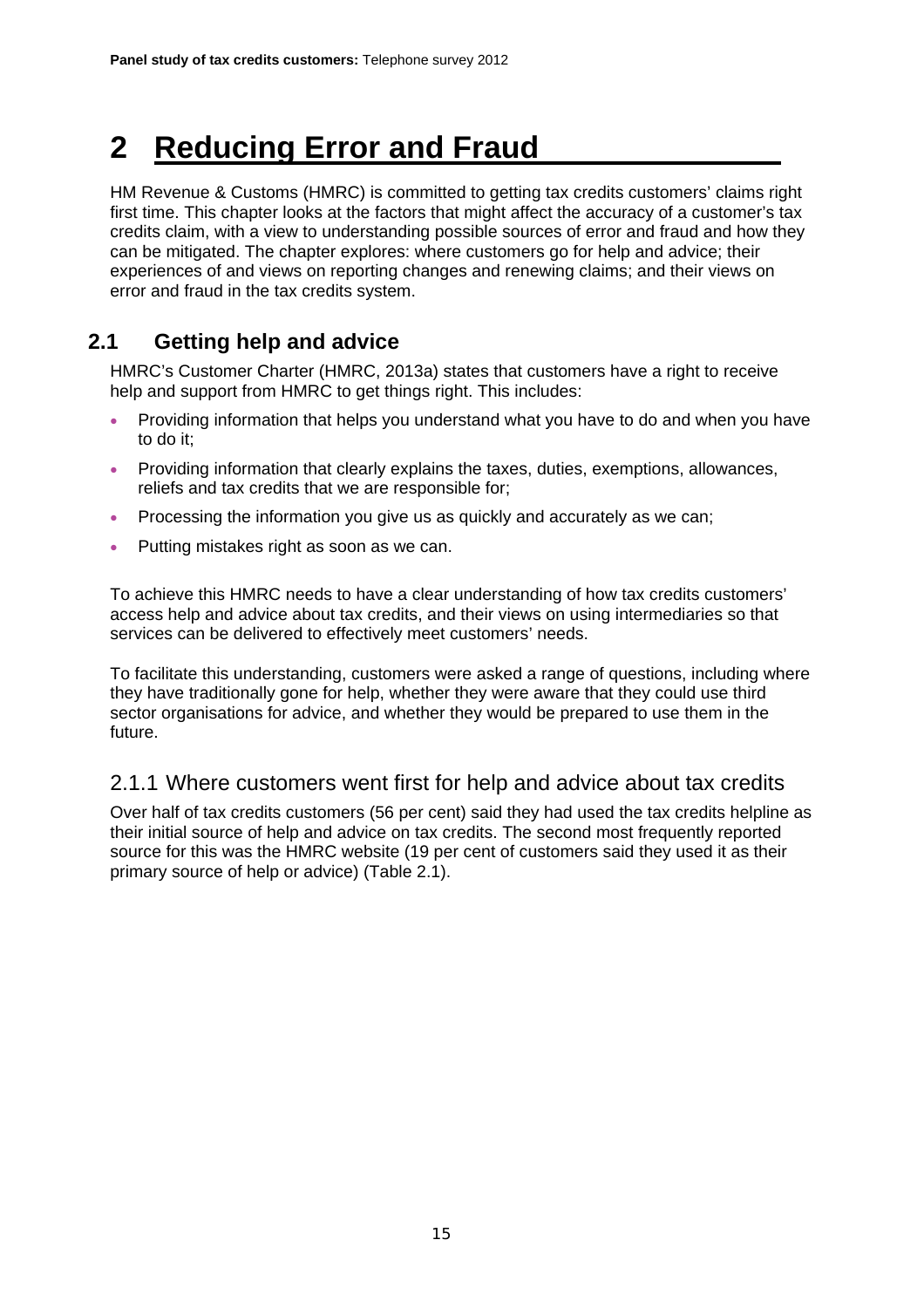| Table 2.1<br>Where customers went first for help or advice about tax credits |                |
|------------------------------------------------------------------------------|----------------|
| Base: All tax credits customers                                              |                |
|                                                                              | $\%$           |
| Call Tax Credits helpline                                                    | 56             |
| <b>HMRC</b> website                                                          | 19             |
| Jobcentre Plus                                                               | 5              |
| Gov.uk or Direct.gov website                                                 | 4              |
| Friends or relatives (including other tax credit customers)                  | 3              |
| Visit HMRC Enquiry Centre/ local tax office                                  | $\overline{2}$ |
| Citizens Advice Bureau                                                       | $\overline{2}$ |
| Independent professional advisor e.g. accountant                             | 1              |
| A voluntary/ community/ charitable organisation                              | 1              |
| Letter/ leaflet previously received from HMRC                                | 1              |
| <b>Email to HMRC</b>                                                         |                |
| Another website                                                              | 1              |
| Local council offices                                                        | 0              |
| Write a letter/fax to HMRC                                                   | 0              |
| All other responses                                                          | 1              |
| Nowhere (did not seek advice)                                                | $\overline{2}$ |
| Total                                                                        | 100            |
| Unweighted base                                                              | 1,000          |

# 2.1.2 Use of third sector organisations for help and advice

HMRC's Business Plan 2012-15 (HMRC, 2012) states that tax credits customers who are in need of assistance will be encouraged to approach trusted intermediaries, such as voluntary and community organisations, and that HMRC will provide these organisations with assistance to help tax credits customers.

Table 2.1 shows that a total of three per cent of customers indicated that their first choice of help and advice with tax credits were voluntary or community organisations (including the Citizen's Advice Bureau). Those who did not report that they currently used voluntary, community or third sector organisations for help and advice were asked whether they were aware that such organisations could offer help (Appendix Figure A.1).

Over two-thirds of customers were aware that they could go to such organisations for advice about their tax credits claim. The majority of customers (78 per cent) who had not used such organisations previously said they would be willing to use third sector organisations in the future (Appendix Figure A.2).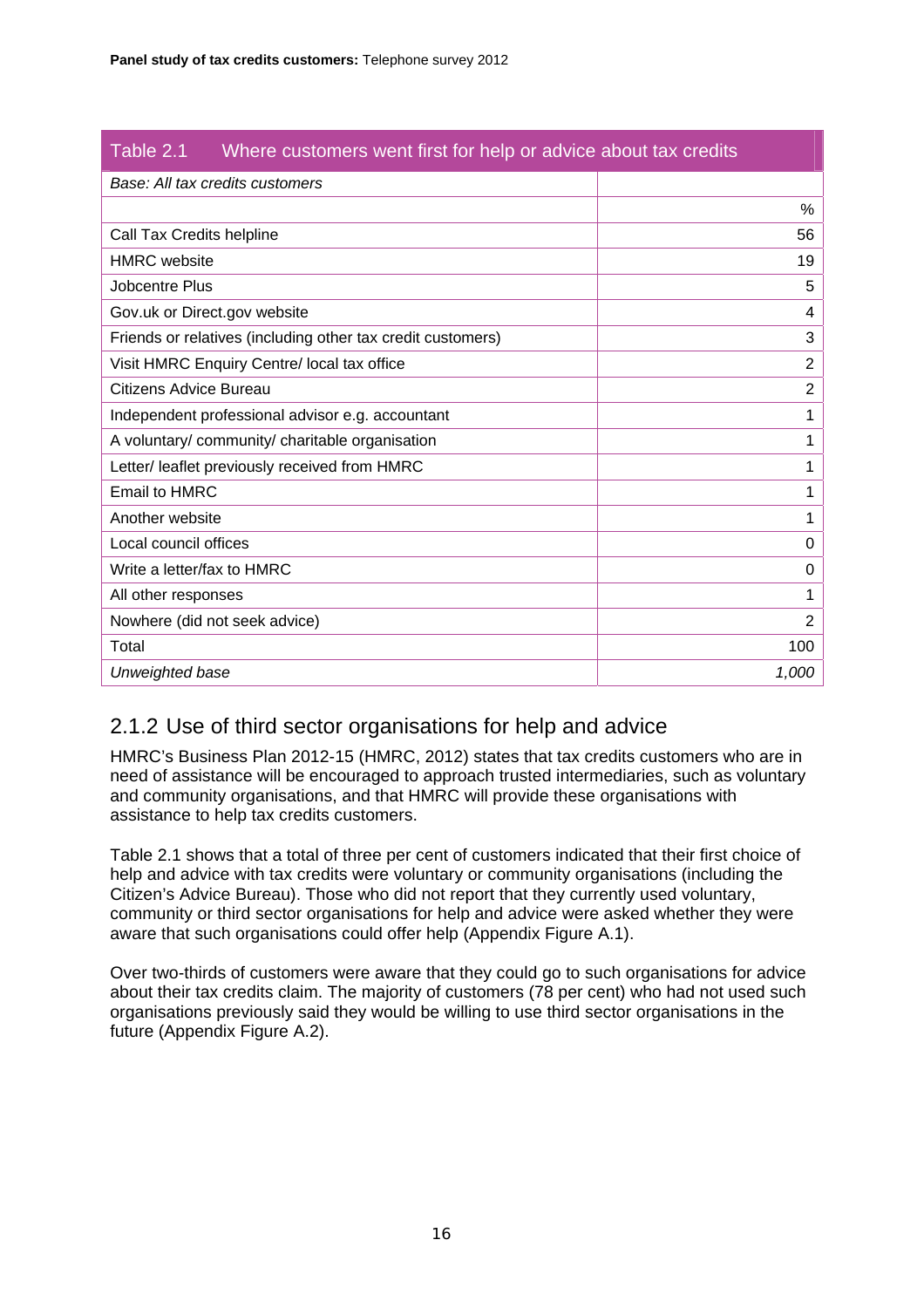## **2.2 Reporting changes of circumstance**

Tax credits are designed to be flexible and to provide support that can change with a customer's circumstances. To work effectively and to ensure that customers receive correct payments, HMRC needs up-to-date records of customers' circumstances. Previous studies have shown that some customers do not always report changes of circumstances when they should and that particular changes are less likely to be reported than others (Maplethorpe & Toomse, 2011).

It is important that HMRC understands why customers fail to report changes of circumstances to inform its approach and communication with customers. Customers in this wave were asked whether they had ever not reported changes of circumstances, why they may not have reported changes, and how long they generally waited before reporting the changes to HMRC.

#### 2.2.1 Failure to report a change of circumstance

Overall, five per cent of customers reported that there had been at least one instance when they had not reported a change of circumstance. $3$  A significant relationship was found between the non-reporting of changes and customers' current employment status (Figure 2.1):

#### Figure 2.1 Proportion of customers who had not reported a change of circumstances: by employment status





<sup>&</sup>lt;sup>3</sup> The changes that should be reported include changes to address, bank details, employment status, job, number of hours worked, income, marital status, family make-up, childcare arrangements, disability status, whether living in the UK, and their right to reside in the UK. Customers were not presented with this list when asked questions about reporting changes of circumstance.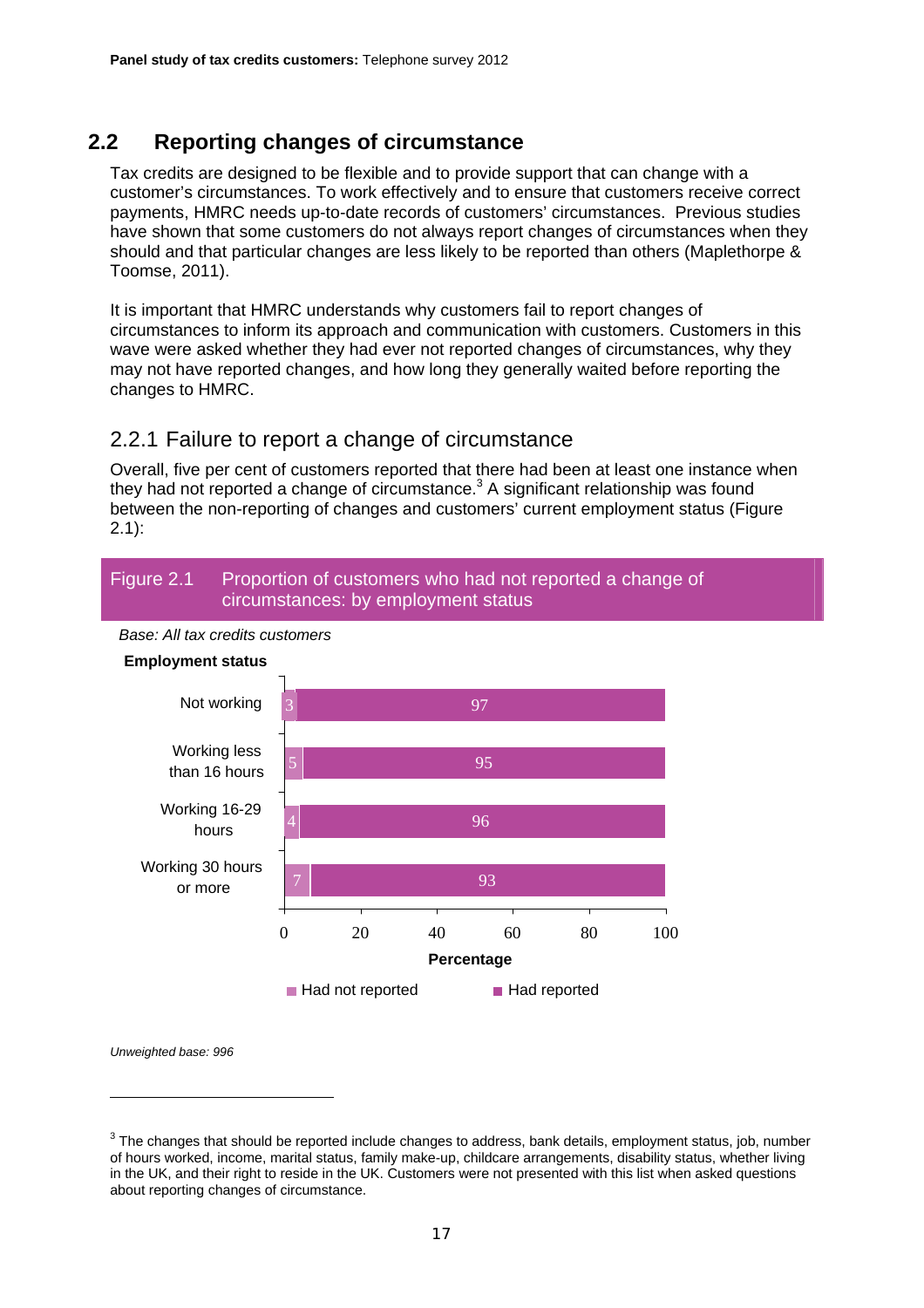As Figure 2.1 shows, a higher proportion of customers who were working 30 hours per week or more had not reported a change of circumstance when compared with those working either part-time or not working at all.

## 2.2.2 Reasons for not reporting the most recent change

Those who had not reported a change were then asked why they had not done so on the most recent occasion (Table 2.2).

| Table 2.2<br>Why customers did not report the most recent change |                |  |
|------------------------------------------------------------------|----------------|--|
| Base: Customers who have ever not reported a change              |                |  |
|                                                                  | %              |  |
| Did not know that I had to                                       | 24             |  |
| Too busy or too stressed to report                               | 21             |  |
| Did not think about reporting the change when it occurred        | 14             |  |
| I have not got round to it                                       | 8              |  |
| Too much of a burden                                             | $\overline{7}$ |  |
| Have more important things to get sorted first                   | 5              |  |
| It is not a permanent change                                     | 5              |  |
| Would not affect amount of tax credits award                     | 3              |  |
| HMRC should already know about this change from another source   | 1              |  |
| Concerned that payment would reduce                              | 1              |  |
| No reason, not planning on ever reporting this change            | 1              |  |
| All other responses                                              | 31             |  |
| Unweighted base                                                  | 52             |  |

Note: Respondents were able to give more than one response to this question and therefore the sum of the percentages may be greater than 100.

Note: This table is based on a low number of cases, so the results should be interpreted with caution.

The most common reasons mentioned by customers for not reporting their most recent change were not knowing what they had to do (24 per cent) and being too busy or stressed to report (21 per cent). There were a substantial proportion of 'other' responses (31 per cent); this group comprised a mixture of several different answers that were mentioned too infrequently to be included as individual categories.

This group was finally asked whether they thought their most recent unreported change would have affected their award. Half of the customers (50 per cent) thought the unreported change would have affected their claim whilst the other half did not (Appendix Table A.1)<sup>4</sup>.

## 2.2.3 Reminders to report changes

One third of tax credits customers (33 per cent) said that there were things which reminded them to report changes of circumstances (Appendix Table A.2). The different ways in which customers said they were reminded to report changes are detailed in Figure 2.2.

<sup>4</sup> The findings reported in Table 2.2 and Appendix Table A.1 were calculated on a small sub-set of the overall sample. Therefore, the bases are small and caution should be taken when using these data.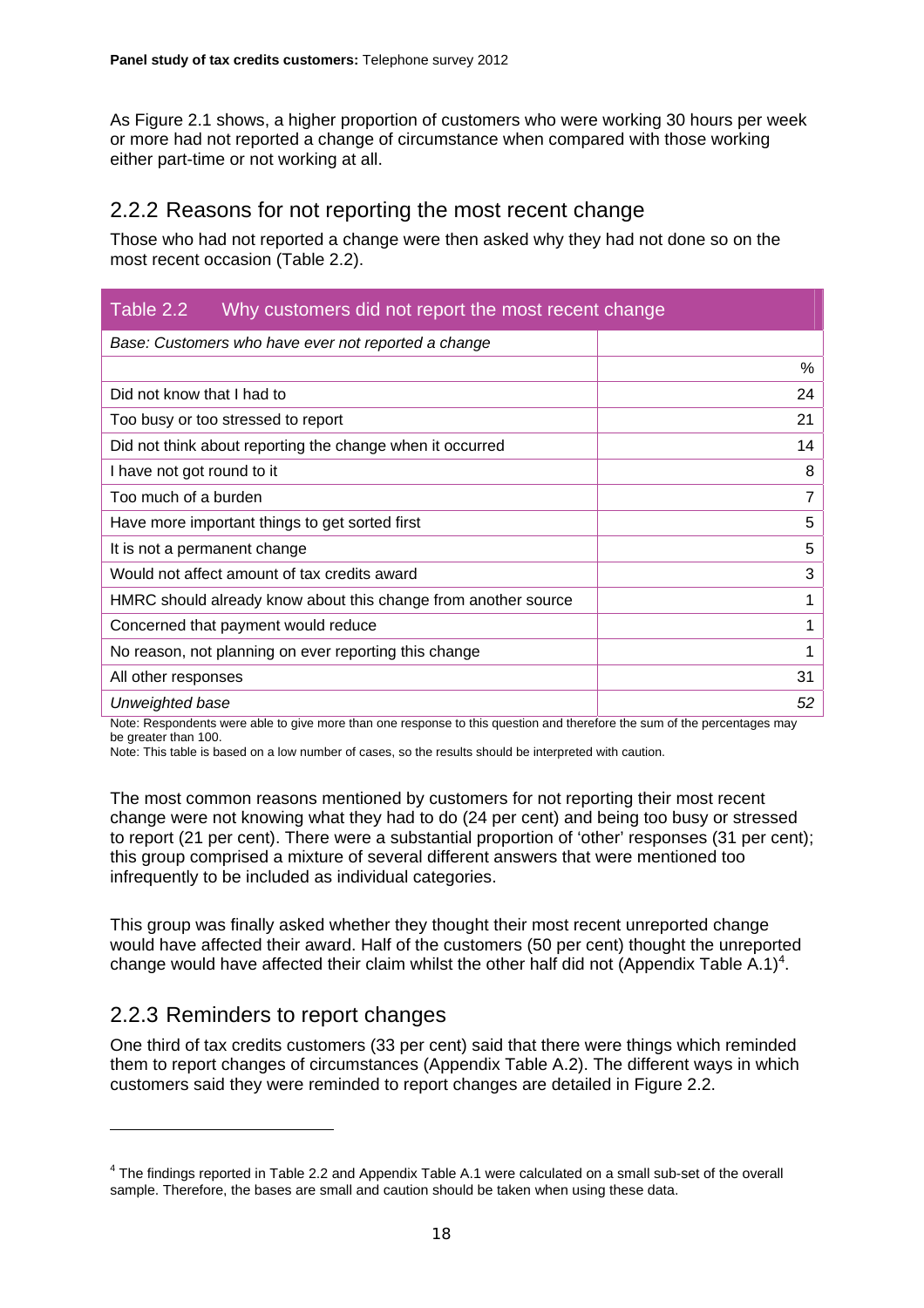#### Figure 2.2 Triggers to report a change of circumstances

*Base: Customers who indicated that something reminds them to report changes* 



*Unweighted base: 317* 

Note: Respondents were able to give more than one response to this question and therefore the sum of the percentages may be greater than 100.

Where customers said that something or someone had reminded them to report changes, the most frequently cited triggers included TV or radio adverts from HMRC (44 per cent) and the receipt of the renewal documentation (41 per cent).

## 2.2.4 When customers reported changes of circumstances

As well as understanding which changes are reported, and which are not, it is also important to understand how long it takes for these changes to be reported as an undue delay may lead to either over or underpayment during that period. To minimise the risk of error, HMRC requests that customers report changes in their circumstances that could affect their tax credits claim straight away (HMRC, 2013b). As shown in Figure 2.3, most customers told us they reported either immediately or within one month of the change occurring.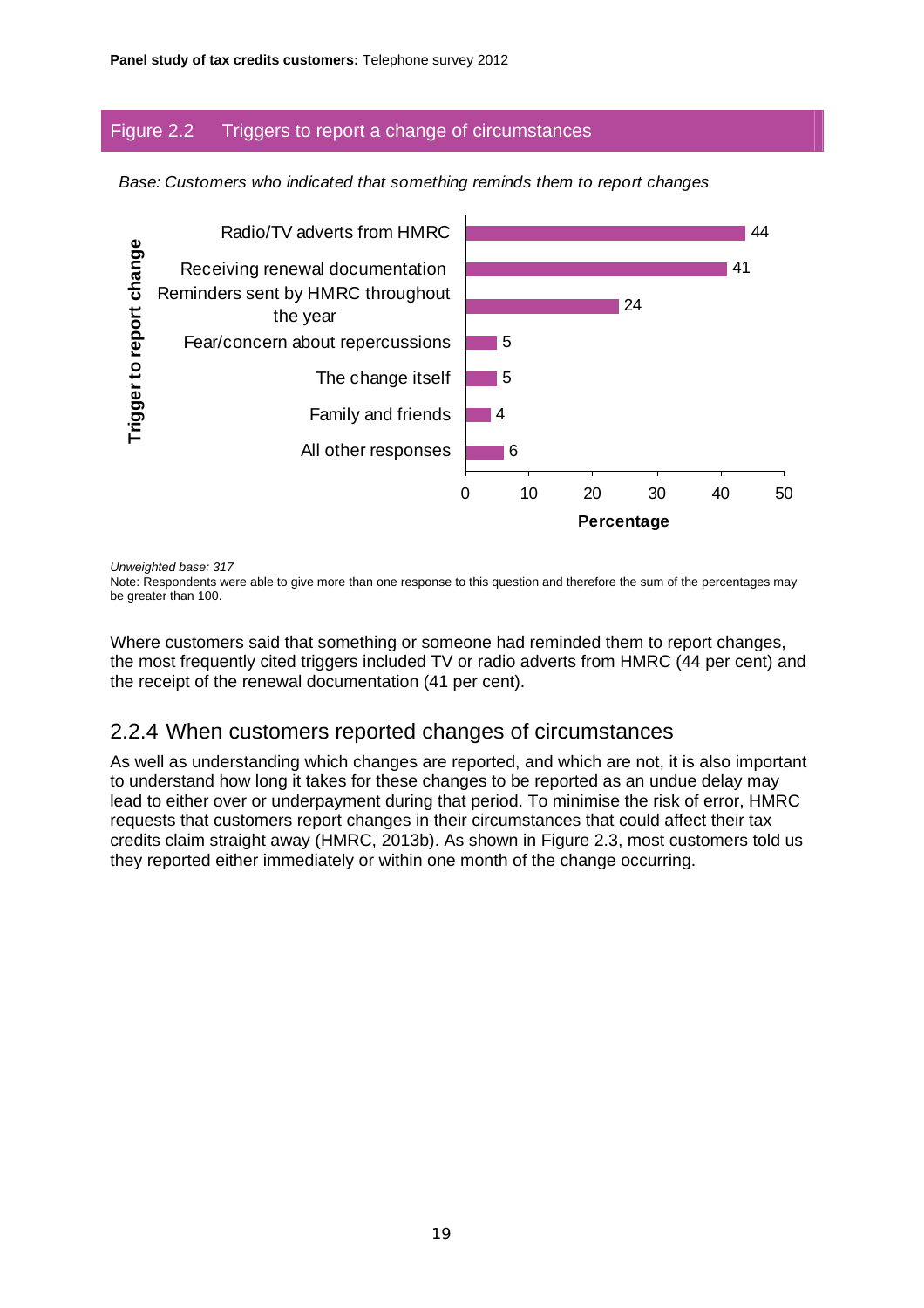#### Figure 2.3 Timeframe within which customers told us they usually reported changes of circumstances





#### *Unweighted base: 967*

The likelihood that customers would report changes of circumstances either immediately or within one month varied significantly by household income, first language, age, and employment status. These factors are explored further below. There was no significant relationship between likelihood of reporting changes either immediately or within one month and the length of tax credits claim.

#### **Household income**

As shown in Figure 2.4, and consistent with previous findings (Maplethorpe & Toomse, 2011), those with lower awards (and therefore with higher income) were significantly less likely to report changes when compared with customers on higher awards.



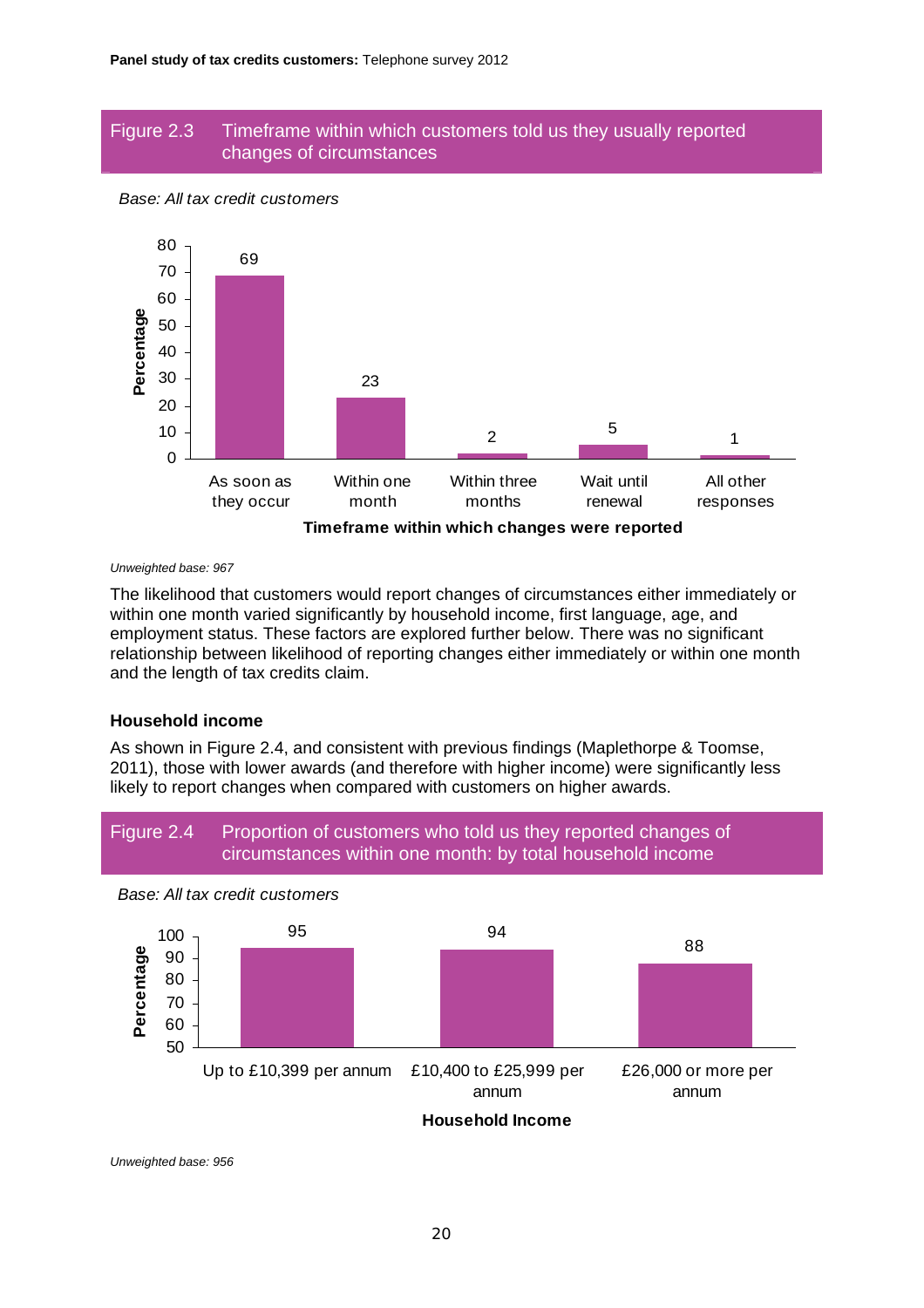#### **English as a first language**

There was also a significant difference in reporting behaviour between those who had English as a first language or were bilingual (i.e. speak English and another language as first languages) and those for whom English was a second language (Appendix Figure A.3). A higher proportion of those with English as a first language, or who are bilingual, told us they reported changes of circumstances within one month (93 per cent) compared to those for whom English is a second language (86 per cent).

#### **Age**

Customers aged 50 and over were less likely to have reported changes of circumstance within one month when compared with customers aged under 50 (84 per cent said they reported changes within one month compared to 94 per cent from the younger group) (Appendix Figure A.4).

#### **Employment**

The proportion of those who reported changes within one month also varied significantly by employment status (Figure 2.5).



*Unweighted base: 956* 

Those working over 30 hours per week were least likely to say they had reported changes within one month with 88 per cent saying that they did this. Those not working were the most likely to say they had reported within one month with 96 percent saying they had reported changes within this period.

#### 2.2.5 Encouraging customers to report changes of circumstances

All customers were asked what HMRC could do to encourage people to report changes of circumstances (Appendix Table A.3). The most commonly mentioned ways that customers thought HMRC could encourage them to report changes of circumstances was to send reminder letters to customers (41 per cent) or run television advertisements (30 per cent). Other methods such as reminders via email (15 per cent) or text (six per cent) were mentioned less frequently.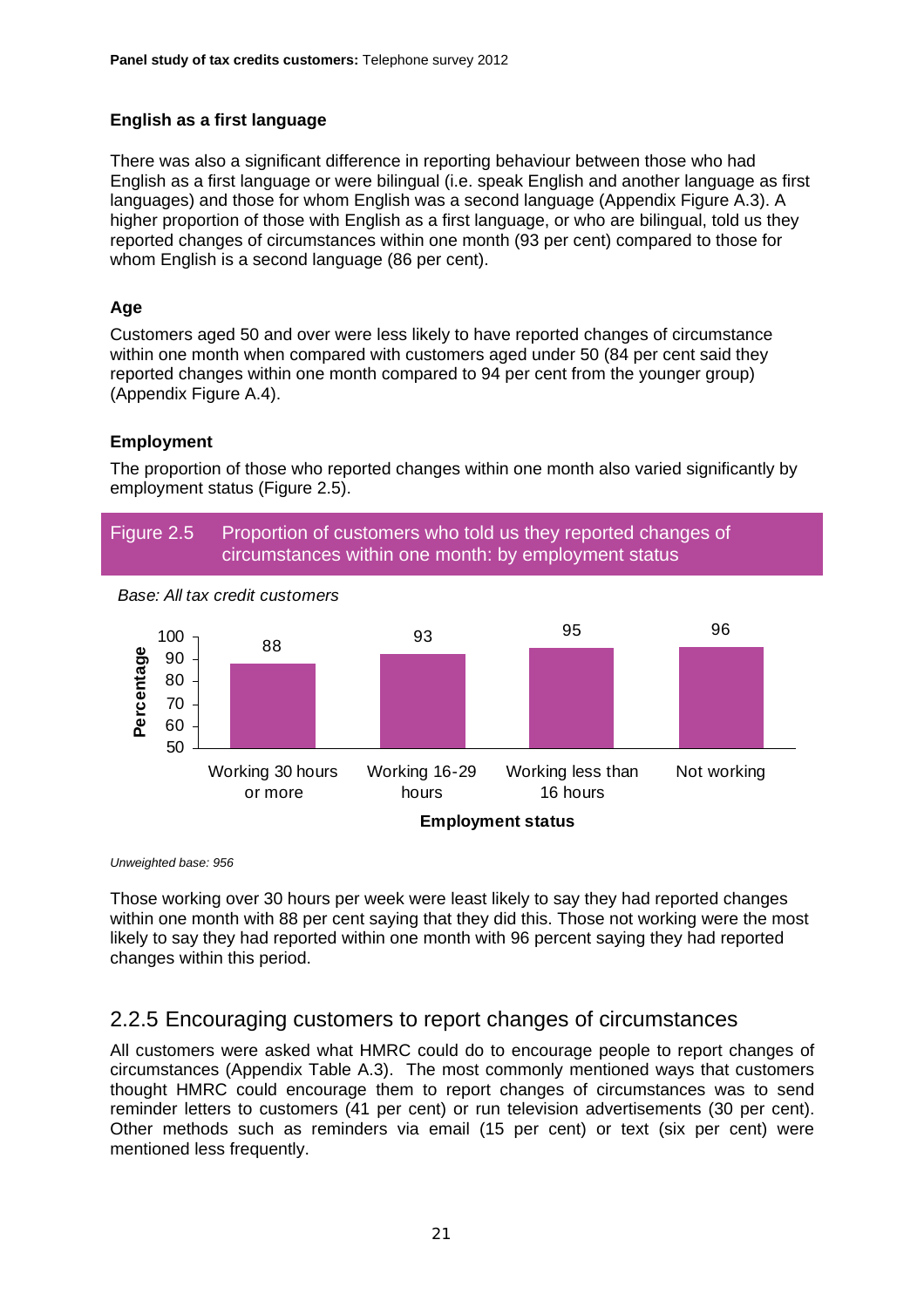# 2.2.6 Consequences of not reporting changes of circumstances

It is possible that some customers may not report changes because they are unaware of the consequences of not doing this. Customers were therefore asked what they thought would happen if they did not report a change of circumstances (Table 2.3).

| Table 2.3<br>What may happen if a change of circumstance is not reported |                |  |
|--------------------------------------------------------------------------|----------------|--|
| Base: All tax credits customers                                          |                |  |
|                                                                          | %              |  |
| May receive an overpayment                                               | 52             |  |
| Payments will stop                                                       | 46             |  |
| May receive an underpayment                                              | 24             |  |
| Will be fined<br>24                                                      |                |  |
| May get prosecuted/break law                                             |                |  |
| Payments will be reduced                                                 |                |  |
| May get the wrong amount of tax credits                                  |                |  |
| Will have to make a new claim                                            | $\overline{2}$ |  |
| May get told off/reprimanded                                             | $\overline{2}$ |  |
| Not being able to claim again                                            |                |  |
| All other responses                                                      | 3              |  |
| Nothing                                                                  | 0              |  |
| Unweighted base                                                          | 969            |  |

Note: Respondents were able to give more than one response to this question and therefore the sum of the percentages may be greater than 100

There are a number of consequences of not reporting changes of circumstances; these are detailed on the HMRC website (HMRC 2013c).<sup>5</sup> When the responses given by customers were compared with this list, over a quarter (28 per cent) of customers did not accurately associate the consequences of non-reporting of changes with any of those listed on the HMRC website (Appendix Table A.4).

## 2.2.7 Use of financial penalties to encourage reporting of changes of circumstances

One of the measures that HMRC can use to encourage reporting of changes of circumstances is financial penalties. Findings from this study indicate that there is some customer support for financial penalties with only 16 per cent of customers saying that they would be either rarely or never acceptable (Figure 2.6).

<sup>&</sup>lt;sup>5</sup> The consequences listed are: 1) Receiving an overpayment (which would need to be paid back, which can include a reduction in payments, until it is repaid); 2) Having to pay a penalty of up to £3,000 where there has been deliberate error or error due to negligence; 3) Receiving an underpayment and potentially losing this money as any increase to the tax credit award as increases can usually only be backdated by up to one month.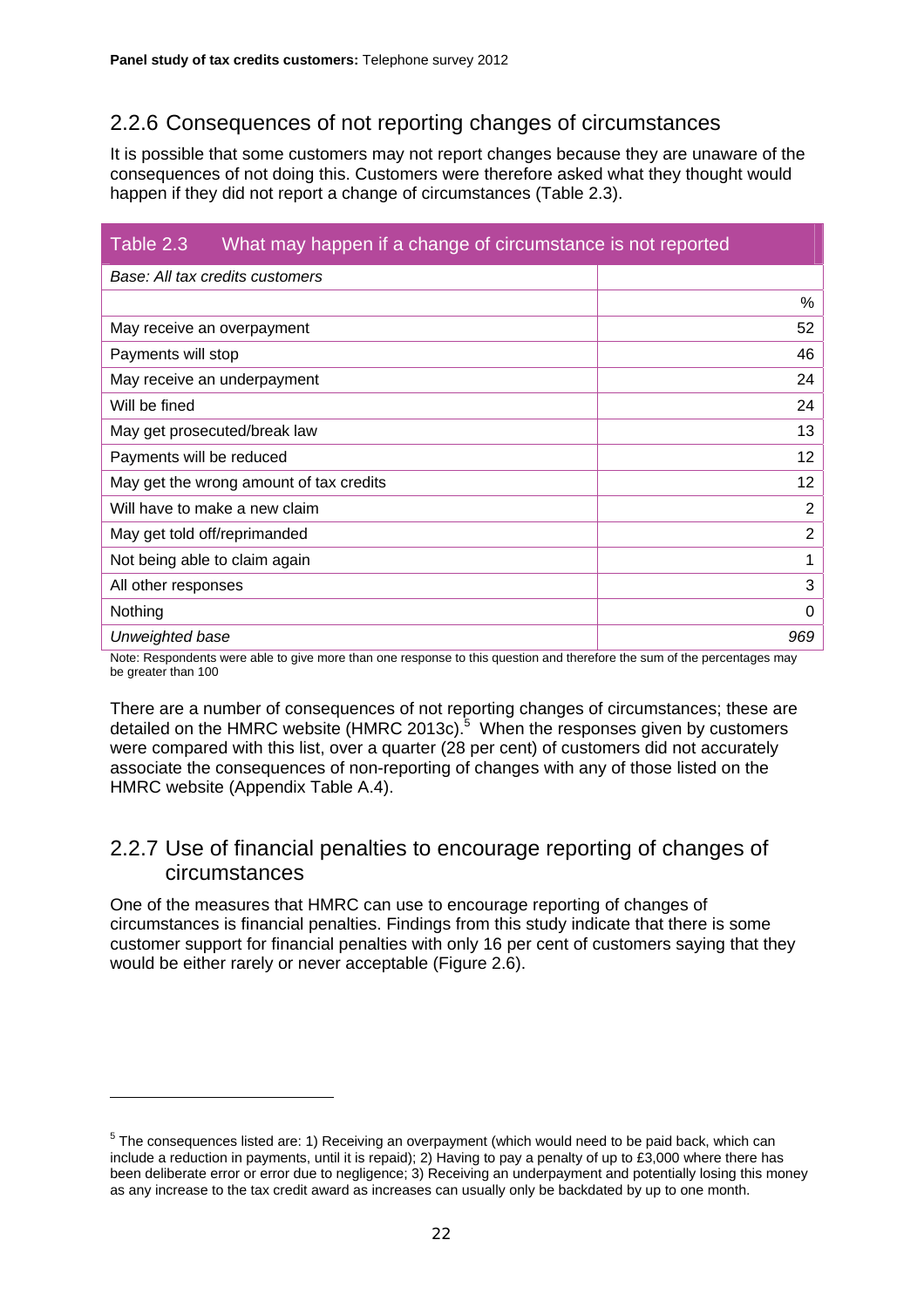#### Figure 2.6 Imposing a financial penalty on those who fail to report changes of circumstances in time: customer perceptions



#### *Base: All tax credit customers*

#### **How acceptable it would be for HMRC to impose a financial penalty**

*Unweighted base: 975* 

Customers were also asked whether the risk of financial penalties would encourage them to report changes of circumstances: the majority of customers (88 per cent) said that it would (Appendix Table A.5). A significant difference was identified between customers with English as a first language and those for whom it was a second language. Those with English as a second language were less likely to say that financial penalties would encourage them to report changes of circumstances (76 per cent) than those with English as a first language (89 per cent) (Appendix Figure A.5)

#### **2.3 Renewals**

Customers who do not renew their tax credits claims on time (i.e. by the deadline of 31 July) may receive an overpayment which they will need to repay, or their payments may stop. HMRC is seeking to combat late renewing by proactively engaging with customers who are most at risk of being overpaid if they do not renew promptly in order to encourage them to renew on time. Understanding which customers fail to renew, and why this is the case, is central to these continuing efforts.

#### 2.3.1 Timeliness of renewal

All customers were first asked if they had ever renewed late, for any reason. Overall 11 per cent of customers told us they had renewed late at least once (Appendix Table A.6). Customers who had renewed late did not vary by household income, claim length, age, employment status, how common customers felt inaccurate claims were, or how acceptable they felt they were, once other characteristics have been accounted for.<sup>6</sup> However, late

 $^6$  So far the report has shown how customer behaviour and views vary between customers with different characteristics looking at one characteristic at the time. However, often these customer characteristics are related not just to a behaviour or view but also to one another. For instance, customers receiving Working Tax Credits are also more like to have lower household income than the rest. Because of this potential link, analysing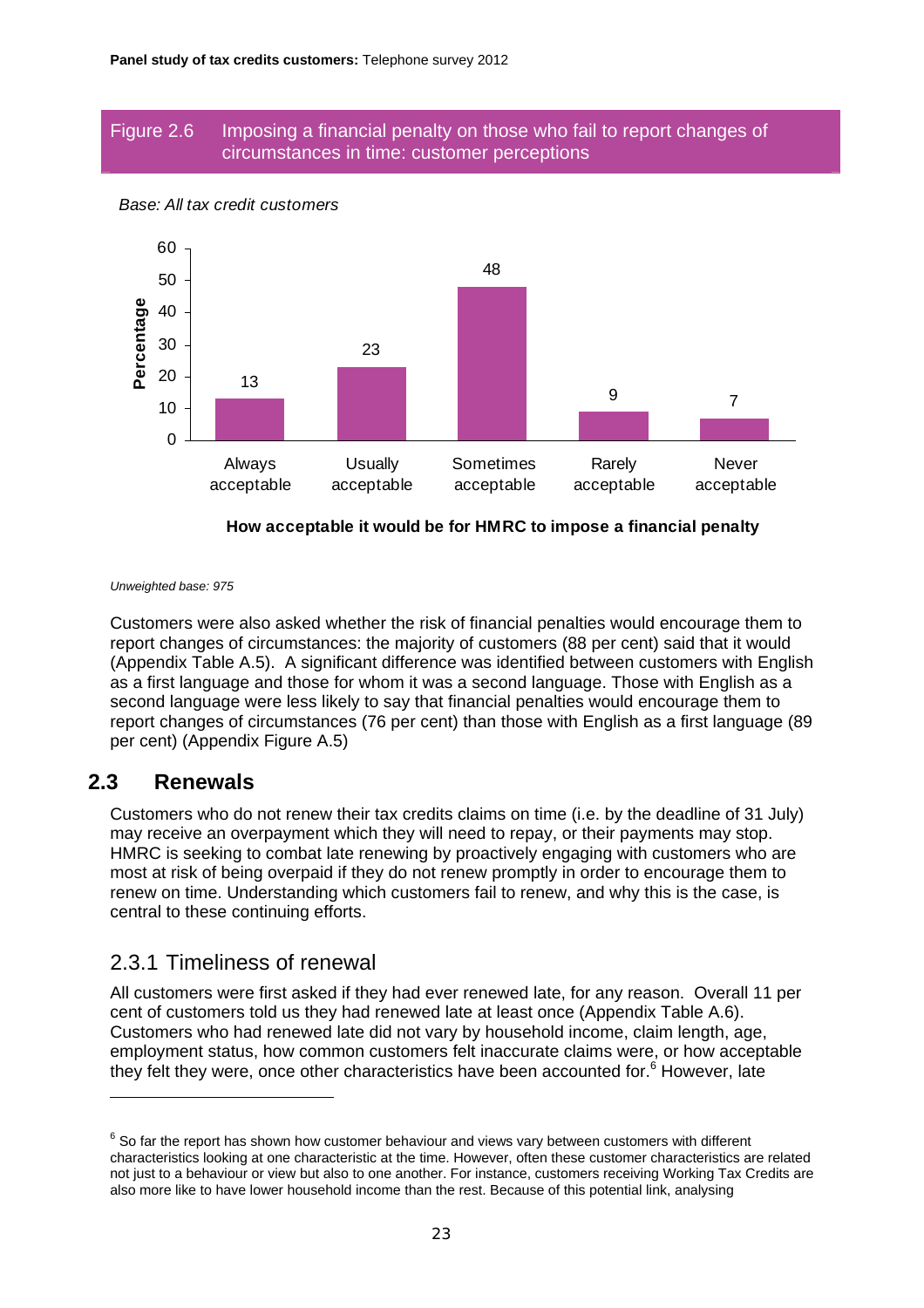renewal was found to be associated with whether customer's first language was English and the perceived likelihood that those who make inaccurate claims will be caught (see Appendix Table B.1).

As shown in Figure 2.7, customers who speak English as a second language were significantly more likely to have told us they had renewed late (24 per cent) than customers who speak English as a first language (ten per cent).

#### **English as a first language**

Figure 2.7 Proportion of customers who told us they have ever renewed late: by whether they had English as a first language



*Base: All tax credit customers* 

*Unweighted base: 997* 

## 2.3.2 Why customers renewed late

Those customers who had renewed late were asked why this had happened (Appendix Figure A.6)

Almost half (47 per cent) of those who said they had renewed late told us they had done so because they had been disorganised or forgot to renew. Other reasons for late renewal included:

- Waiting for, or collating necessary documentation (18 per cent);
- Not getting a reminder from HMRC (eight per cent);
- Not knowing about the deadline (four per cent);
- Not being able to get through to the tax credits helpline (four per cent).

relationships one by one may not reveal the independent effect of a particular characteristic. The combined effect of several characteristics can be considered together by using multiple logistic regression.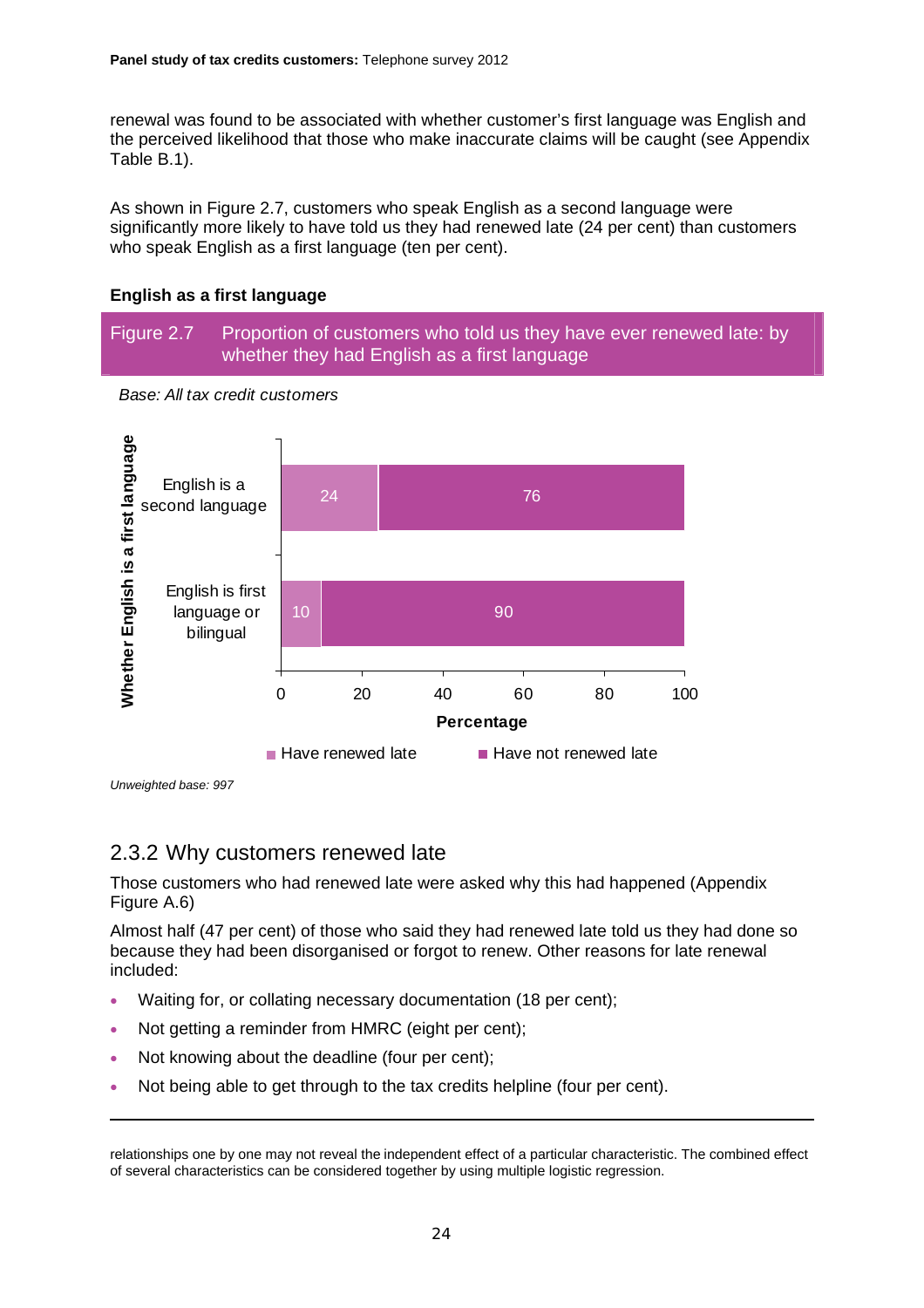Customers also gave a range of other, personally specific responses which could not be coded into the categories above. These are captured in the 'all other responses' category (19 per cent of all responses). The numbers were too low to distinguish any specific themes in this category.

## 2.3.3 What prompted customers to renew

Customers who reported having renewed late previously were asked what it was that eventually prompted them to renew their claim (Table 2.4). Whilst one fifth (19 per cent) of customers said they had eventually remembered by themselves, other customers told us they had finally renewed for a range of reasons, with reminders from HMRC being the most common (24 per cent). There was also a range of 'other' responses that did not fit into any single category (21 per cent). The numbers were too low to distinguish any discrete themes within that group.

| Table 2.4<br>What prompted tax credit customers to renew |     |
|----------------------------------------------------------|-----|
| Base: All tax credits customers                          |     |
|                                                          | %   |
| Reminders sent by HMRC                                   | 24  |
| Remember by themselves                                   | 19  |
| Money stopped                                            |     |
| Sent a bill                                              |     |
| Receiving renewal documentation                          |     |
| Financial situation changed                              |     |
| Employer reminder                                        | 5   |
| All other responses                                      | 21  |
| Unweighted base                                          | 110 |

Note: Respondents were able to give more than one response to this question and therefore the sum of the percentages may be greater than 100

# **2.4 Views on error and fraud**

This section describes tax credits customers' broader views on error and fraud in the tax credit system.

## 2.4.1 Prominence of inaccurate claims

The majority of customers believed that inaccurate claims were either very common (21 per cent) or fairly common (58 per cent). Twenty per cent thought they were not very common but only two per cent thought they were not at all common (Appendix Figure A.7).

# 2.4.2 Reducing inaccurate claims: is HMRC doing enough?

The majority of customers (67 per cent) felt that HMRC was putting 'about the right amount' of effort into reducing inaccurate claims, however 30 per cent felt they were doing too little. Only three per cent felt they were putting too much effort into reducing inaccurate claims (Figure 2.8).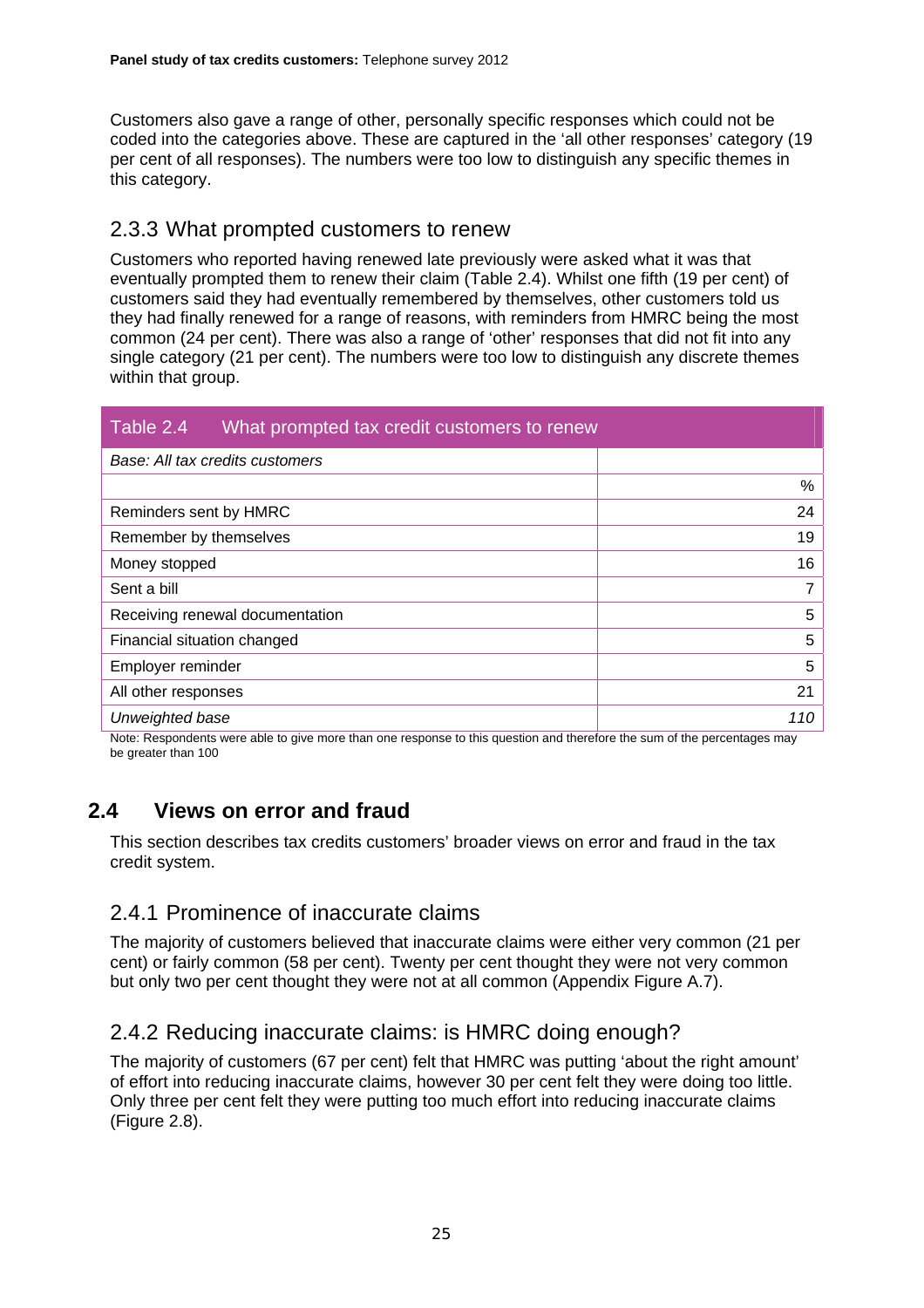#### Figure 2.8 Reducing inaccurate claims: is HMRC doing enough?





#### 2.4.3 Likelihood that those who make inaccurate claims will be caught

The majority of customers felt that those who make inaccurate claims were either very likely (25 per cent) or quite likely (50 per cent) to be caught. Twenty-one per cent thought it not likely and four per cent not likely at all (Appendix Figure A.8).

Customer views on the likelihood that those who make inaccurate claims will be caught varied significantly by household income. Those with household incomes of £26,000 or more were less likely to think that those who make inaccurate claims are likely to be caught (64 per cent) compared to those with lower household incomes (79 per cent of households with annual income between £10,400 and £25,999, and 73 per cent of households with annual income of less than £10,399) (Figure 2.9). In the context of this result it should also be noted that those with higher incomes were also less likely to have reported changes of circumstances within one month, compared to those in lower income groups.





*Base: All tax credit customers*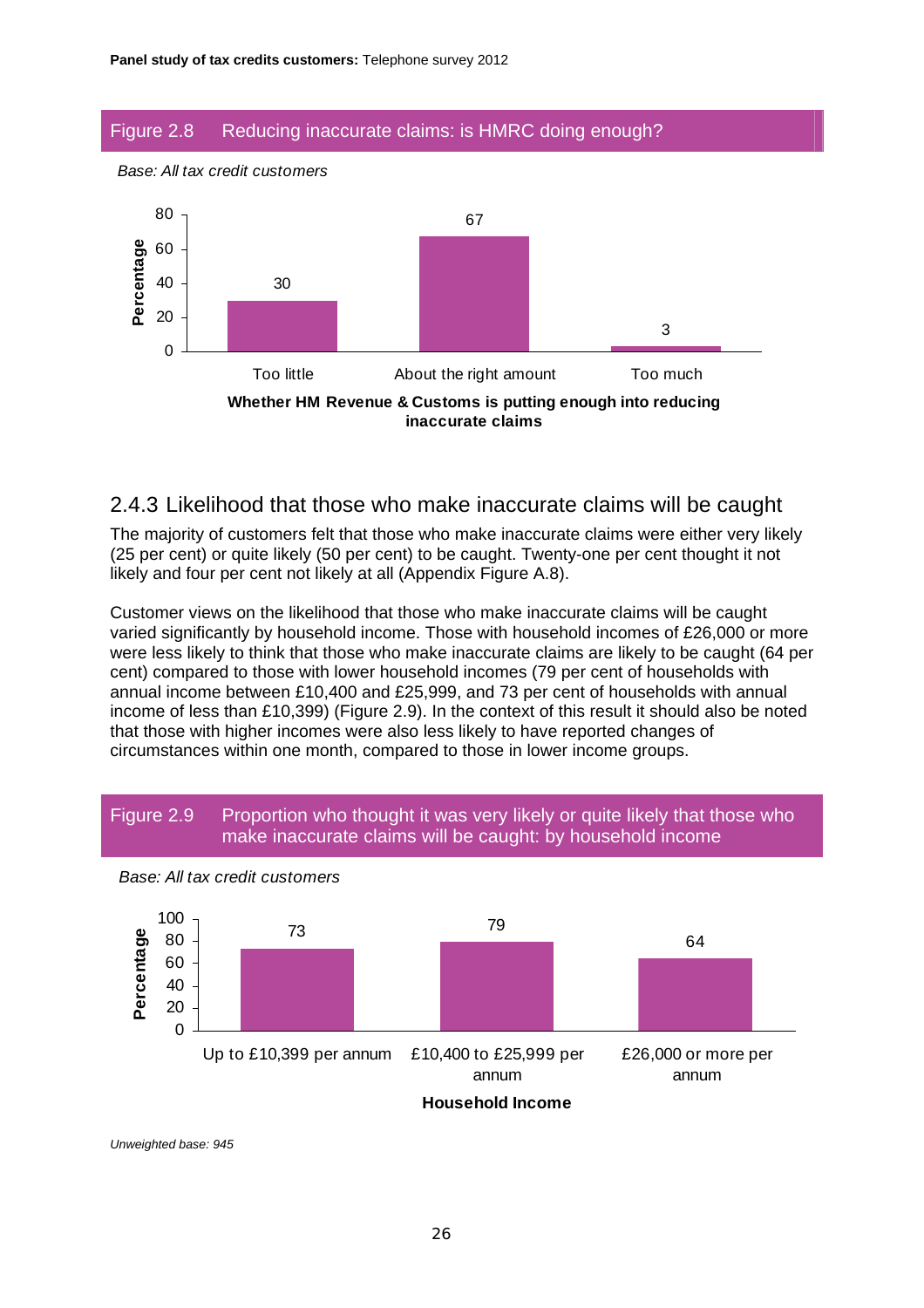# 2.4.4 Whether making inaccurate claims is considered acceptable

All customers were also directly asked whether it was acceptable to make inaccurate claims (Figure 2.10).

#### Figure 2.10 How acceptable is it to make inaccurate tax credit claims



#### **How acceptable it is to make inaccurate tax credit claims**

Almost all customers (94 per cent) told us that they thought it was mostly or always unacceptable to make inaccurate claims. Only six per cent thought it was either mostly or always acceptable. The proportion of customers who judged it 'always unacceptable' to make inaccurate claims varied by whether English was a first language. Those for whom English was a second language were significantly less likely to tell us they thought it 'always unacceptable' to make inaccurate claims (56 per cent) compared to those for whom English was a first language (74 per cent) (Appendix Figure A.9).

## 2.4.5 Circumstances in which customers felt it was acceptable to make an inaccurate claim

Customers who said it was acceptable to make an inaccurate claim were asked in what circumstances it would be acceptable to do so (Appendix Table A.8).

Customers gave a range of circumstances including:

- Genuine mistakes (41 per cent):
- Confusion or difficulty on the part of the customer (23 per cent);
- Due to specific personal circumstances (14 per cent);
- For 'survival', such as in instances of acute financial hardship (11 per cent);
- If customers have unstable incomes, or are unsure of their incomes (four per cent);
- If the change of circumstances is very small (two per cent).
- Ten per cent of customers mentioned other circumstances, but the numbers were too low to distinguish any themes in this group.

*Unweighted base: 982*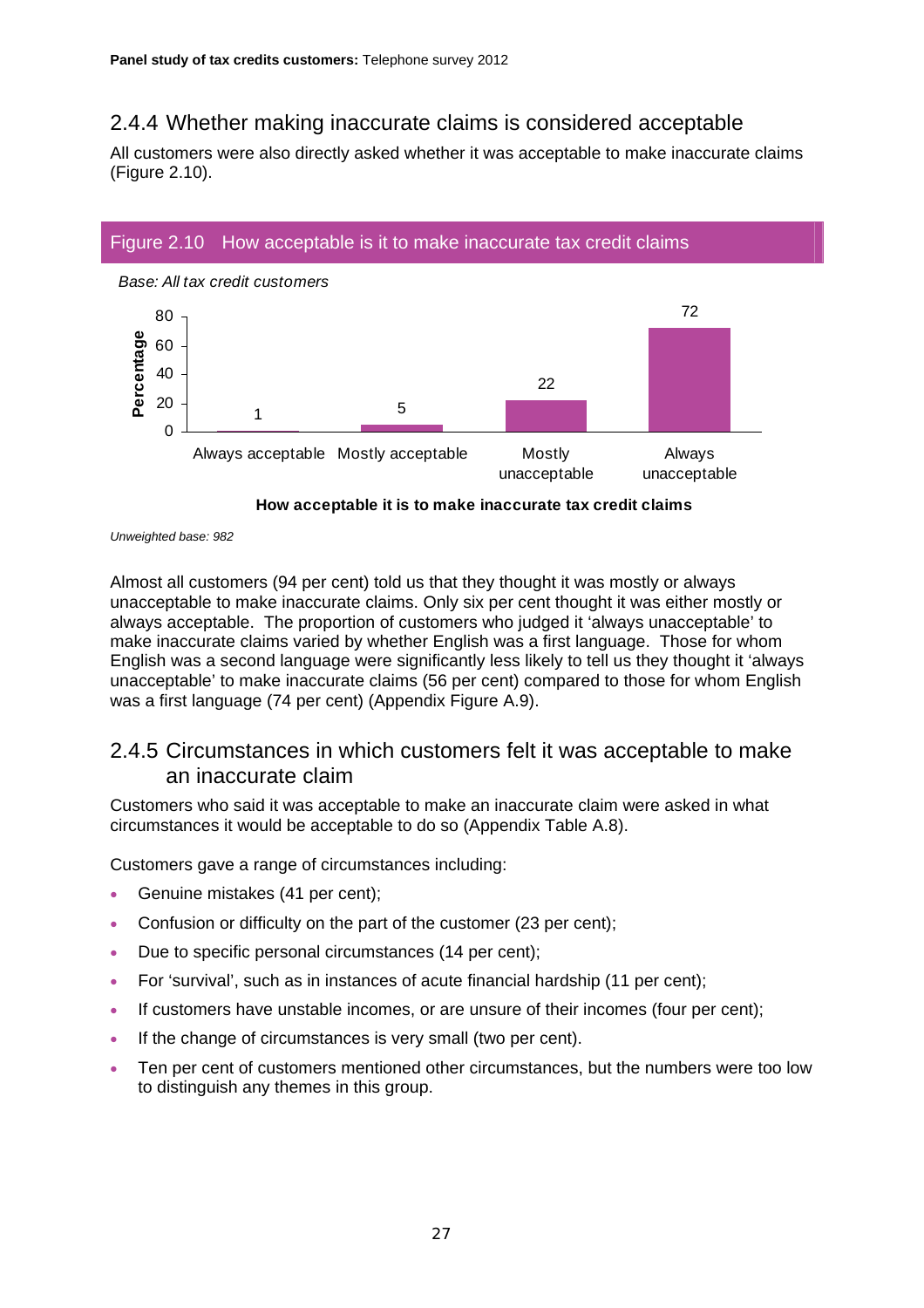# **3 The transition to Universal Credit**

This year, 2013, sees the introduction of Universal Credit. It will bring together a number of different working age benefits (including tax credits) within a single payment and is regarded as the biggest change to the national welfare system in the past 60 years (DWP, 2012). It will mean a considerable amount of change for individual tax credits customers, whose tax credits awards with HM Revenue & Customs (HMRC) will end at some point during the four year transition period and a new claim for Universal Credit will need to be made to the Department for Work and Pensions.

This chapter focuses on the transition of tax credits customers to Universal Credit and the potential impact on them. It explores tax credits customers' awareness of Universal Credit and the help that may be required to support them during the stopping tax credits process.

The transition will involve a channel shift to most payments being made online. This chapter will therefore also consider customers' internet use and any concerns they might have about making greater use of the internet to manage Universal Credit claims. Finally, it looks at issues related to the in-year finalisation of customers' tax credits awards and any concerns they may have about outstanding tax credits debt following their transition to Universal Credit.

## **3.1 Awareness of Universal Credit**

In order to understand the levels of information and support that customers are likely to need during the transition to Universal Credit, it is important to first assess levels of awareness among the customer population. Therefore this section begins with a series of questions exploring what customers knew about the new system and how they felt its introduction might affect them personally.

## 3.1.1 Whether customers have heard of Universal Credit

Only around one quarter of tax credits customers (24 per cent) said that they had heard of the term 'Universal Credit'. This was an unprompted question; no explanation about Universal Credit was given to respondents. The probability that a customer had heard of Universal Credit did not vary by household income, length of claim, main language or work status<sup>7</sup>. However, there were considerable differences by age, with low levels of awareness appearing to be a particularly prominent among younger customers (Figure 3.1). Only six per cent of those aged under 30 said they had heard of Universal Credit, compared to 38 per cent among those aged 50 and over (see Appendix Table B.2).

 $7$  So far the report has shown how customer behaviour and views vary between customers with different characteristics looking at one characteristic at the time. However, often these customer characteristics are related not just to a behaviour or view but also to one another. For instance, customers receiving Working Tax Credits are also more like to have lower household income than the rest. Because of this potential link, analysing relationships one by one may not reveal the independent effect of a particular characteristic. The combined effect of several characteristics can be considered together by using multiple logistic regression.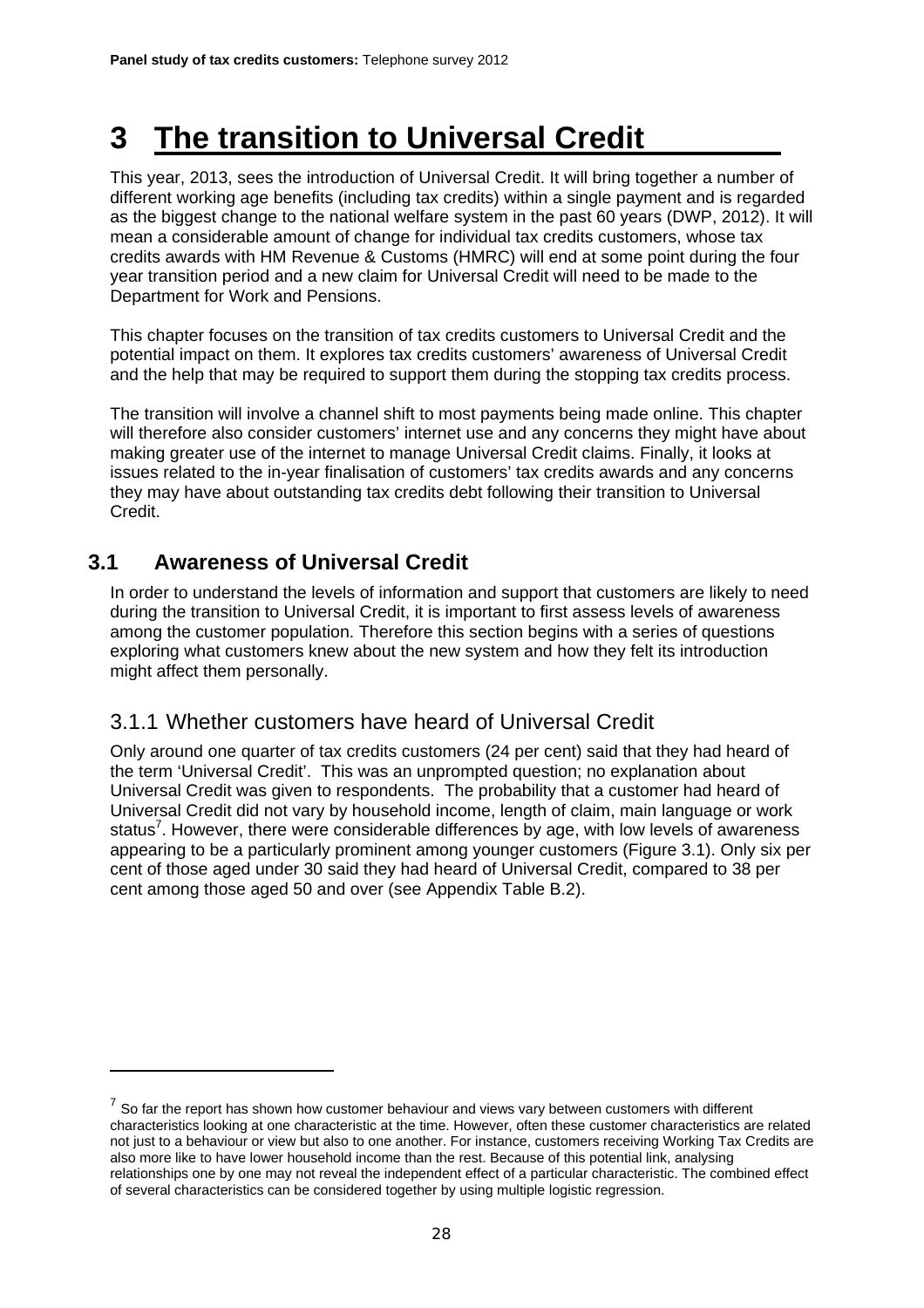### Figure 3.1 Awareness of Universal Credit among tax credits customers: by age



#### *Base: All tax credit customers*

*Unweighted base: 988* 

The customers who had heard of Universal Credit were then asked a series of follow up questions. A little over a third (35 per cent) reported that they knew which government department was going to be administering it (see Appendix Table A.9). However, only 63 per cent of this group correctly identified the Department for Work and Pensions at the follow-up question.

## 3.1.2 Whether customers felt that the introduction of Universal Credit would affect them

The survey asked those who had heard of Universal Credit whether they believed its introduction would affect them. Overall, two-thirds of customers who were aware of 'Universal Credit' (66 per cent) believed that its introduction would affect them.

When asked how they would be affected, the most common response, mentioned by just over a quarter (27 per cent) of this group, was that they thought they would be worse off financially under Universal Credit (see Appendix Table A.10).

Customers who thought that the introduction of Universal Credit would affect them were also asked whether they were concerned about it and, for those who were, how strong their concern was. Of those who said Universal Credit would affect them, 67 per cent said they were concerned.

Figure 3.2, which combines results for these two questions, shows that more than a quarter (28 per cent) of customers who believed that the introduction of the Universal Credit affect them were very concerned about the effect it would have on them. Another one-in-five were either fairly concerned (19 per cent) or a little concerned (20 per cent).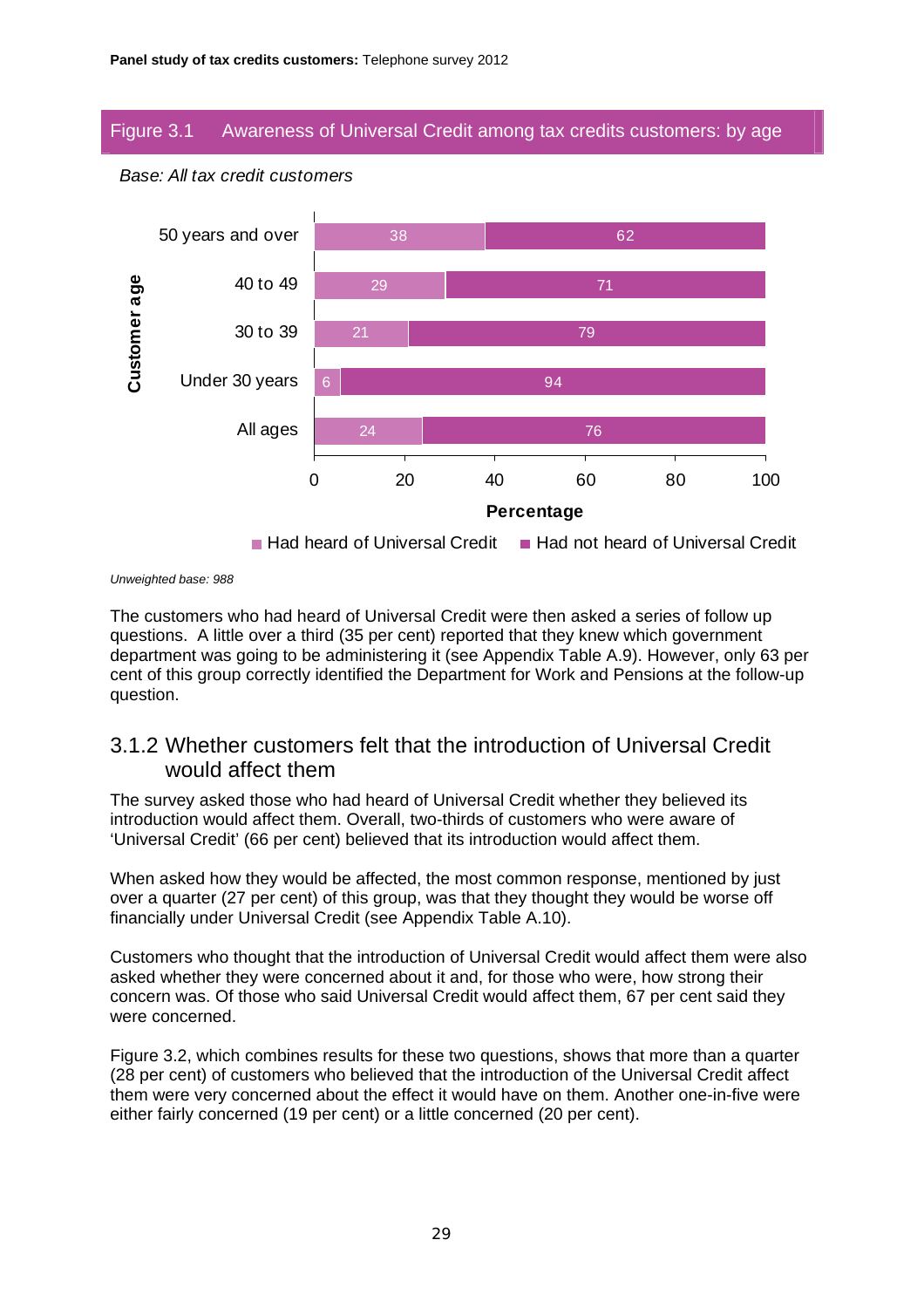#### Figure 3.2 Level of concern about the introduction of Universal Credit



*Base: All customers who felt the introduction of Universal Credit would affect them* 



*Unweighted base: 103* 

The most commonly mentioned reasons for customers feeling concerned were uncertainty about what may happen (37 per cent), followed by thinking that they would be worse off under the new system (35 per cent) (see Appendix Table A.11).

## **3.2 Help and support with transition**

Customers were asked a range of questions about: who they thought should provide information about Universal Credit; what information in particular would be most important to them; where they would search for information; and their preferred method to receive information.

## 3.2.1 Who customers believed should provide information about Universal Credit

Of those customers who had heard of Universal Credit, 61 per cent thought that HMRC should provide information about it, whilst 55 per cent thought it should be the Department for Work and Pensions. A very small minority did not name a particular department but thought provision of information should be the responsibility of the 'government as a whole'. Few respondents felt that non-Government organisations such as local councils or independent bodies, should act to provide information (Table 3.1).

| Table 3.1<br>Who should provide information about Universal Credit |     |
|--------------------------------------------------------------------|-----|
| Base: All customers who reported being aware of Universal Credit   |     |
|                                                                    | %   |
| <b>HMRC</b>                                                        | 61  |
| Department for Work and Pensions                                   | 55  |
| Local Council                                                      | 3   |
| All other responses                                                | 5   |
| Unweighted base                                                    | 201 |

Note: Respondents were able to give more than one response to this question and therefore the sum of the percentages may be greater than 100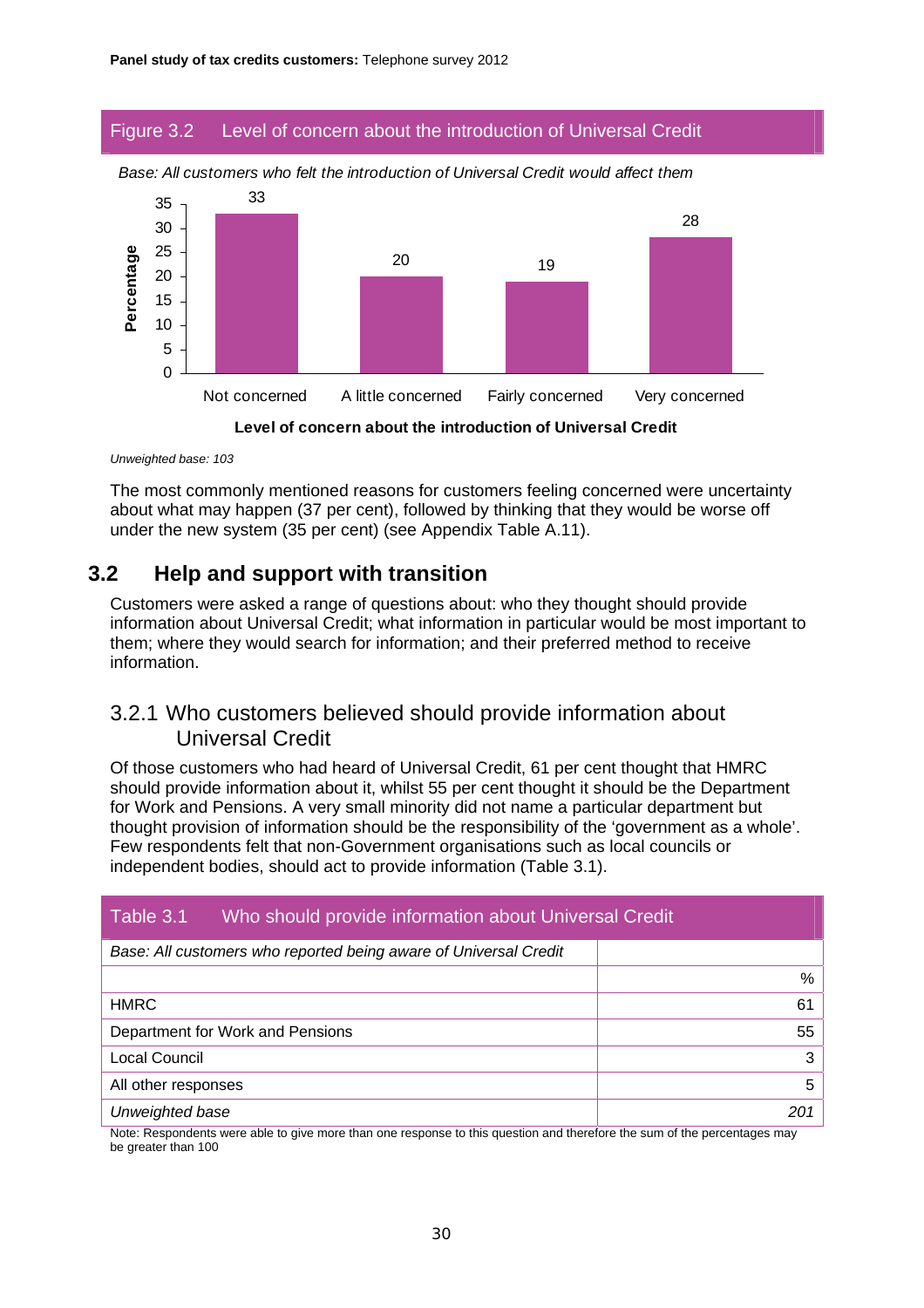## 3.2.2 What information about Universal Credit is most important

Customers who had heard about Universal Credit were asked what information would be important to them with regard to the transition to Universal Credit (Appendix Table A.12):

- The response given most often was information about when the transition to Universal Credit would affect them (40 per cent);
- Almost a third (31 per cent) wanted to know how claims for Universal Credit could be made;
- Twenty-seven per cent of customers wanted information about their current payments;
- A slightly lower proportion (22 per cent) would prefer to be told what they needed to do; and
- A small number of customers thought it was important to know how Universal Credit would affect their other benefits.

### 3.2.3 Where customers would search for information

There was less variation in how customers said they would search for information about Universal Credit (Appendix Table A.13):

- Two-thirds of customers (65 per cent) said they would use the internet as a means to search for information about Universal Credit;
- Twenty-two per cent would turn to HMRC;
- Fifteen per cent would seek information from Citizens' Advice Bureau (or other voluntary organisations);
- Eight per cent of customers would go to a Jobcentre Plus/Department for Work and Pensions;
- Other sources of information, such as family and friends, government websites and local authorities were less commonly reported.<sup>8</sup>

## 3.2.4 How customers would like to receive information

All customers – not just those who had heard of it – were asked how they would like to receive information about Universal Credit (Appendix Table A.14):

- The majority (81 per cent) said a letter was their preferred method of gaining information;
- Twenty-eight per cent said they would prefer electronic means, such as via the internet (17 per cent) or by email (11 per cent);
- Information presented in the media, over the telephone or in person were the least preferred methods.

## **3.3 Internet use and online claims**

The transition to Universal Credit will involve a channel shift to most payments being made online. Therefore the survey aimed to explore how easy managing their claim online might be

 $8$  Respondents were able to give more than one response to this question and therefore the sum of the percentages may be greater than 100.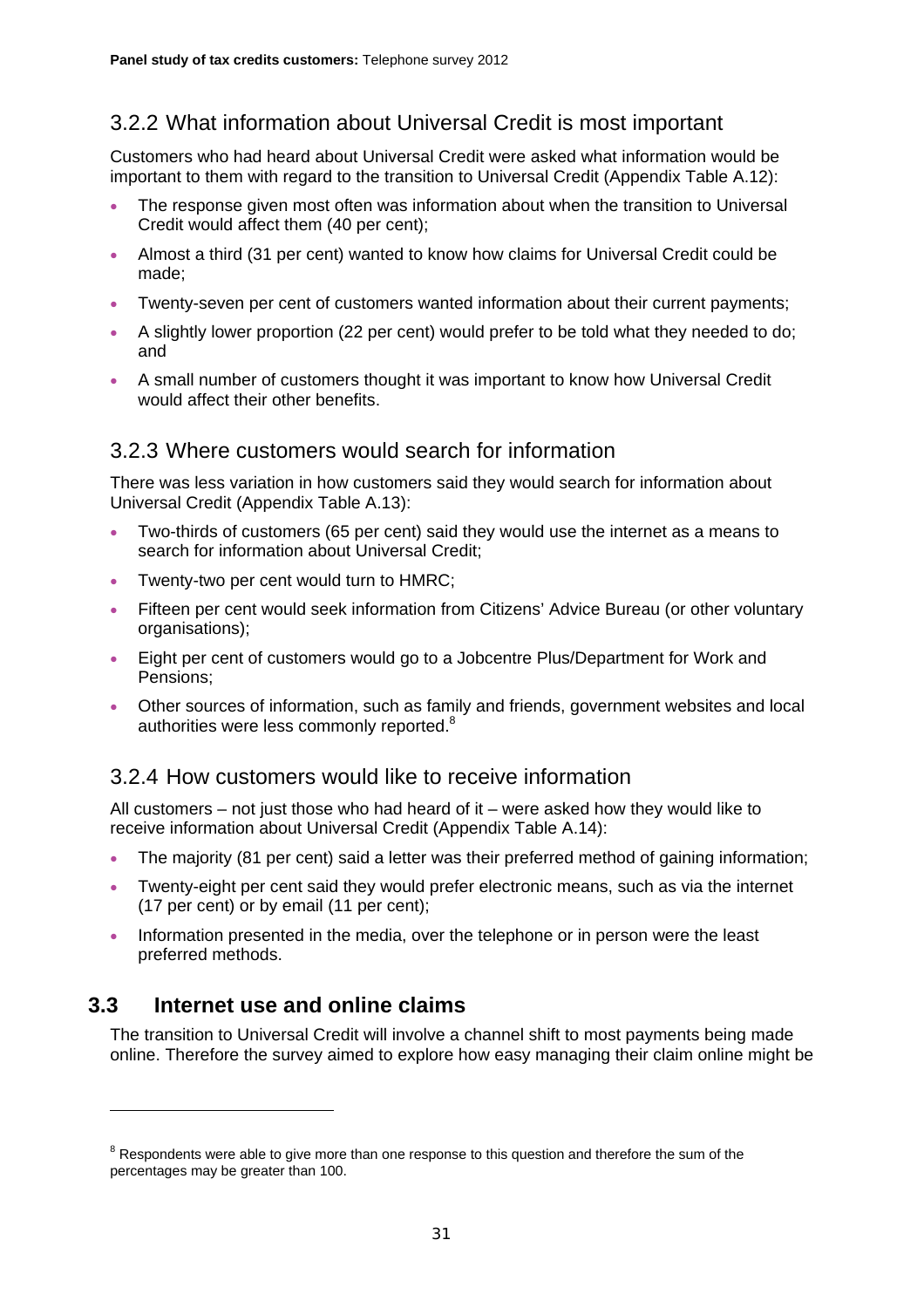for customers. In particular, the survey sought to establish whether customers had internet access at home and how comfortable they would feel using it to manage their claim.

## 3.3.1 Customers' access to and use of the internet

Table 3.2 illustrates internet access and use among tax credits customers. Most customers have access to the internet in their own homes and use it:

| Table 3.2<br>Access and use of the internet at home |       |
|-----------------------------------------------------|-------|
| Base: All tax credits customers                     |       |
|                                                     | $\%$  |
| 82<br>Internet at home - used                       |       |
| Internet at home - not used                         |       |
| No internet access at home                          | 11    |
| Total                                               | 100   |
| Unweighted base                                     | 1,000 |

Access to the internet and its use varied by the socio-economic characteristics detailed in Figures 3.3-3.5 – specifically:

- Internet access and use was linked to income. Households with an income of more than £26,000 per year were significantly more likely to say they have internet access at home and to use it (93 per cent compared to 73 per cent in the lowest income group);
- Internet access and use was linked to customer age. Those aged between 30 and 39 were significantly more likely than older customers to say they have internet access at home and use it. Eighty-six per cent in this age group said they used the internet at home compared to 71 per cent in the oldest age group;
- Work status was also connected to internet use and access. Employed customers reported higher rates of internet access and use than those who were not working.

#### Figure 3.3 Access and use of the internet at home: by income

*Base: All tax credit customers* 



*Unweighted base: 1,000*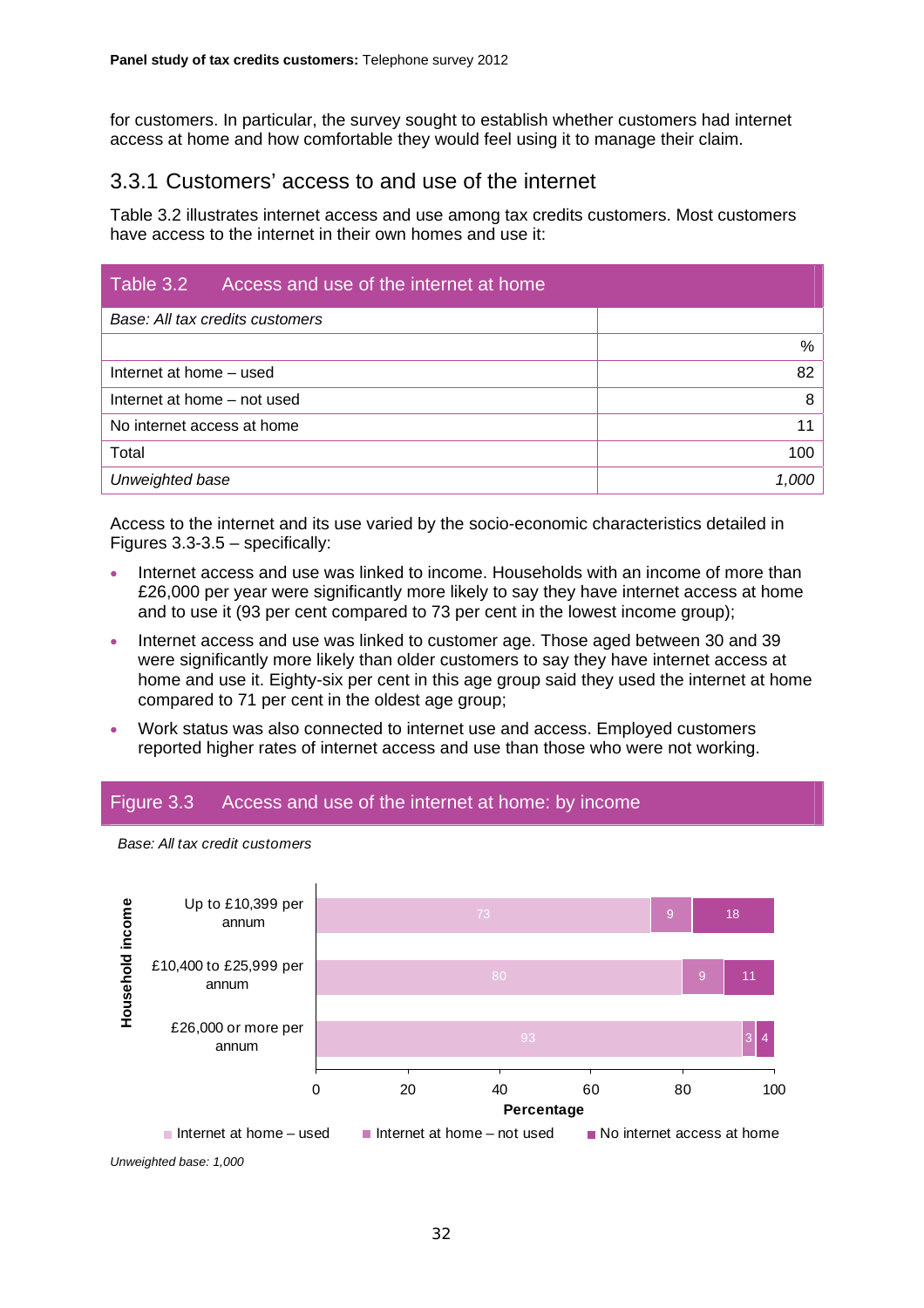#### Figure 3.4 Access and use of the internet at home: by age



*Unweighted base: 1,000* 

#### Figure 3.5 Access and use of the internet at home: by employment status



*Base: All tax credit customers* 

*Base: All tax credit customers* 

*Unweighted base: 1,000* 

Of the 11 per cent of customers without internet access at home, the majority (75 per cent) said they were able to access it elsewhere, leaving just three per cent of all tax credits customers who said they had no internet access at all (see Appendix Table A.15).

#### 3.3.2 Perceptions of safety and confidence when using online services

Also important for any movement towards an online system is how safe customers feel using the internet and, specifically for Universal Credit, how safe they feel dealing with financial information online.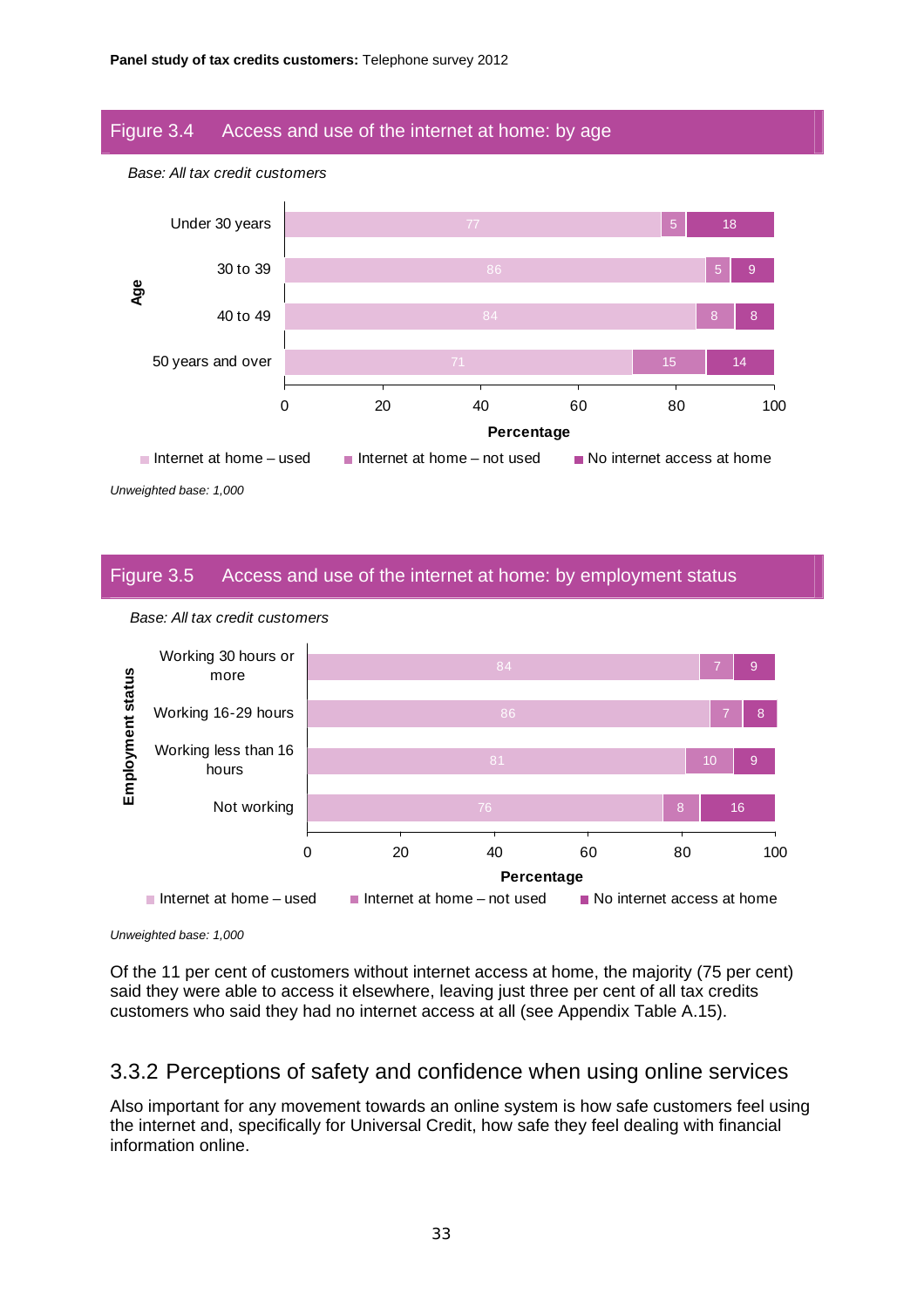Table 3.3 and Figure 3.6 show that the majority of customers feel safe or very safe using the internet at home (88 per cent) and two-thirds (67 per cent) feel fairly or very safe when managing financial information online.

| Table 3.3<br>How safe customers feel when using the internet at home |     |
|----------------------------------------------------------------------|-----|
| Base: All tax credits customers who use the internet at home         |     |
|                                                                      | %   |
| Safe or very safe                                                    | 88  |
| Neither safe nor unsafe                                              | 6   |
| Unsafe or very unsafe                                                | 6   |
| Total                                                                | 100 |
| Unweighted base                                                      | 796 |

#### Figure 3.6 How safe customers feel when managing financial information online



#### **How safe customers feel when managing financial information online**

*Unweighted base: 974* 

In general, those customers who used the internet felt confident when doing so; just ten per cent of customers reported being unconfident or very unconfident in their ability to use it (Table 3.4).

Customers' confidence in using the internet varied substantially by age, with younger customers (particularly those aged under 30) reporting the highest confidence levels: 93 per cent said they were very confident or confident. This compares to 78 per cent among 40-49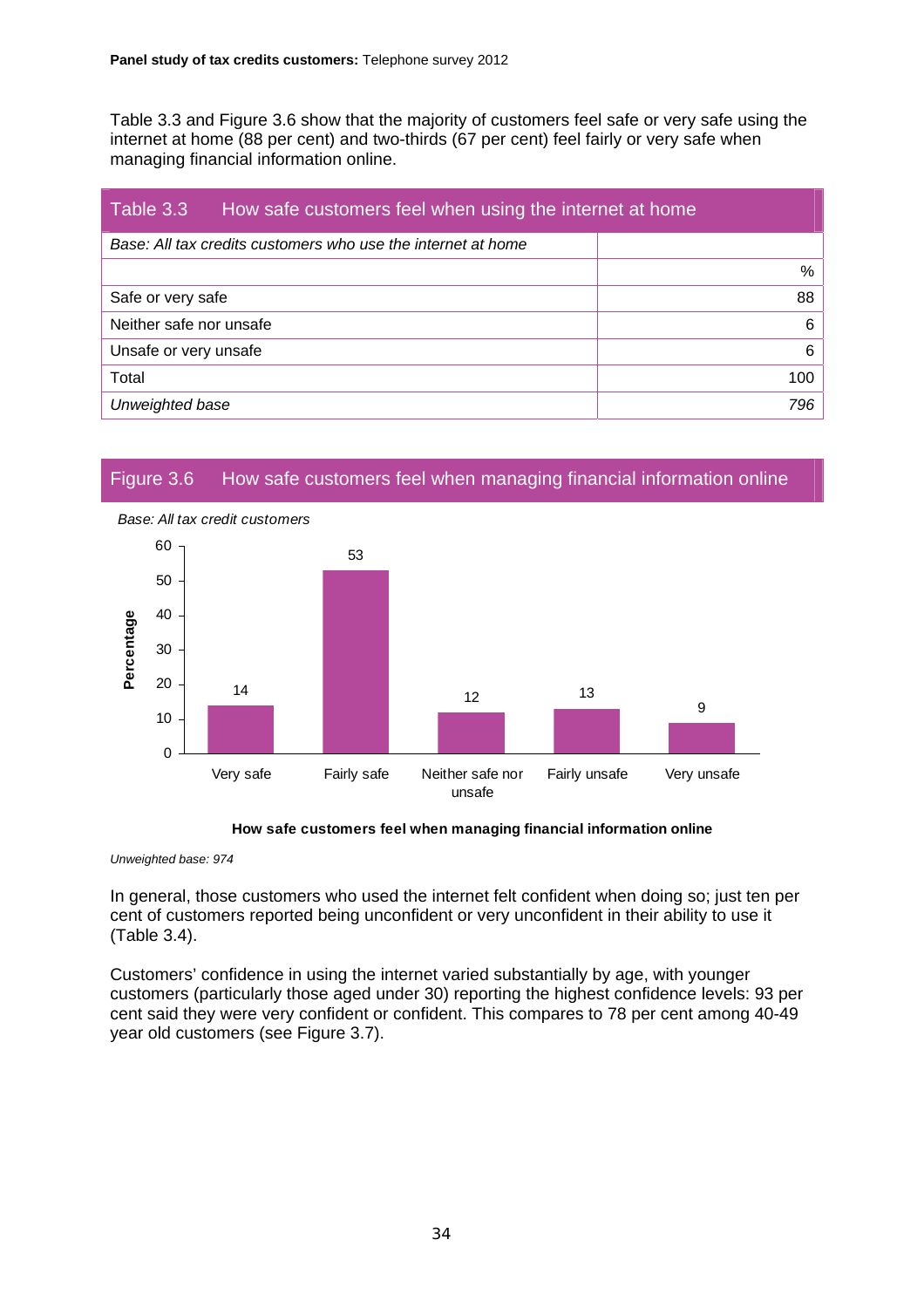| Table 3.4                   | Confidence in ability to use the internet |     |
|-----------------------------|-------------------------------------------|-----|
|                             | Base: Customers who use the internet      |     |
|                             |                                           | %   |
| Very confident or confident |                                           | 85  |
|                             | Neither confident nor unconfident         | 5   |
|                             | Unconfident or very unconfident           | 10  |
| Total                       |                                           | 100 |
| Unweighted base             |                                           | 882 |

## Figure 3.7 Level of confidence in ability to use the internet: by age





#### *Unweighted base: 882*

Those customers who used the internet did so for a variety of purposes, outlined in Figure 3.8. The most commonly reported uses were finding out about goods and services (86 per cent), general browsing (84 per cent): communicating by email and shopping. Sixty-five per cent used online banking services (this proportion corresponded closely with those who felt safe managing financial information online).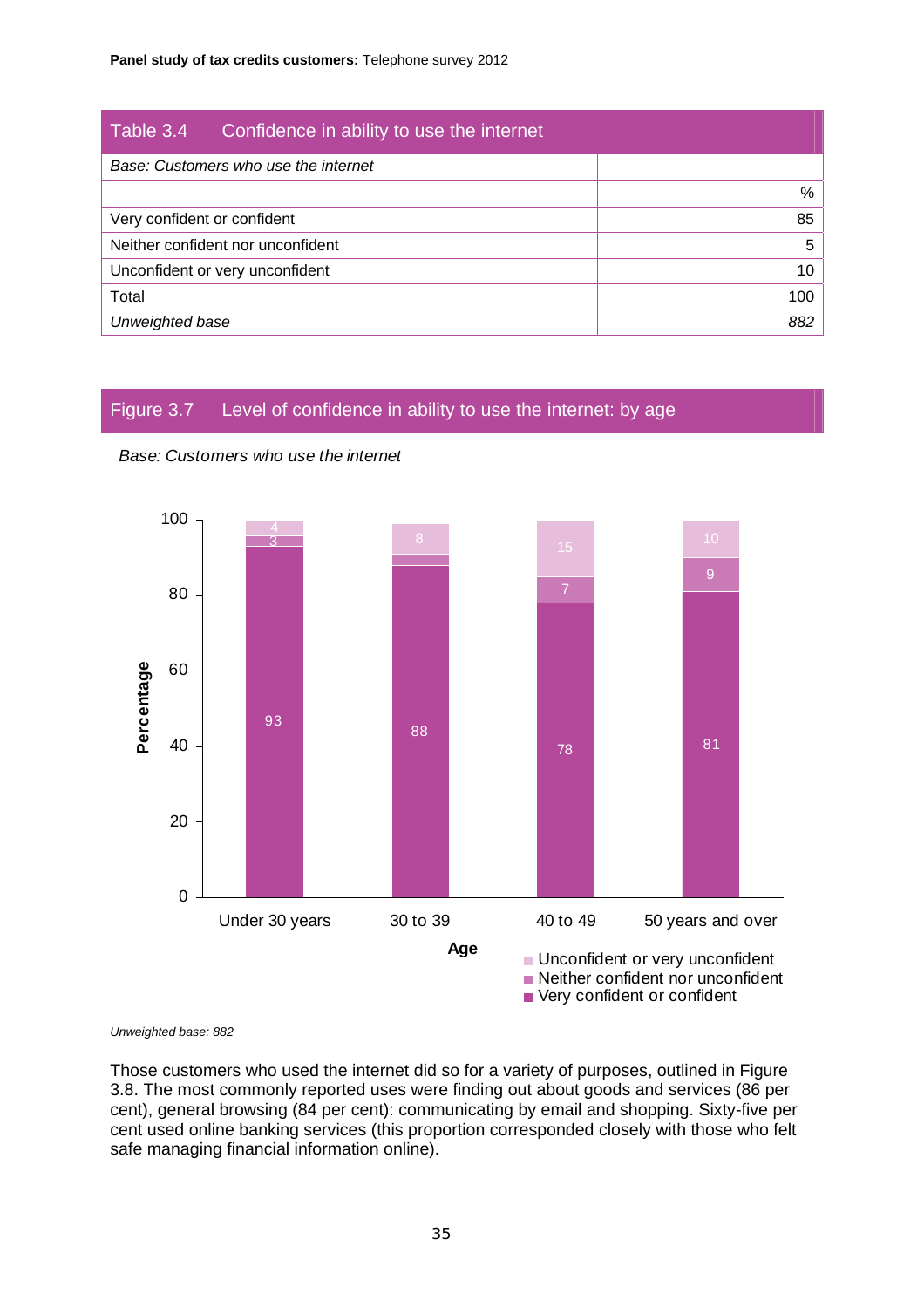### Figure 3.8 What customers use the internet for

*Base: Customers who use the internet* 



*Unweighted base: 883* 

Note: Respondents were able to give more than one response to this question and therefore the sum of the percentages may be greater than 100.

## 3.3.3 Problems with online services

Nearly a quarter (24 per cent) of internet-users said that they had experienced a problem using an online service (such as an online bank or a store) (24 per cent) (see Appendix Table A.16).

The most common responses to problems with internet services were to contact the provider by telephone, or to give up (Table 3.5). This suggests that customers may wish to see any online service (particularly where it is newly introduced / subject to teething issues) supported by a telephone helpline. It also shows that there is a risk of customers abandoning attempts to use the website. There was also a proportion of customers who mentioned an 'other' response that did not fit into existing categories (13 per cent). The numbers were too low to distinguish any themes in this group.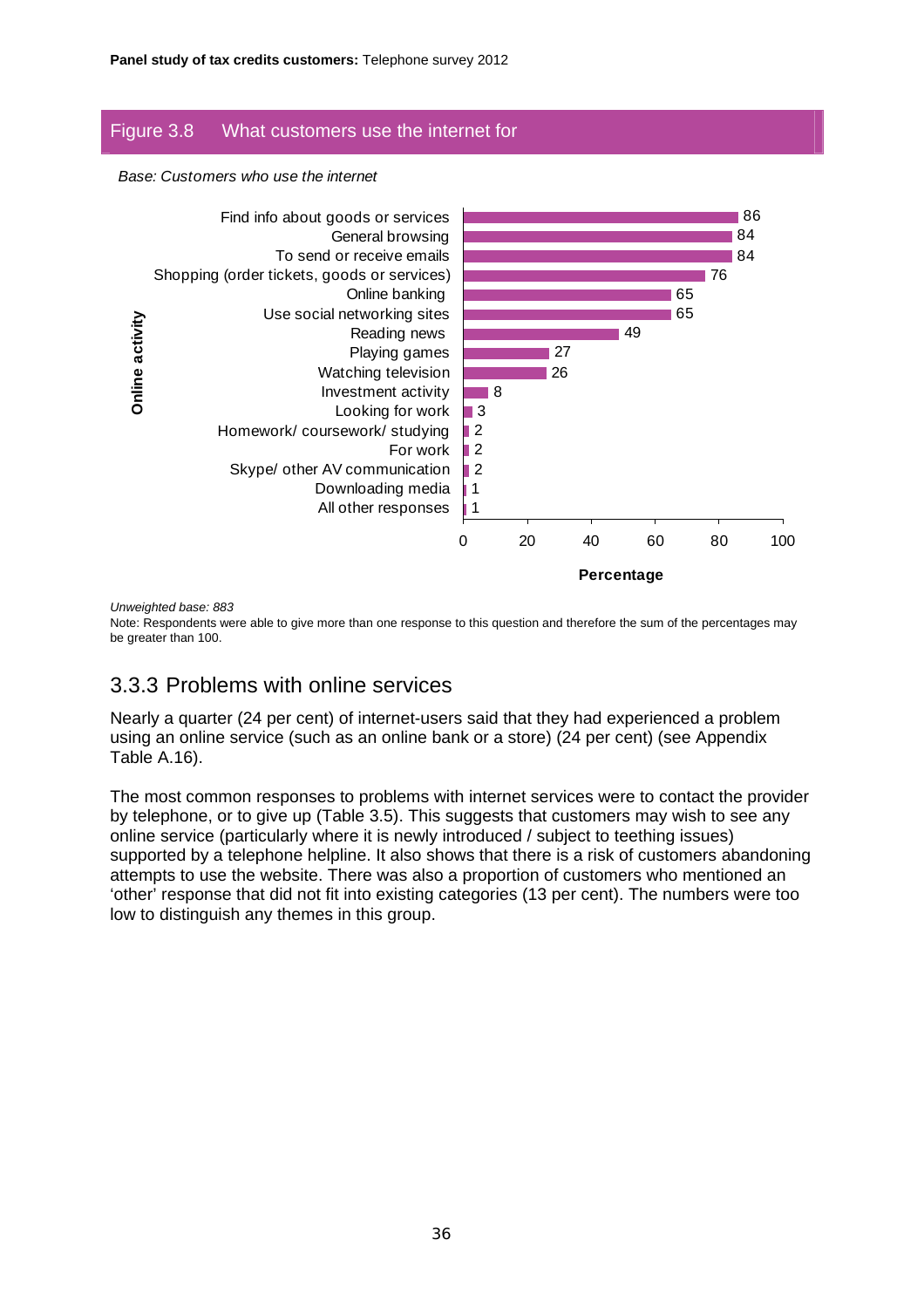| Table 3.5<br>Response to problems with an online service          |     |
|-------------------------------------------------------------------|-----|
| Base: Customers who had experienced problems with online services |     |
|                                                                   | %   |
| Contact the website provider by phone                             | 31  |
| Give up                                                           | 22  |
| Contact the website provider online                               | 15  |
| Try again later                                                   | 9   |
| Ask a friend, colleague or family member                          | 8   |
| Rebooted or restarted computer                                    | 4   |
| Contacted website provider (other method/method unknown)          | 4   |
| All other responses                                               | 13  |
| Unweighted base                                                   | 195 |

Note: Respondents were able to give more than one response to this question and therefore the sum of the percentages may be greater than 100.

## 3.3.4 The internet and benefit claims

In terms of the tax credits system specifically, more than half of those customers with access to the internet (58 per cent) said they had already used it to find out about tax credits or to investigate how to make a claim (see Appendix Table A.17).

These customers said they predominately used the HMRC or other government websites to access information about tax credits and the claim process (Table 3.6). Only four per cent reported using a search engine when seeking information.

| Table 3.6<br>Websites used to find out about tax credits                    |     |
|-----------------------------------------------------------------------------|-----|
| Base: Customers who have used the internet to find out about tax<br>credits |     |
|                                                                             | %   |
| <b>HMRC</b>                                                                 | 64  |
| Gov.uk / Direct.gov                                                         | 41  |
| Search engine                                                               | 4   |
| All other responses                                                         | 3   |
| Unweighted base                                                             | 493 |

Note: Respondents were able to give more than one response to this question and therefore the sum of the percentages may be greater than 100.

Internet use for a similar purpose – that is, to make a benefit application or to notify a government department of a change in circumstance – was less commonly reported (Figure 3.9):

- Only 18 per cent told us they had used the internet to request information from a government department;
- Just 11 per cent said they had made a benefit claim (to a government department other than HMRC);
- Ten per cent had reported a change of circumstance (also to a government department other than HMRC);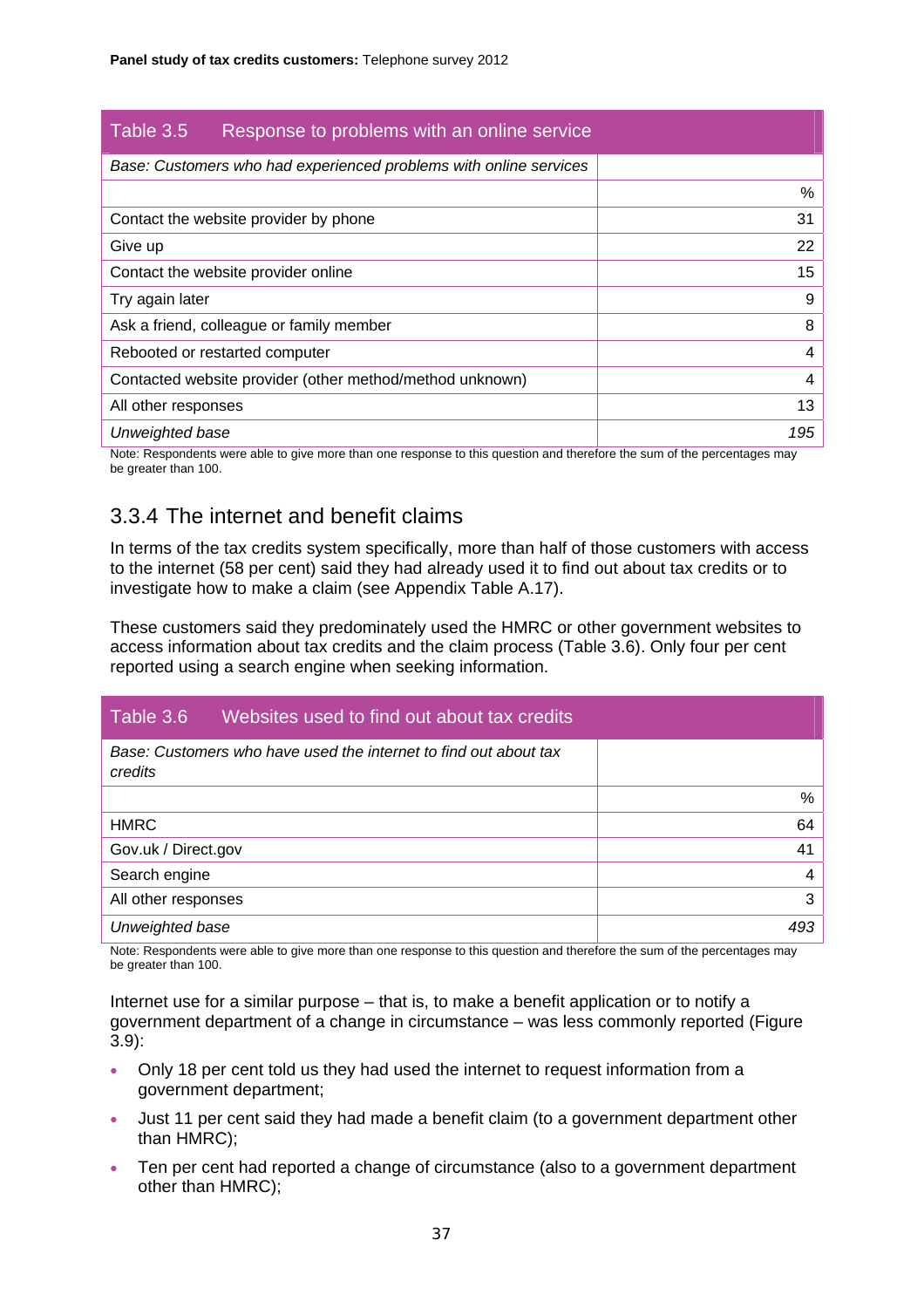• The majority of customers (65 per cent) said that they had not used the internet for any of these purposes.



*Unweighted base: 883* 

## 3.3.5 Making and managing Universal Credit claims online

The Universal Credit system will be a primarily digital service, meaning that claimants will be expected to interact with the system using the internet. A majority of current tax credit customers (79 per cent) said that this would not be a problem for them. However, more than a fifth (21 per cent), felt that having an online system for making claims, reporting changes of circumstance and seeking help would present a problem for them (Appendix Table A.18).

The areas where customers anticipated problems varied, as shown in Figure 3.10.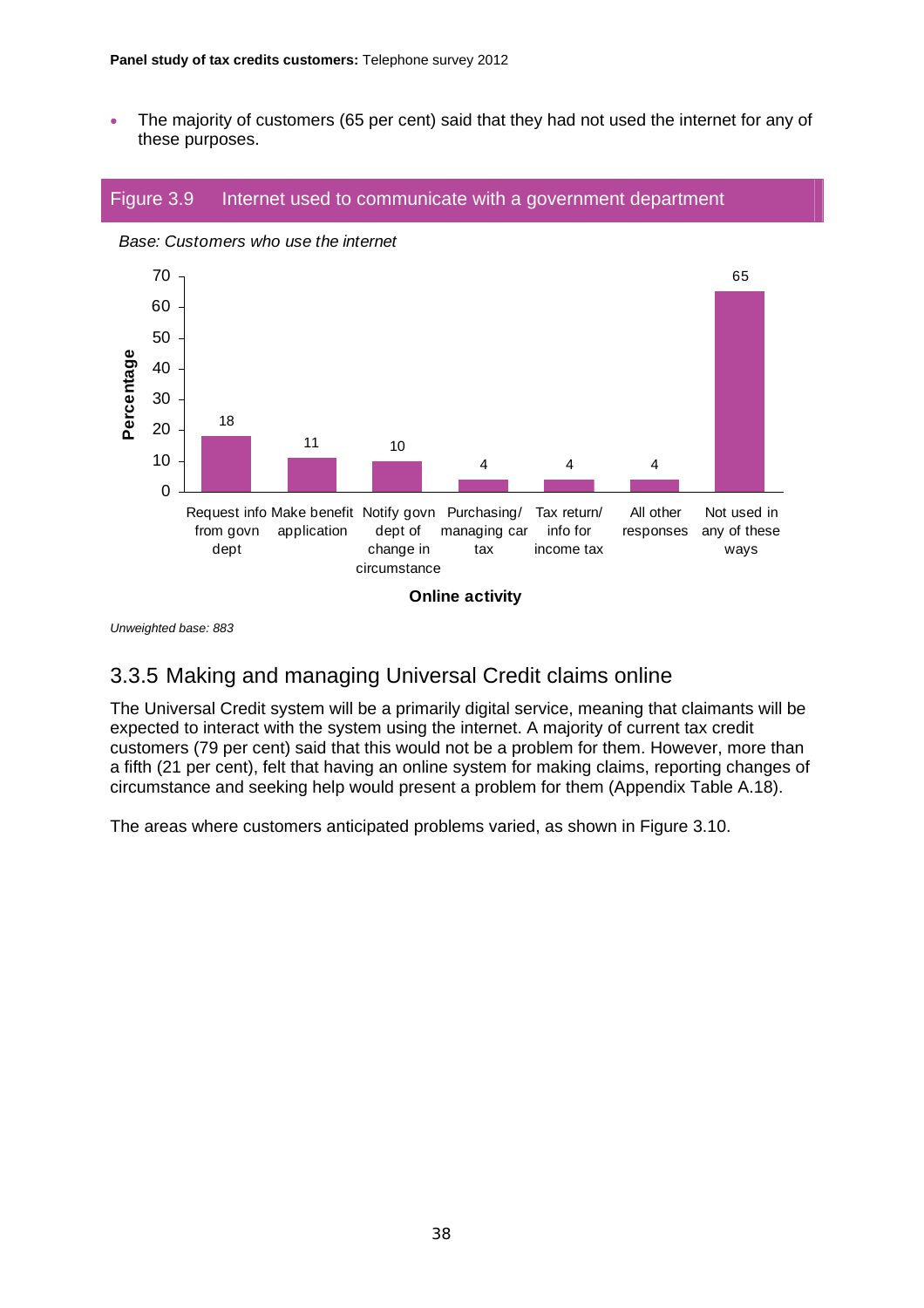### Figure 3.10 Nature of problems anticipated with submitting Universal Credit claims or reporting problems online



*Base: Customers who anticipated having a problem with online Universal Credit claims* 

#### **Nature of problem with online claims**

*Unweighted base: 189* 

Note: Respondents were able to give more than one response to this question and therefore the sum of the percentages may be greater than 100.

Sub-group analysis of whether the customer thought an online Universal Credit claim system would present a problem for them revealed a number of significant associations. These are detailed in Figures 3.11-3.13.

Those reporting higher qualification levels (i.e. a degree) were significantly less likely to anticipate problems with the online claim process, than those without qualifications (11 compared to 39 per cent) (Figure 3.11).

### Figure 3.11 Customers who anticipate problems using the internet to make and manage claims for Universal Credit: by highest educational qualification



*Base: All tax credit customers*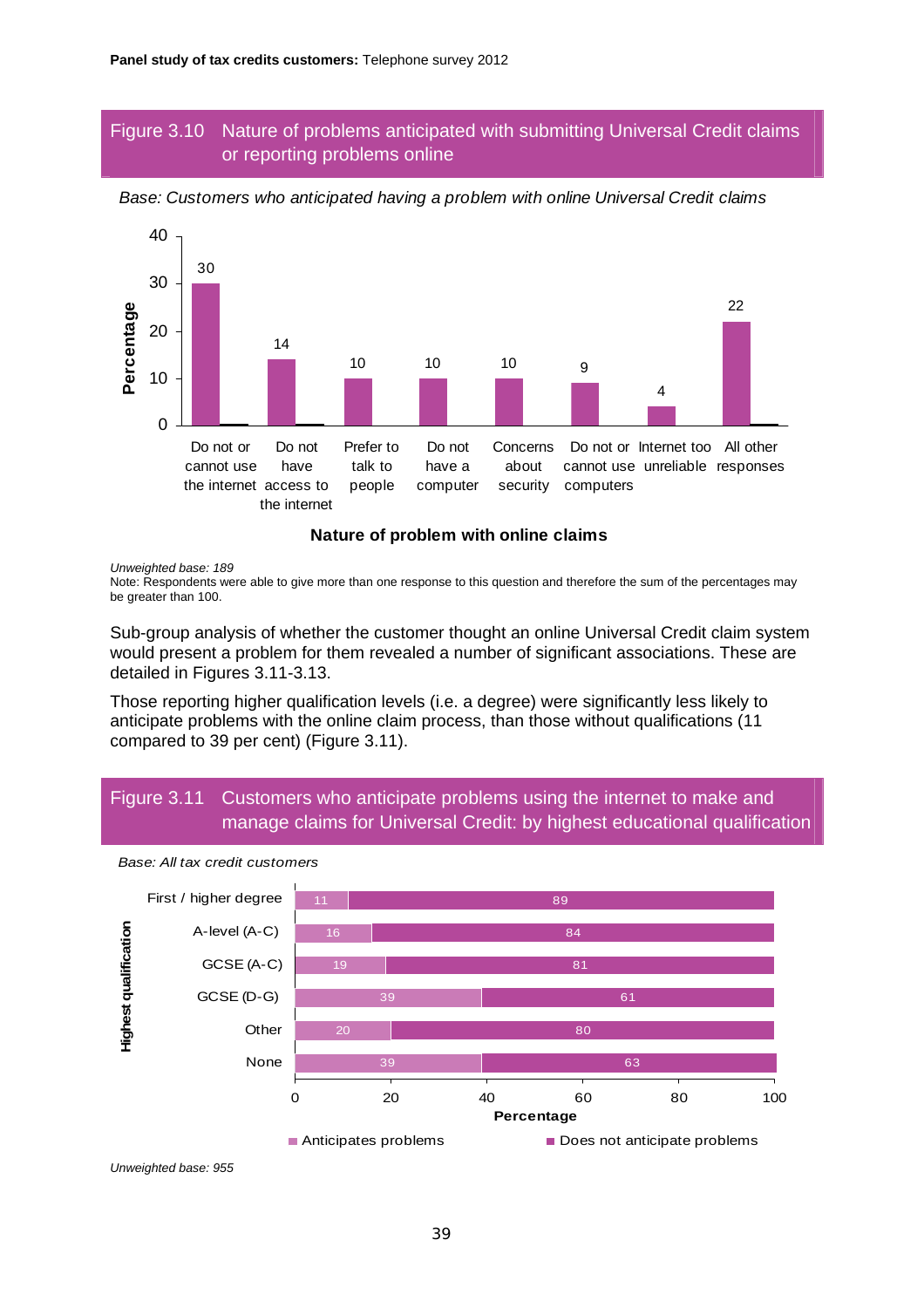Lower levels of household income were also connected to the view that online claims were expected to pose a problem: 31 per cent among the lowest income band, compared to 14 per cent among the highest (Figure 3.12).

### Figure 3.12 Customers who anticipate problems using the internet to make and manage claims for Universal Credit: by household income



*Unweighted base: 955* 

Internet access was also a highly significant factor, with customers without the internet at home being far more likely to anticipate a problem making and managing an Universal Credit claim online (55 compared to 17 per cent) (Figure 3.13).

#### Figure 3.13 Customers who anticipate problems using the internet to make and manage claims for Universal Credit: by internet access



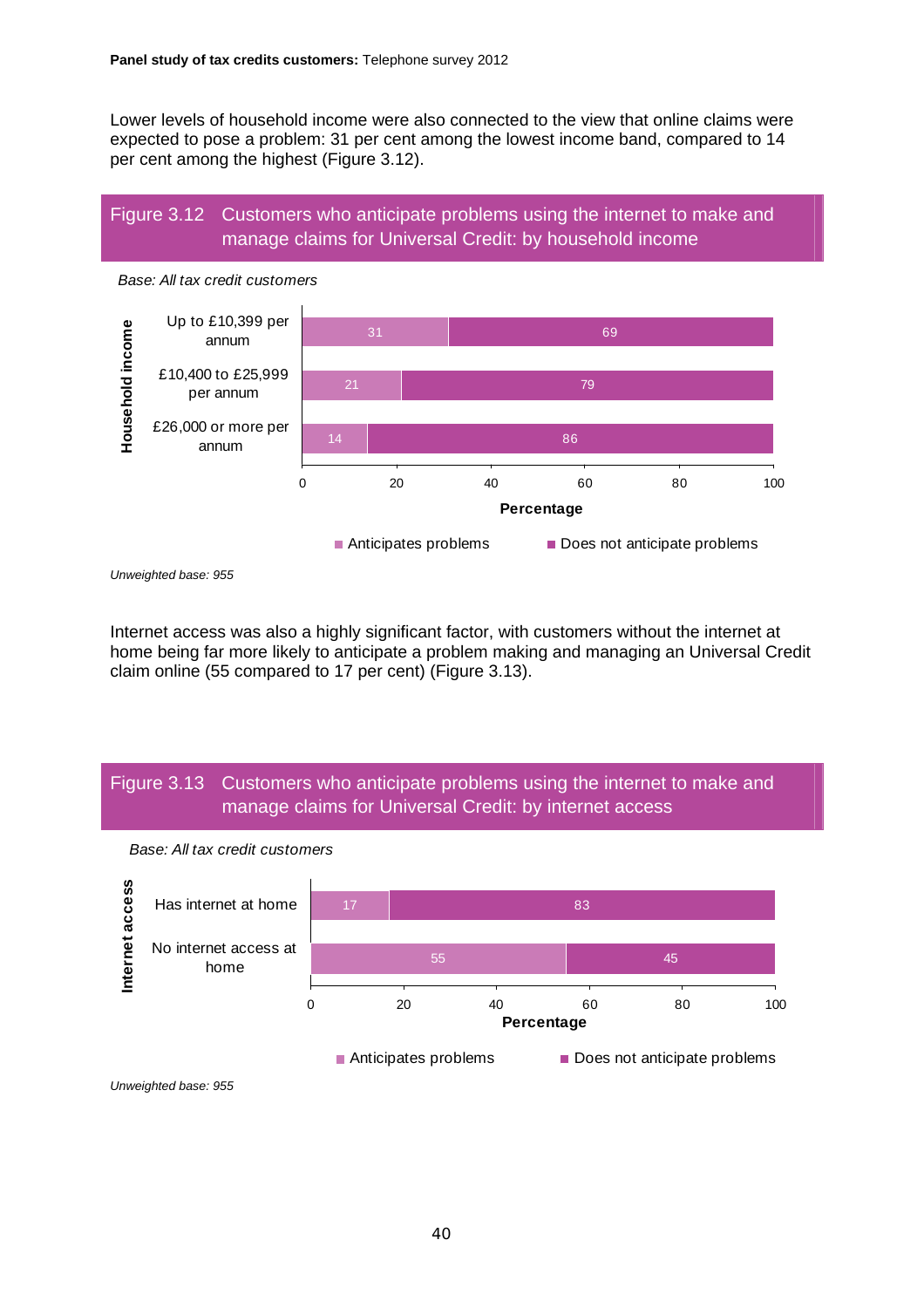## **3.4 Budgeting**

By default Universal Credit payments will be made to claimants monthly. Currently, tax credits payments are made either weekly or four-weekly depending on customers' preferences. A move to monthly payments will be a substantial change for tax credits customers who are currently paid weekly and may mean that they need to adjust their budgeting behaviour. This section will explore customers' responses to that change and the advice needed to manage the transition.

## 3.4.1 Frequency of payments

More than half of current customers said that they received their tax credits payments weekly (see Appendix Table A.19).

Three-quarters of customers who received payments each week reported that a change from weekly payments to payments made every four weeks would have an effect on them (see Appendix Table A.20). Universal Credit payments will be made monthly, however in the survey tax credits customers were asked about a move to four-weekly payments which is a reasonable proxy for monthly payments.

Of these customers, the largest proportion anticipated difficulties with running out of money before the end of the month (58 per cent), followed by general difficulties (37 per cent) and fear of getting into debt (16 per cent). Less commonly cited were finding it harder to budget (14 per cent), having specific things to pay for on a weekly basis (nine per cent) and not being able to afford specific things (one per cent) (see Figure 3.14).

## Figure 3.14 Anticipated problems with payments every four weeks



*Base: customers who anticipate problems with monthly payments* 

#### **Type of problem**

*Unweighted base: 426* 

Note: Respondents were able to give more than one response to this question and therefore the sum of the percentages may be greater than 100.

A significant relationship was found between household income and the belief that less frequent payments would have an effect: 84 per cent of customers with an annual income of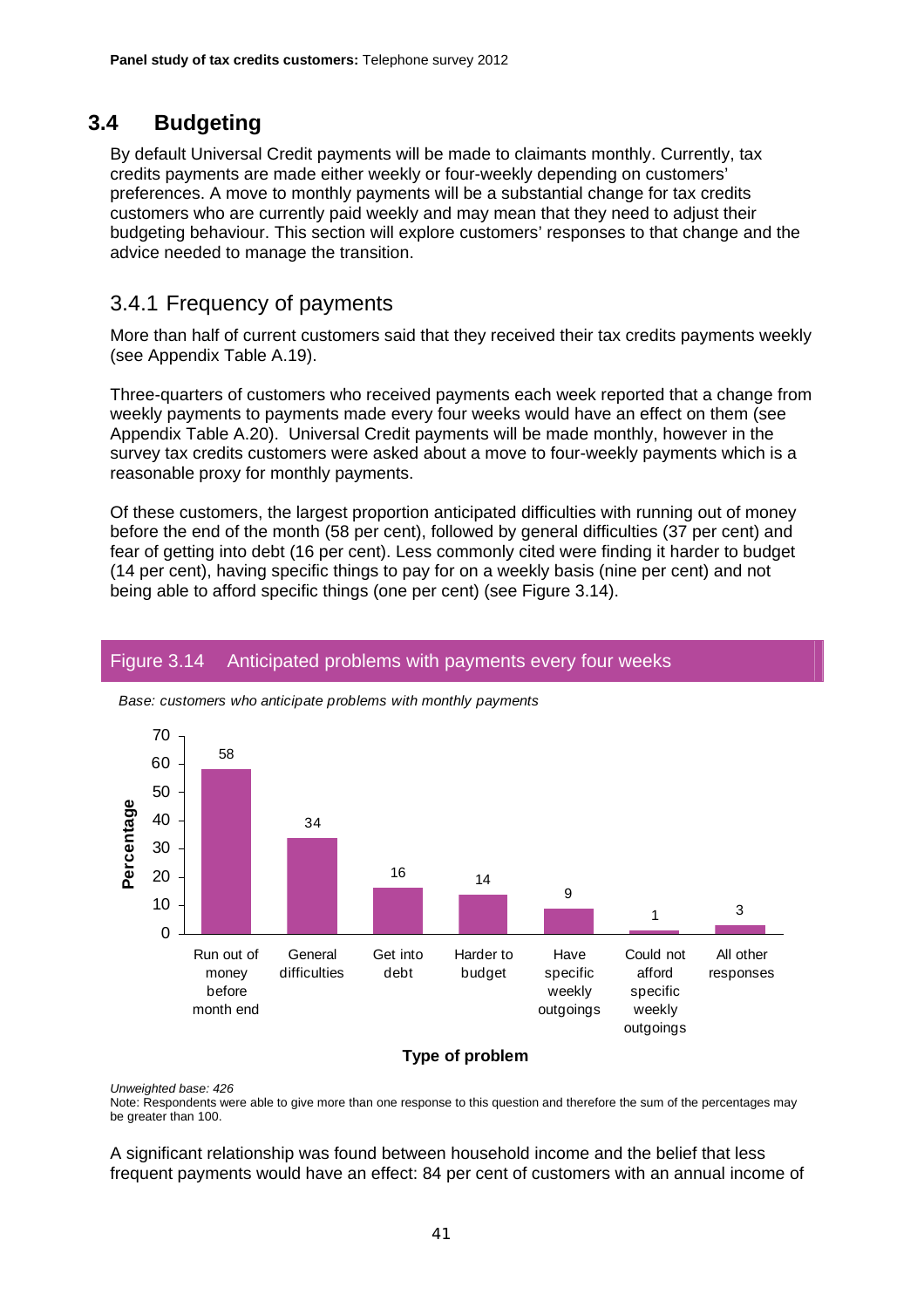£10,399 or less indicated they would be affected compared to 64 per cent among those with a household income over £26,000 (Figure 3.15).

#### Figure 3.15 Would be affected by payments every four weeks: by income



*Base: All tax credit customers who currently receive weekly tax credit payments* 

*Unweighted base: 569* 

## 3.4.2 Need for support and advice

Thirty-five per cent of customers who received weekly payments indicated that they would need advice or support to manage four-weekly payments (see Appendix Table A.21).

Need for support varied significantly depending on whether customers had English as their first language, their employment status and type of tax credits received:

- More than half (54 per cent) of customers for whom English was a second language believed they would need help to manage the change, compared to 33 per cent of customers whose first language was English (see Appendix Figure A.10);
- Unemployed customers were also more likely to say they would need support two in five (42 per cent) among those who did not work compared to one in five (22 per cent) among those who worked for 30 hours or more (Appendix Figure A.11);
- Customers were also significantly more likely to feel they needed assistance if they were in receipt of both Working Tax Credit (WTC) and Child Tax Credit (CTC) (41 per cent) than if they were just in receipt of one tax credit (WTC 18 per cent and CTC 34 per cent) (Appendix Figure A.12).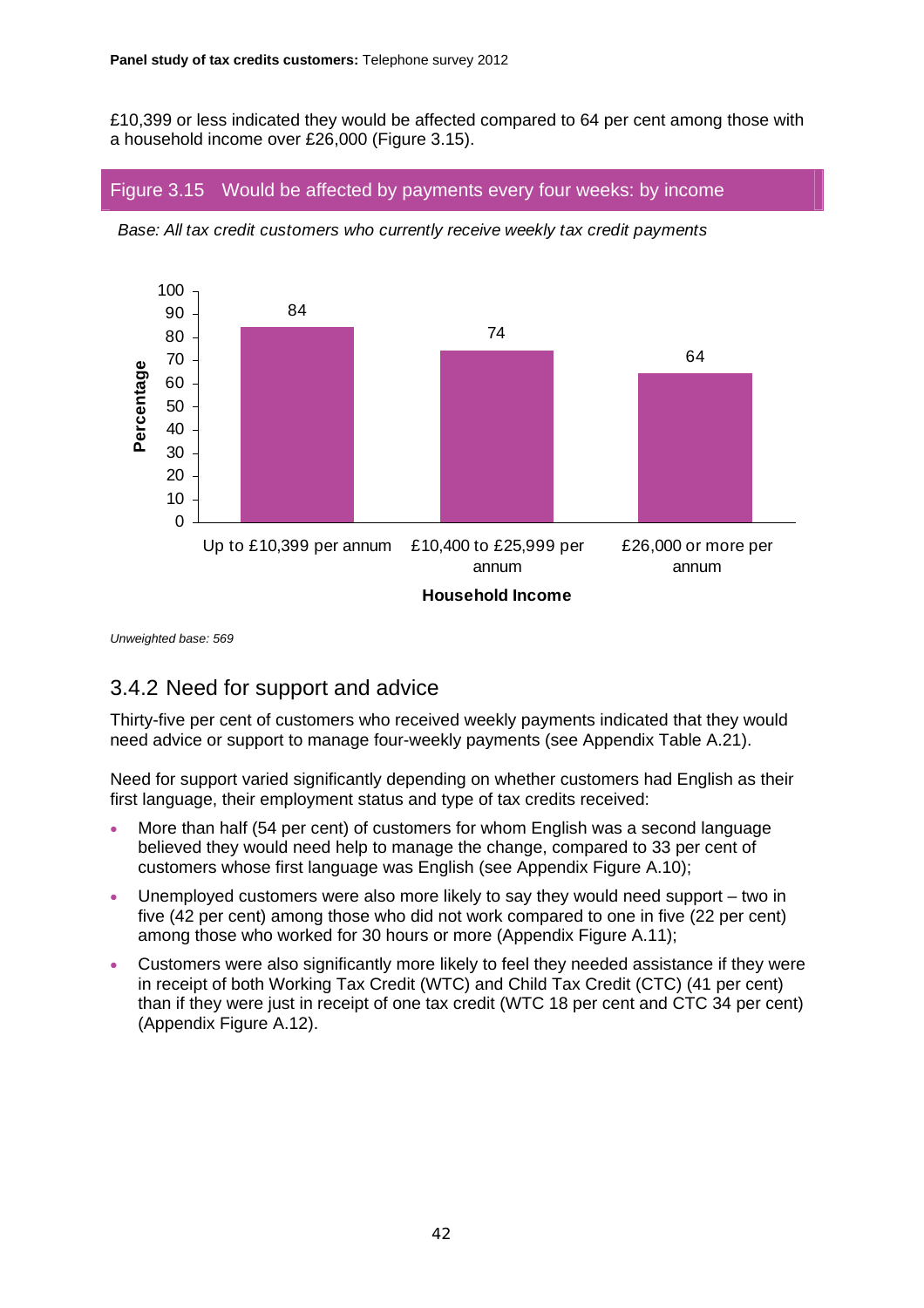# **3.5 In-year finalisation**

When a customer migrates to Universal Credit they will no longer be entitled to tax credits and HMRC will have to finalise their current tax credits claim 'in-year', at the point of transition. As part of this process customers may need to report their income for a part of the financial year and check that all the details about their claim are correct.

Currently, the finalisation process forms part of the renewals cycle between April and July and customers are required to provide information about their income for the whole of the previous tax year. Having to do this for just a part of the tax year is not something that most customers would have done before. Therefore, it is important to understand the extent to which this could pose problems for customers.

## 3.5.1 Reporting or checking income for parts of the tax year

Figure 3.16 suggests that most customers (60 per cent) anticipate the in-year checking or reporting to be either very or quite easy.<sup>9</sup> However, around a quarter felt this might prove quite or very difficult.



*Unweighted base: 981* 

# 3.5.2 Reporting income at a different point in the tax year

Tax credits customers are currently asked to confirm either their actual or estimated income each year as part of the annual tax credits renewal cycle, before the 31<sup>st</sup> July deadline. Customers were asked whether it would cause them difficulties if a change was made to this system, requiring them to provide income information at other points during the tax year.

 $9$  Customers did not receive an explanation about what in-year finalisation would entail.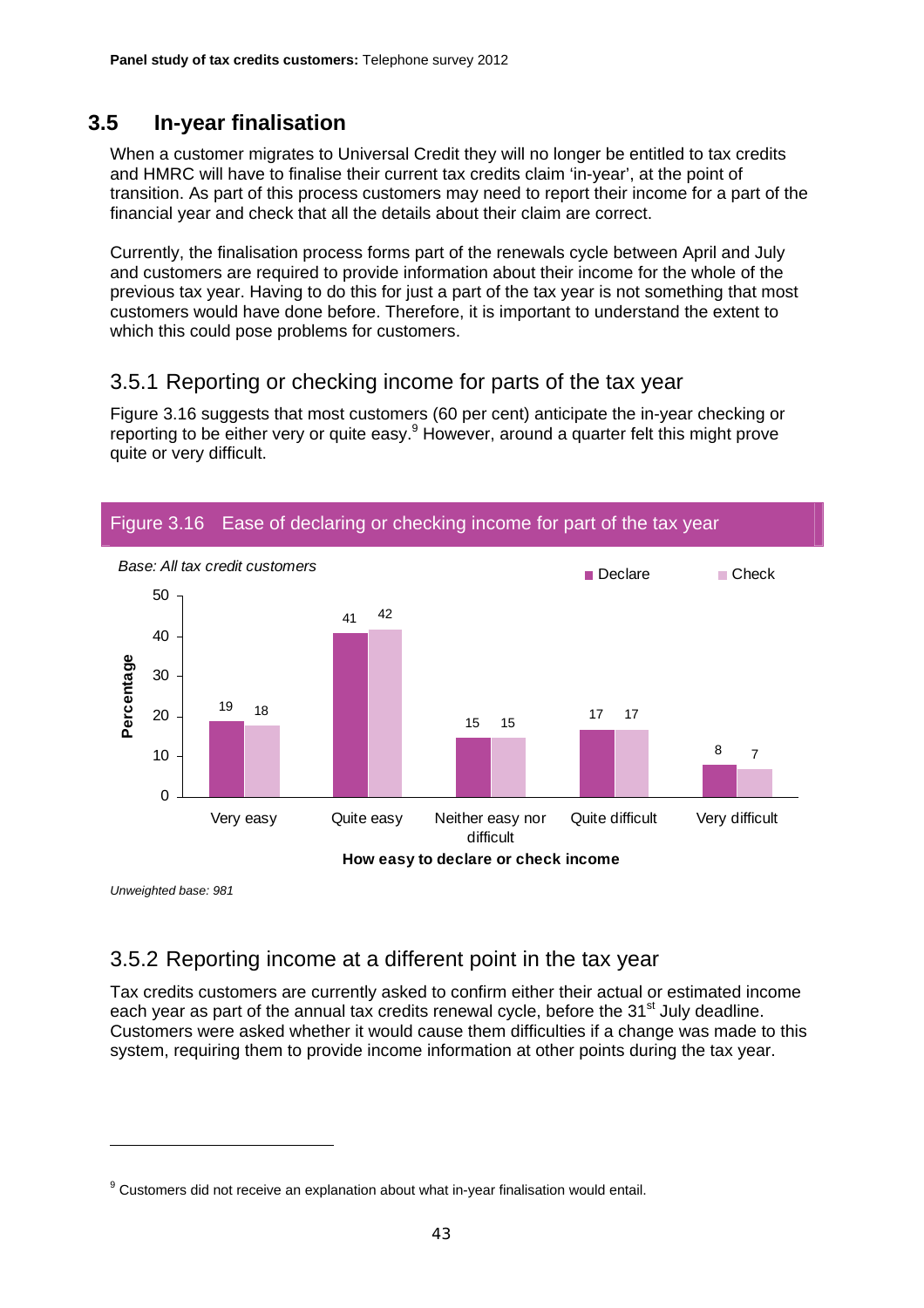Appendix Table A.22 demonstrates that slightly more than a quarter of customers (27 per cent) felt this kind of change would have a negative impact for them. Figure 3.17 shows that the problems these customers envisaged were around:

- Calculating just a portion of their annual income (41 per cent);
- Collating all the necessary information (17 per cent);
- Not having access to the paperwork they needed (16 per cent);
- Thirteen per cent of customers mentioned problems that did not fit into any of the existing categories, but were too infrequent to distinguish any themes.

### Figure 3.17 Difficulties caused by providing information at a different point in the tax year





*Unweighted base: 255* 

Note: Respondents were able to give more than one response to this question and therefore the sum of the percentages may be greater than 100.

Whether customers thought that providing income information at a different point in the tax year would cause them difficulties varied considerably by whether the customer was selfemployed or not (Figure 3.18). In particular, 39 per cent of self-employed customers said it would be a problem compared to 26 and 25 per cent among employed and unemployed customers, respectively.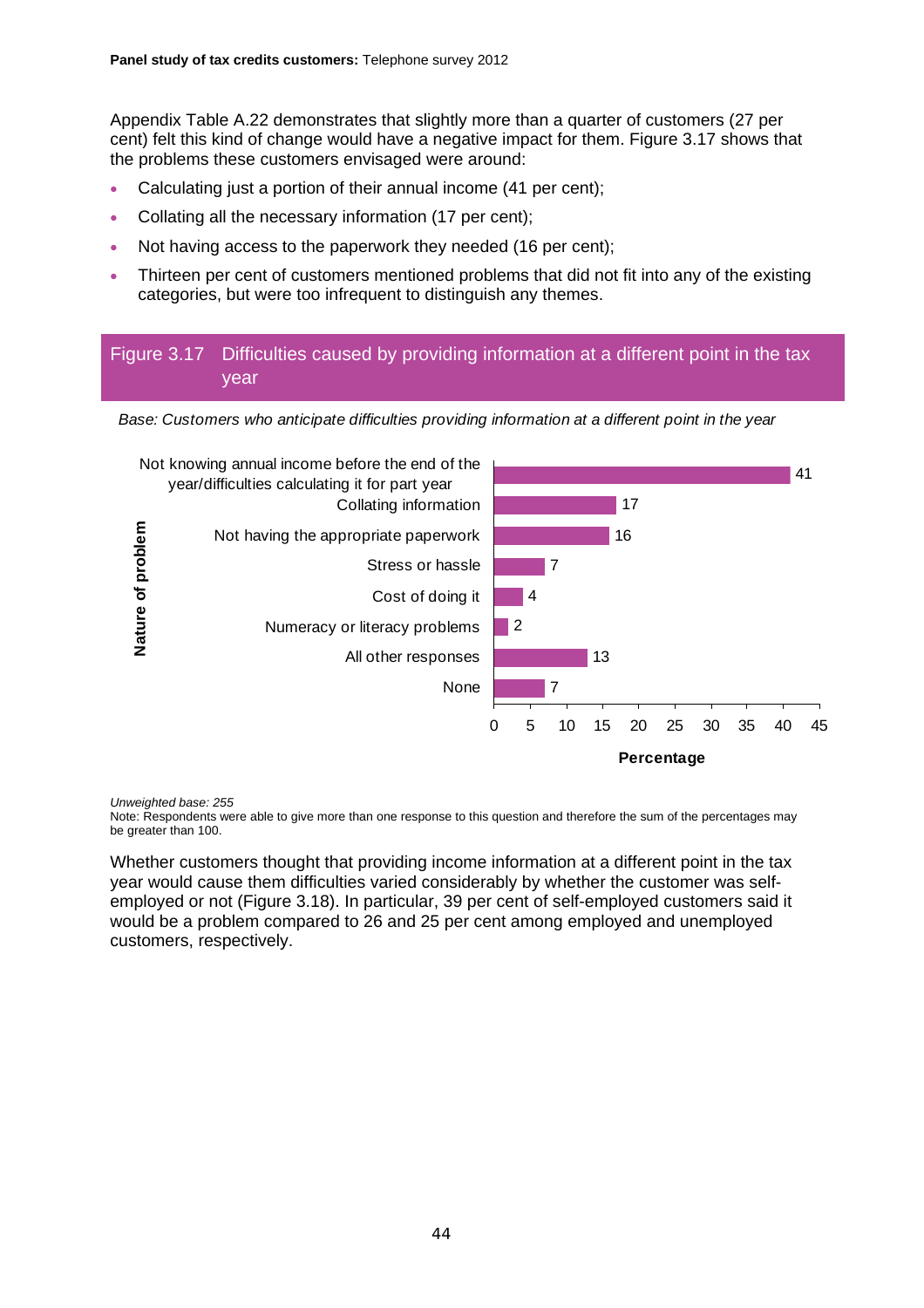#### Figure 3.18 Difficulties if required to provide income information at a different point during the tax year: by self-employment status



*Unweighted base: 971* 

Of this customer group, more than half (55 per cent) felt that there was a particular point during the year that would be especially problematic (Appendix Table A.23). The months most frequently identified were at Christmas and New Year (December and January) (Figure 3.19). The least problematic periods were in late spring / early summer, June in particular – perhaps reflecting current reporting requirements.

## Figure 3.19 Months when reporting would be more inconvenient when reporting income for part of the year



*Base: Customers who anticipate problems providing information at a particular time of year* 

*Unweighted base: 142* Note: Respondents were able to give more than one response to this question and therefore the sum of the percentages may be greater than 10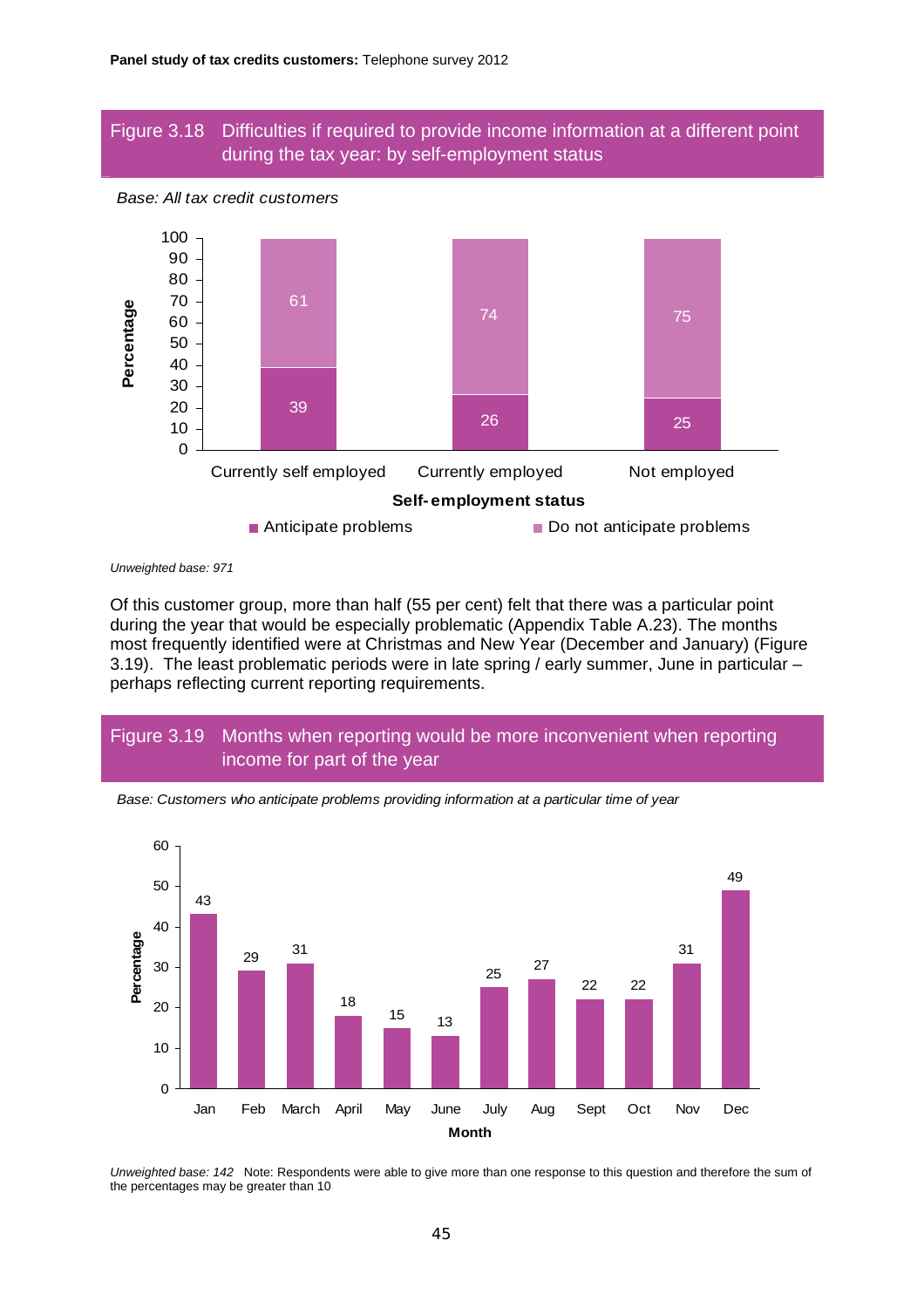# 3.5.3 Problematic income information

Forty-one per cent of customers who said they would have problems reporting income midyear felt there was a particular type of income that would prove especially difficult to provide information about at a different point during the tax year (see Appendix Table A.24). Examples of the types of income they identified as being difficult to provide are broken down in Table 3.7.

## Table 3.7 Types of income it would be particularly difficult to provide

| Base: Customers reporting difficulties providing a particular type of<br>income information at a different point in the year |      |
|------------------------------------------------------------------------------------------------------------------------------|------|
|                                                                                                                              | $\%$ |
| Self-employment income                                                                                                       | 48   |
| Earnings as an employee                                                                                                      | 43   |
| Benefits in kind                                                                                                             | 6    |
| <b>Benefits</b>                                                                                                              | 5    |
| Investment income                                                                                                            | 5    |
| All other responses                                                                                                          | 5    |
| Unweighted base                                                                                                              | 102  |

Note: Respondents were able to give more than one response to this question and therefore the sum of the percentages may be greater than 100

More than two in five (44 per cent) of those customers who envisaged difficulties with a change in reporting times felt that it would be difficult to provide the necessary information within a month (see Appendix Table A.25).

## **3.6 Debt**

## 3.6.1 Debt and the transition to Universal Credit

Customers who had heard of Universal Credit were asked if they would be concerned about the possibility of any outstanding tax credits debt being deducted from their Universal Credit claim post-transition. Over two-thirds responded that they were not concerned about this (see Appendix Table A.26). The level of concern did not differ between customers who reported that HMRC had informed them that they had received an overpayment in the past, and those who had not received an overpayment.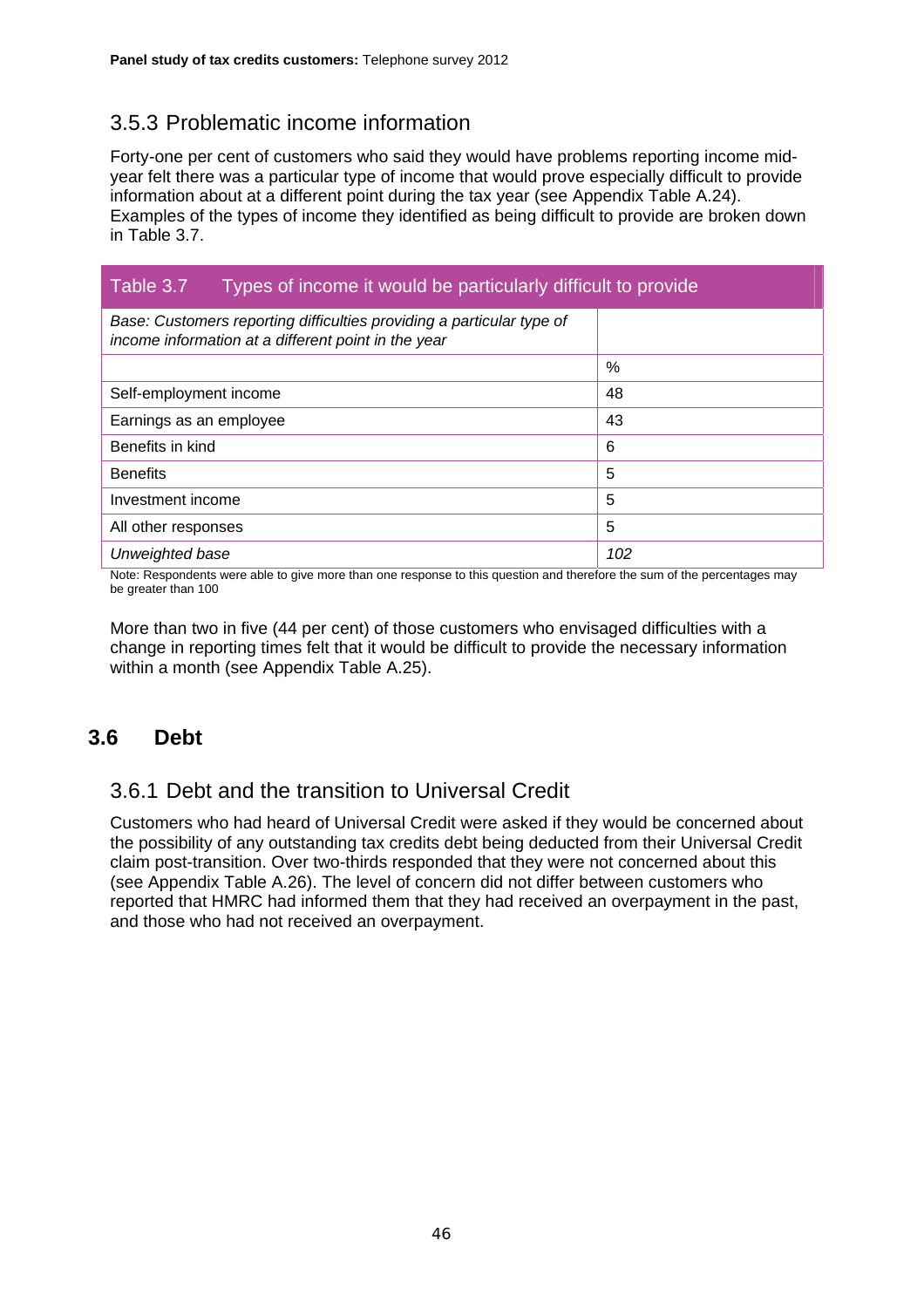# **4 Conclusion**

This report examined tax credits customers' behaviour and beliefs relating to factors that may contribute to error and fraud in the tax credits system. It also explored customer awareness of Universal Credit, and how the transition from tax credits to Universal Credit may affect customers.

## **4.1 Reducing error and fraud**

Most tax credits customers reported going to HM Revenue & Customs (HMRC) (either the helpline or the website) and other government departments first when looking for help and advice with tax credits.

Customers who fail to report changes of circumstances can be a source of error and fraud in the tax credits system. The findings of this report show that the proportion of customers who said that they had not reported a change was low. Also low was the proportion of customers who told us they had reported a change, but outside the required timeframe of one month. Some groups of customers were less likely to report changes on time.

There was also a general acceptance that financial penalties to encourage reporting were acceptable in some circumstances. Most customers said that this type of sanction would encourage them to report any changes.

Another possible source of error is failing to renew tax credits claims on time. A small proportion of customers told us they had not renewed their claim on time at least once, with being disorganised and forgetting to do it being the most commonly cited reason. This, combined with the finding that a quarter of late renewers were prompted to report by receiving a reminder from HMRC, suggests that targeted reminders may increase the proportion of customers who renew on time.

Tax credits customers tended to believe that inaccurate claims were widespread. However, the majority believed that HMRC was doing enough to tackle this and that those making inaccurate claims were very or quite likely to be caught. While almost three quarters of customers said it would never be acceptable to make an inaccurate claim, a minority believed it was acceptable in some circumstances.

More work may be needed with customers who said that English was not their first language. When exploring error and fraud issues, it was found that these customers were more likely than others to say that they had not reported a change of circumstance or had renewed their tax credits claim late. They were less likely to say that a financial penalty would encourage them to report changes of circumstance. They were also less likely to say they thought it was 'always unacceptable' to make inaccurate tax credits claims. It is unclear how strongly, if at all, these findings were related to difficulties with English language.

## **4.2 Stopping tax credits and the transition to Universal Credit**

Only a quarter of current tax credits customers said they had heard the term 'Universal Credit' before.

Not all customers who said they had heard of Universal Credit seemed to have a clear idea of what it would involve: only one third was aware which government department would be administering it and one third believed the introduction of Universal Credit would not affect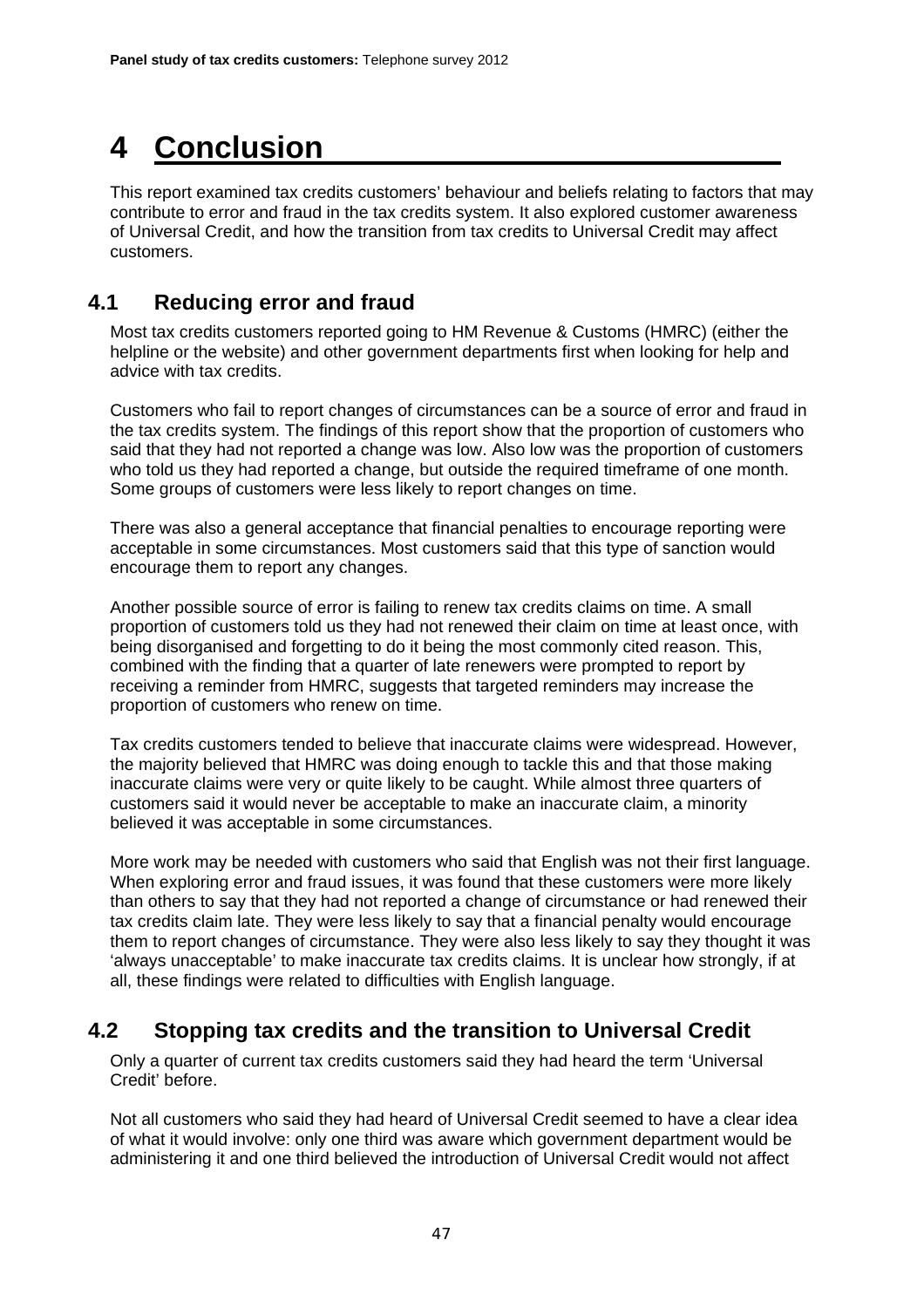them. Of those who thought that the introduction of Universal Credit would affect them, one in three said they felt very concerned about it.

There was a strong preference towards receiving written information from either HMRC or the Department for Work and Pensions about Universal Credit among those who were aware of it. The information tax credits customers said they were most interested in was when the transition to Universal Credit would affect them.

Universal Credit claimants will be expected to manage their claims online. This may pose difficulties to some tax credits customers who have no access or do not know how to use the internet. However, this is only likely to affect a minority of customers as only three per cent said they have no access to the internet at all.

A large proportion of customers felt safe or very safe when using the internet. However, the proportion of those who felt safe or very safe managing financial information online was lower. This indicates that managing their Universal Credit claim online may be a concern for some customers.

Confidence in their ability to use the internet may pose another barrier to some customers: 85 per cent of customers who had access to the internet were confident in their ability to use it. This proportion was lower among older customers.

One in five foresaw problems with managing their Universal Credit claim online. The most common concerns were not knowing how to use the internet or not having access to it. Those with lower levels of income and education were more likely to anticipate problems.

Another major change for many tax credits customers will be a move to monthly payments under Universal Credit. The majority of tax credits customers who received their payments weekly said that receiving them every four weeks would affect them. This makes up close to half of all tax credits customers. However, two-thirds of those who said they would be affected felt that they would be able to manage this change without help or support.

As part of the transition to Universal Credit, HMRC may need to finalise customers' tax credits awards 'in-year' at the point of transition. These customers will need to report and check their income for only a part of the tax year outside of the annual renewal cycle. The majority of customers did not anticipate problems with having to report income for only part of tax year. However, a quarter did expect problems. The most common difficulty customers anticipated was with calculating income for only part of the year. The time of year when the claims are finalised did not make a difference for most customers; a small minority had a preference for May and June (the usual renewal cycle) as opposed to December and January.

This section also indicates that more work may be needed with customers who said that English was not their first language. In the area of Universal Credit, these customers were more likely to say they would need support and advice to manage a change from weekly to four-weekly payments.

In summary, while the evidence suggests that many tax credits customers will not face major problems during the stopping tax credits process and transition to Universal Credit, a minority may encounter difficulties with either the online system, monthly payments or having to finalise their claim in-year.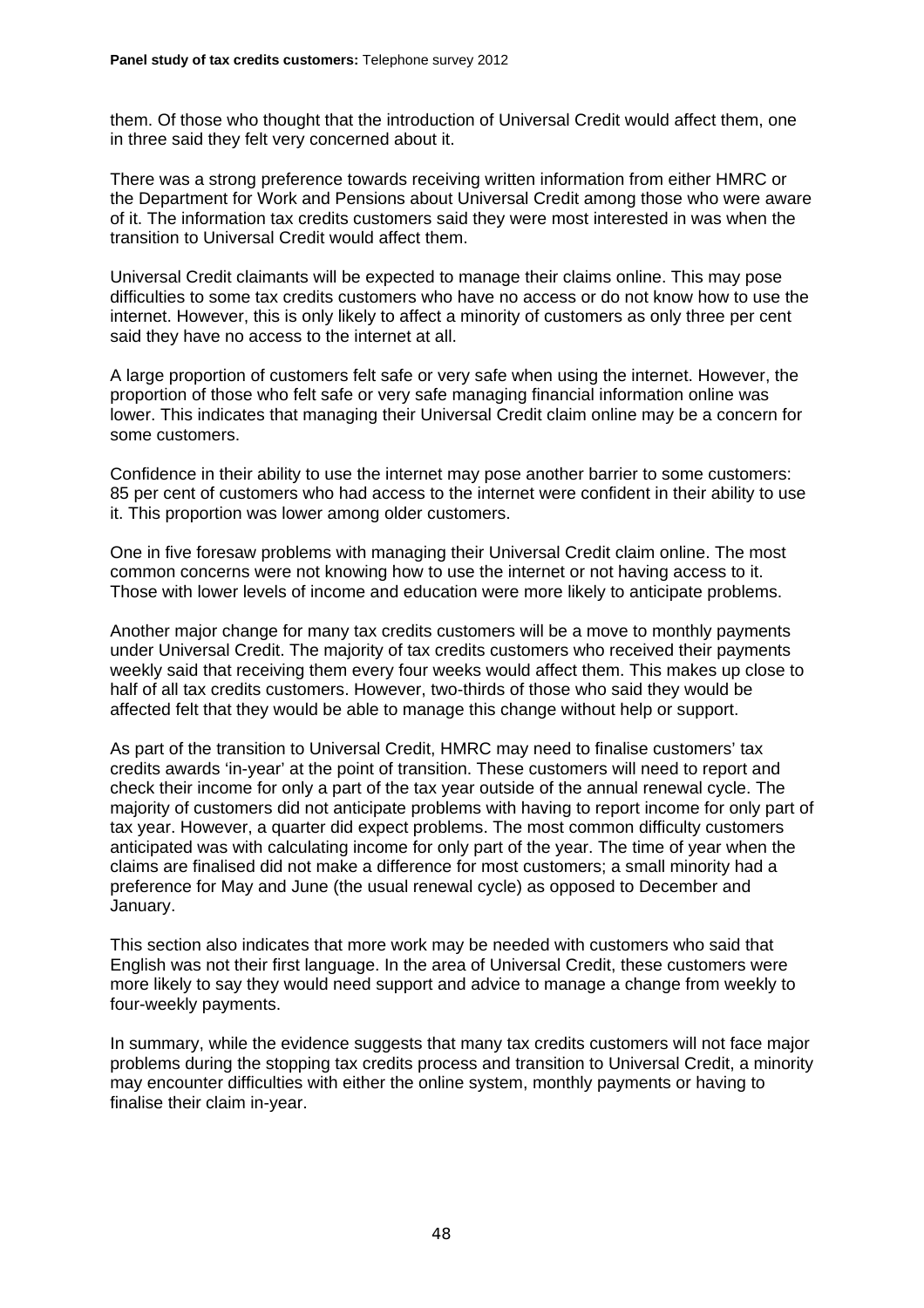# **Appendix A - Additional figures and tables**

## **Figures**

Appendix Figure A.1 Proportion of customers who were aware they could use third sector organisations for help or advice about tax credits

*Base: All customers who did not indicate that they currently use third sector organisations for help or advice about tax credits* 



**Aware that third sector organisations can be used for help or advice** 

*Unweighted base: 972* 



*Base: All customers who did not indicate that they currently use third sector organisations for help or advice about tax credits* 



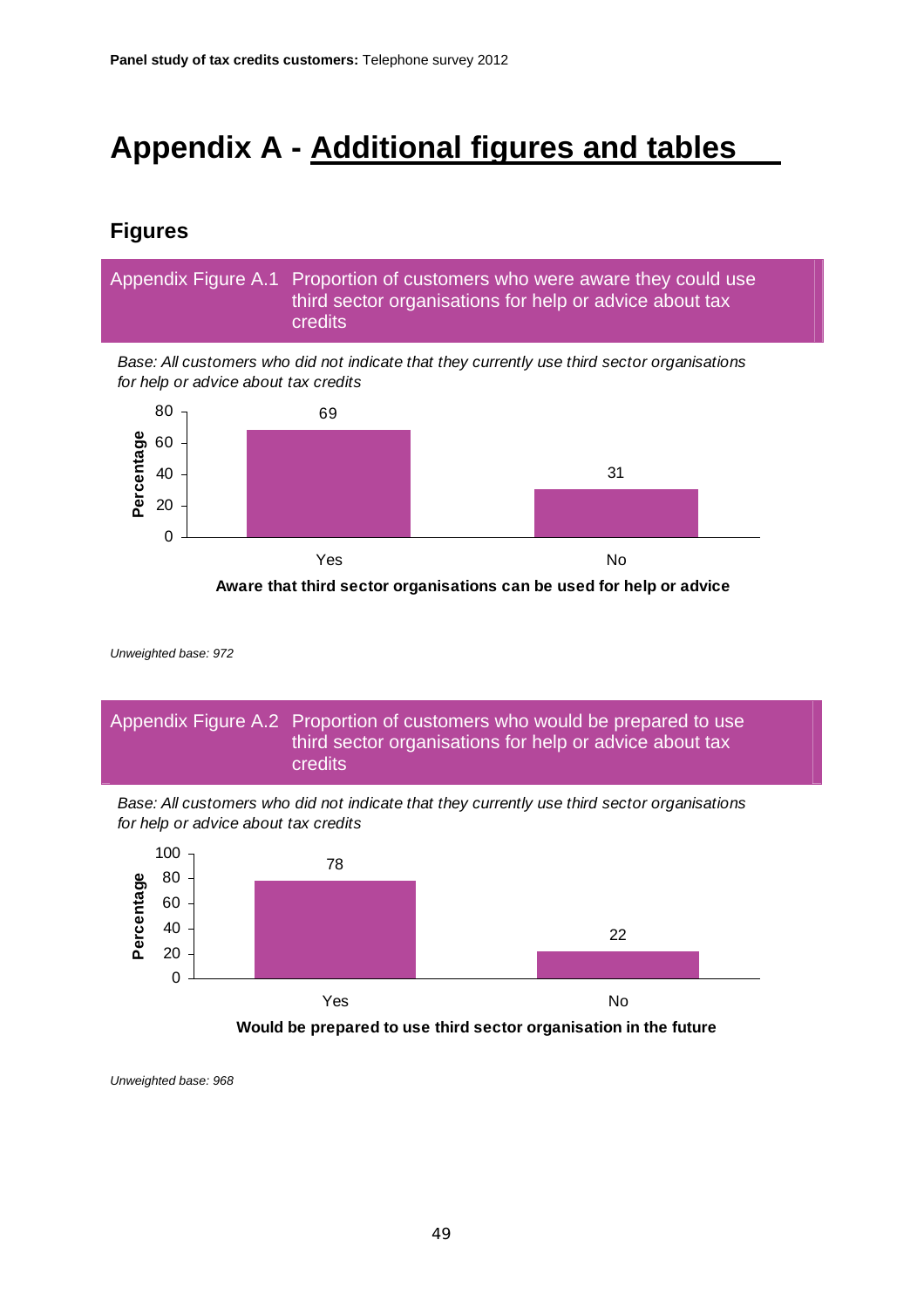#### Appendix Figure A.3 Proportion of customers who reported changes of circumstances within one month: by whether English is a first language

*Base: All tax credit customers* 



*Unweighted base: 956* 

Appendix Figure A.4 Proportion of customers who reported changes of circumstances within one month: by age



*Base: All tax credit customers* 

Reported within one month  $\blacksquare$  Did not report within one month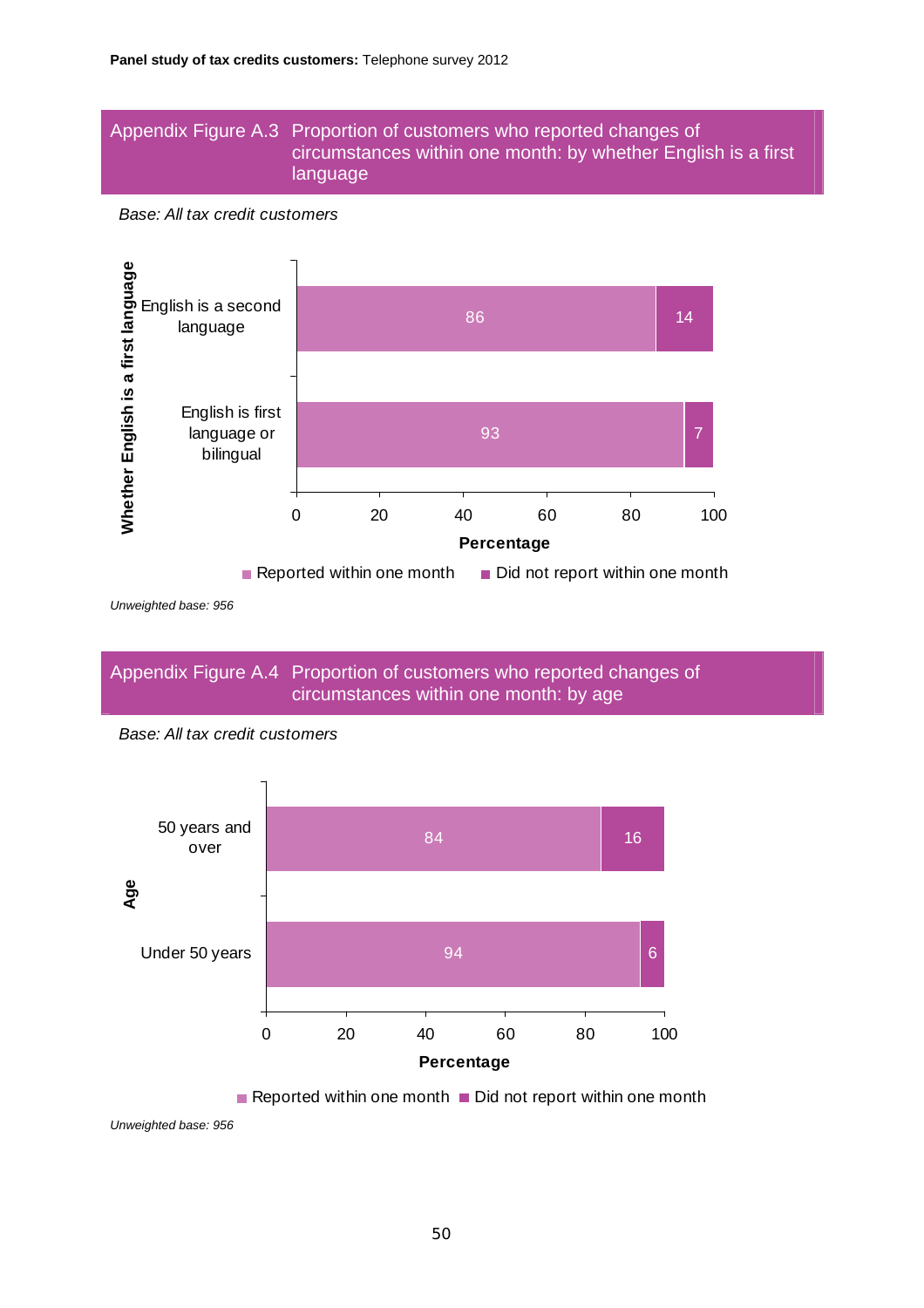#### Appendix Figure A.5 Proportion of customers for whom a financial penalty would encourage them to report changes: by whether they have English as a first language

*Base: All tax credit customers* 



*Unweighted base: 976* 

### Appendix Figure A.6 Why customers renewed late

*Base: All tax credit customers who had ever renewed their claim late* 

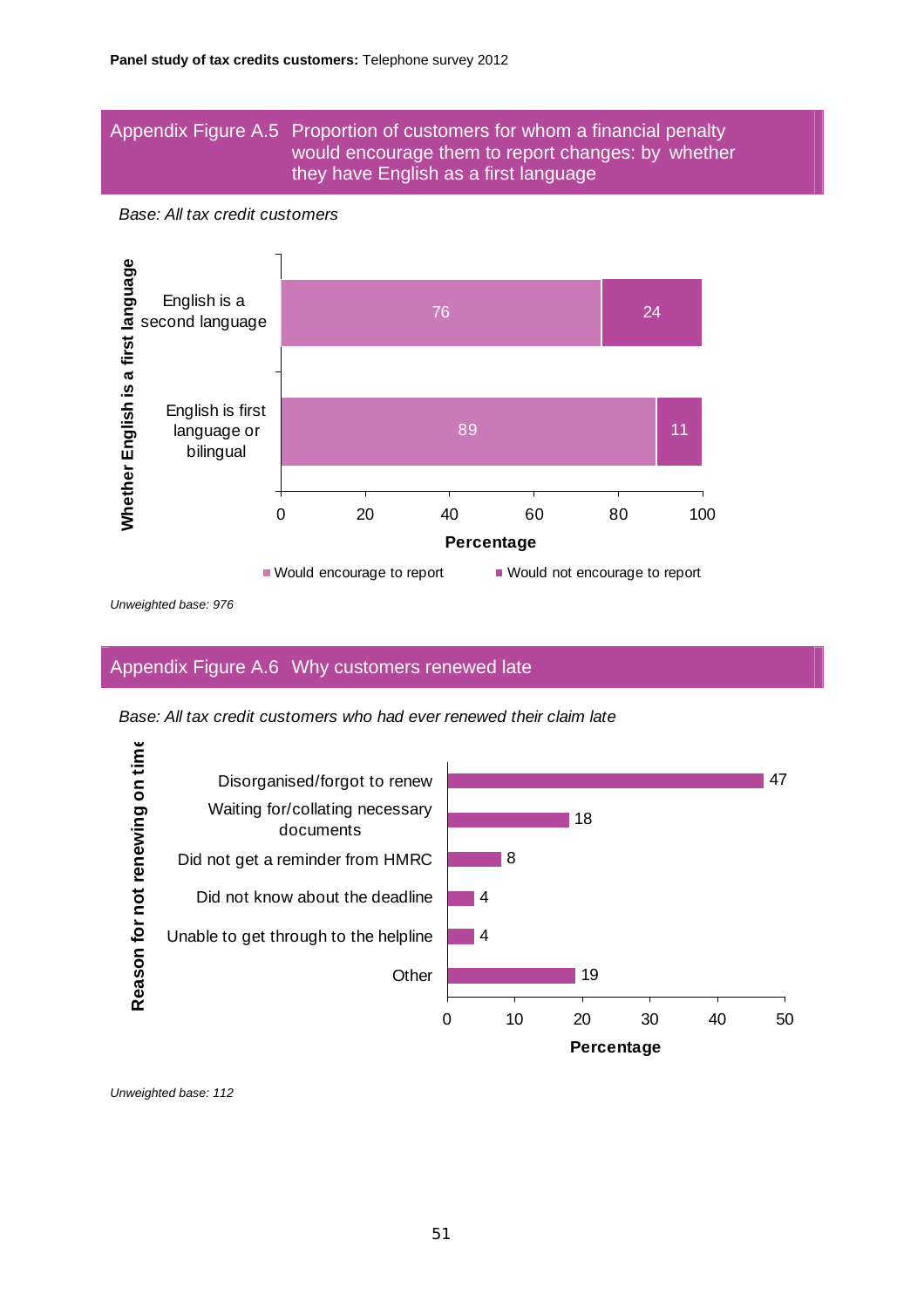#### Appendix Figure A.7 How common are inaccurate claims





*Unweighted base: 942* 

### Appendix Figure A.8 Perceptions of likelihood that those who make inaccurate claims will be caught



*Base: All tax credit customers* 

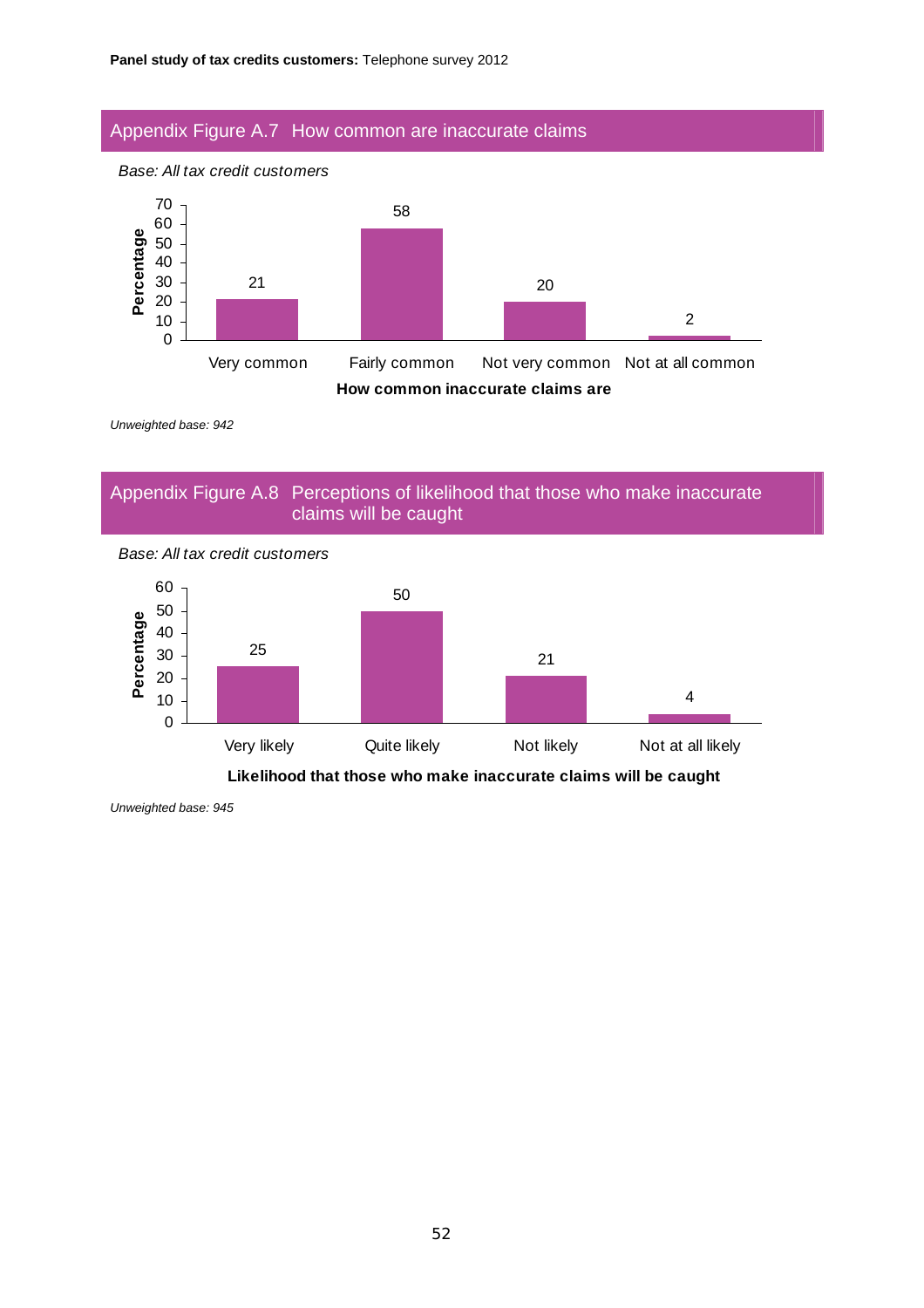### Appendix Figure A.9 Proportion of customers who thought it was always unacceptable to make inaccurate claims: by whether English is a first language





*Unweighted base: 982* 

#### Appendix Figure A.10 Would need support if payments every four weeks: by language



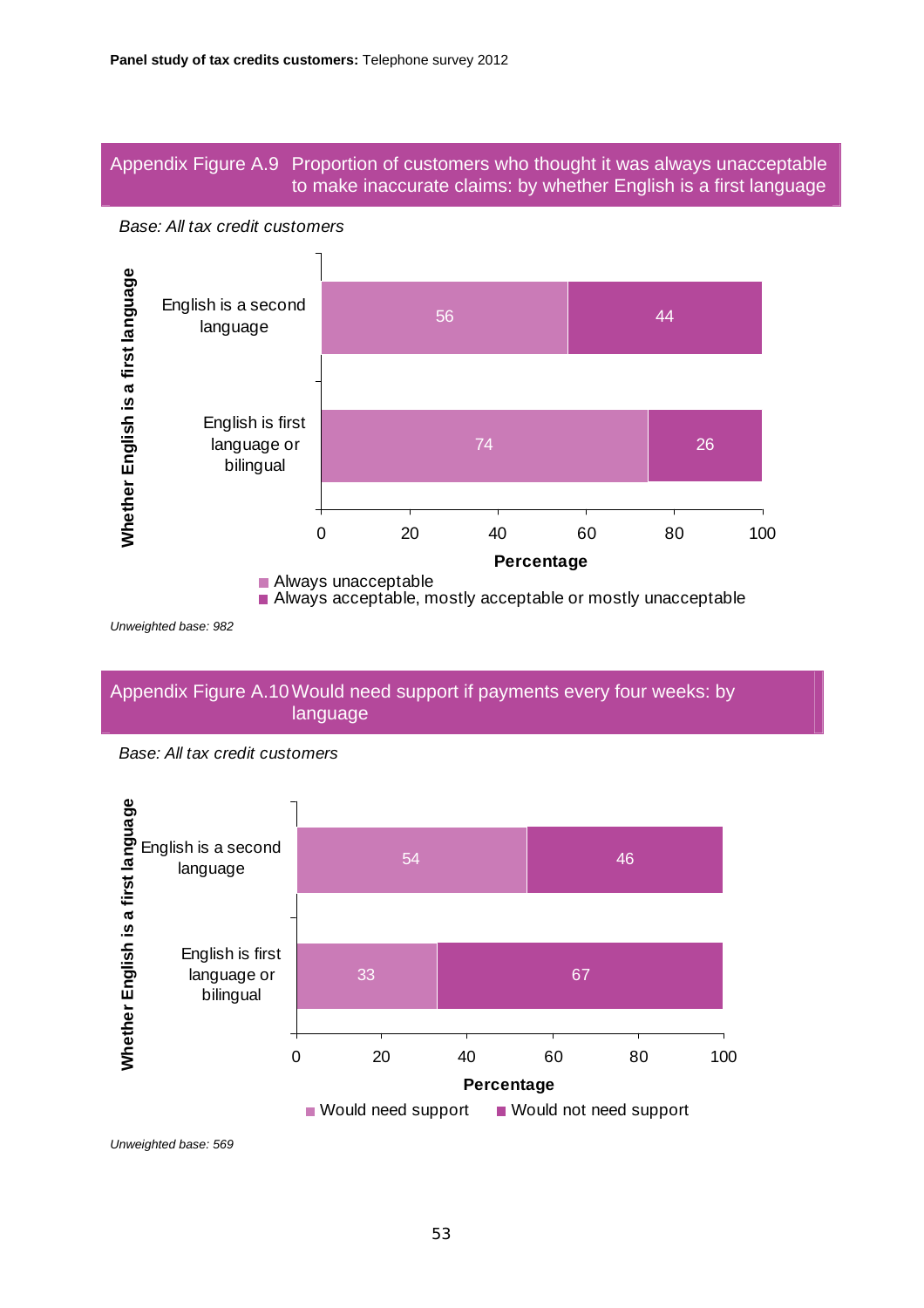#### Appendix Figure A.11 Would need support if payments every four weeks: by employment status



*Base: All tax credit customers who currently receive weekly tax credit payments* 

*Unweighted base: 569* 

#### Appendix Figure A.12 Would need support if payments every four weeks: by type of tax credits received



*Base: All customers who currently receive weekly tax credit payments*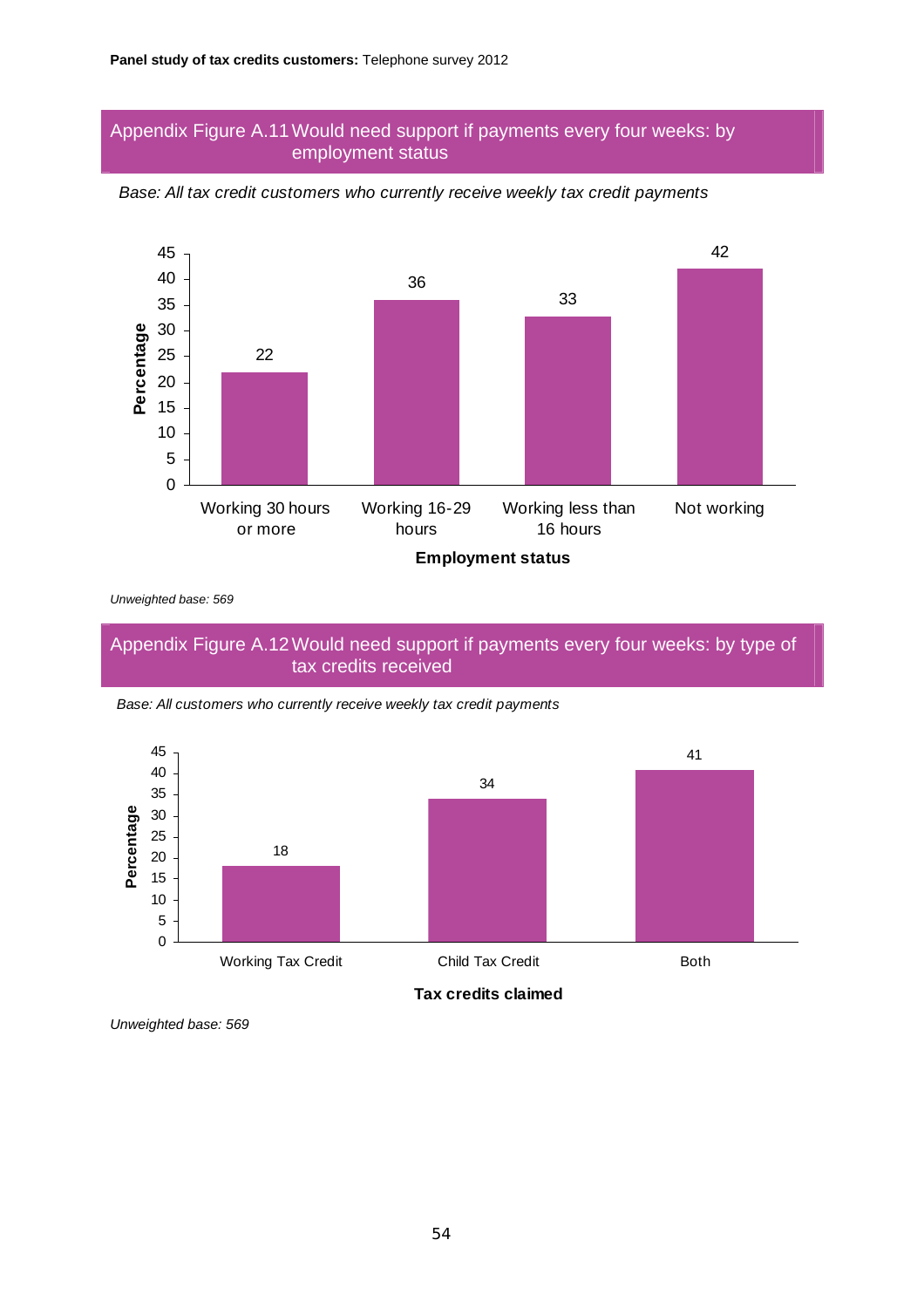# **Tables**

| Appendix Table A.1 Whether most recent unreported change would affect tax credit<br>award |    |
|-------------------------------------------------------------------------------------------|----|
| Base: Customers who have ever not reported a change                                       |    |
|                                                                                           | %  |
| Yes                                                                                       | 50 |
| <b>No</b>                                                                                 | 50 |
| Unweighted base                                                                           | 50 |

Note: This table is based on a low number of cases, so the results should be interpreted with caution.

| Appendix Table A.2 Whether there was anything that reminded customers to report<br>changes |               |
|--------------------------------------------------------------------------------------------|---------------|
| Base: All tax credit customers                                                             |               |
|                                                                                            | $\frac{0}{0}$ |
| Yes                                                                                        | 33            |
| No.                                                                                        | 67            |
| Unweighted base                                                                            | 995           |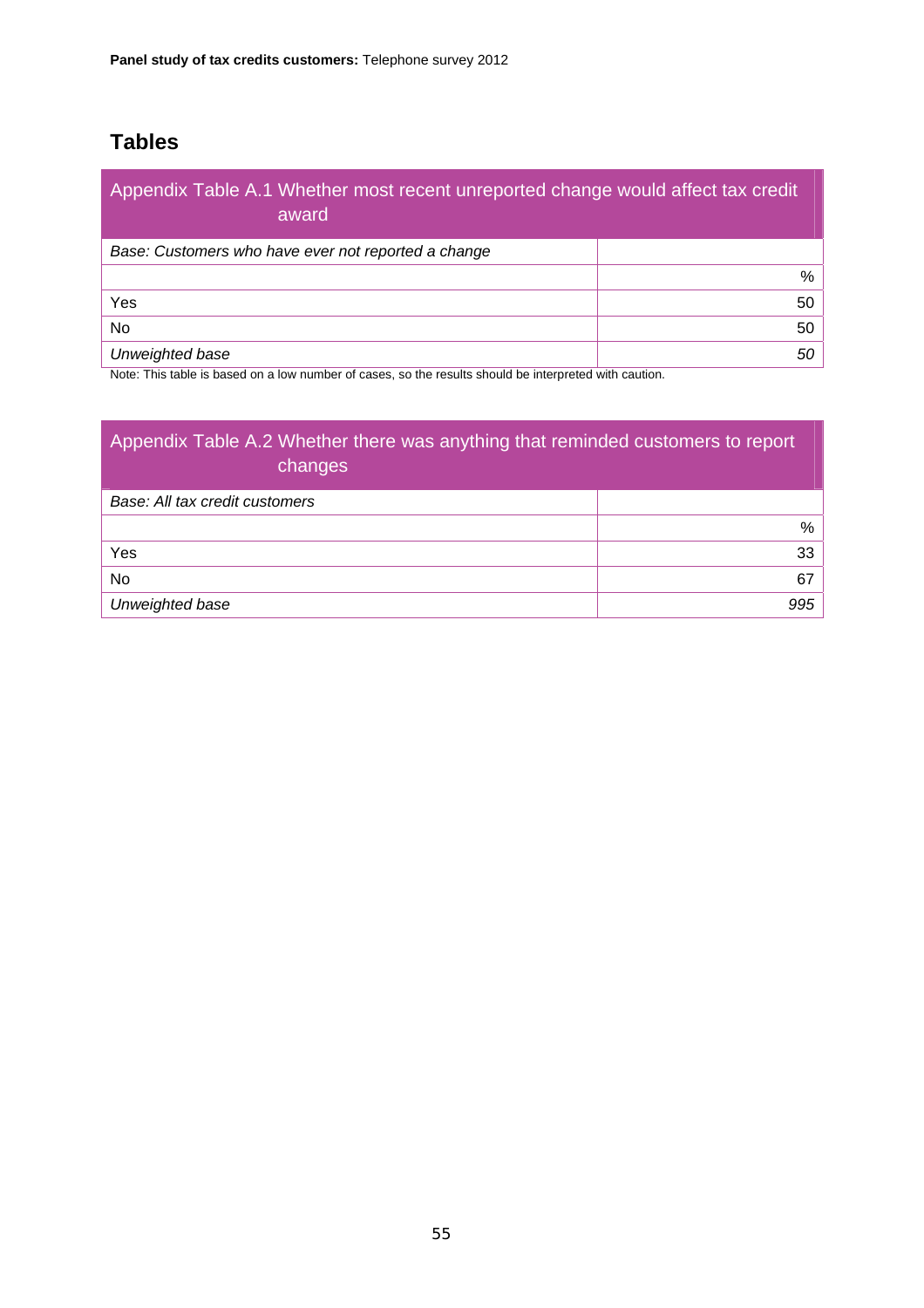#### Appendix Table A.3 What HMRC could do to encourage customers to report changes

| u lai iyuo                                                     |                |
|----------------------------------------------------------------|----------------|
| Base: All tax credit customers                                 |                |
|                                                                | %              |
| Reminder letter(s) from HMRC                                   | 41             |
| <b>Television advertisements</b>                               | 30             |
| Emails                                                         | 15             |
| Text messages                                                  | 6              |
| More awareness of the consequences of not reporting            | 5              |
| Courtesy call(s) from HMRC to check nothing has changed        | 5              |
| Making it easier to contact HMRC / easier to report the change | 5              |
| Radio advertisements                                           | 4              |
| Posters in the local community                                 | 4              |
| Harsher consequences for not reporting                         | 4              |
| The ability to report online                                   | $\overline{2}$ |
| Reminders, adverts or notes on the HMRC website                | $\overline{2}$ |
| Adverts/reminder messages in newspapers or magazines           | $\overline{2}$ |
| Incentive/reward for reporting on time                         | $\overline{2}$ |
| Reminders or more information with renewal packs               | 1              |
| It should be automatic/make employer do it                     | 1              |
| Extend reporting deadlines                                     | $\Omega$       |
| All other responses                                            | 6              |
| Nothing                                                        | 17             |
| Unweighted base                                                | 924            |
|                                                                |                |

Note: Respondents were able to give more than one response to this question and therefore the sum of the percentages may be greater than 100

## Appendix Table A.4 Whether customers gave at least one of the documented consequences of not reporting a change

| Base: All tax credit customers |     |
|--------------------------------|-----|
|                                | %   |
| Yes                            |     |
| No                             | 28  |
| Unweighted base                | 969 |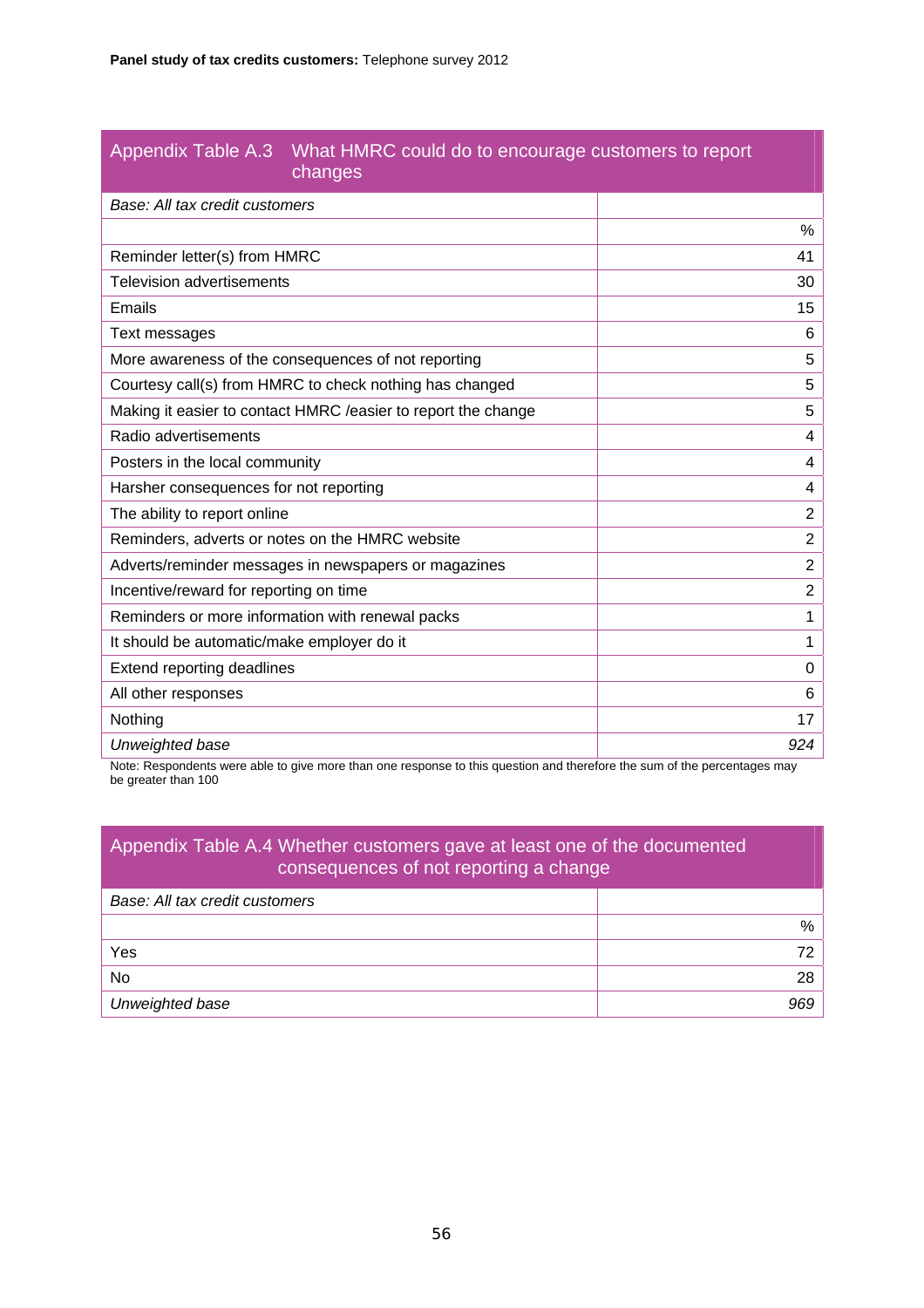# Appendix Table A.5 Whether a financial penalty would encourage customers to report changes of circumstances *Base: All tax credit customers*  % Yes 88 No the contract of the contract of the contract of the contract of the contract of the contract of the contract of the contract of the contract of the contract of the contract of the contract of the contract of the contrac *Unweighted base 976*

# Appendix Table A.6 Whether customers had ever renewed late *Base: All tax credit customers*  % Yes the contract of the contract of the contract of the contract of the contract of the contract of the contract of the contract of the contract of the contract of the contract of the contract of the contract of the contra No and the set of the set of the set of the set of the set of the set of the set of the set of the set of the s *Unweighted base 997*

# Appendix Table A.7 Was there anything else HMRC could do to help customers to renew on time *Base: All tax credit customers*  % Yes 44 No the set of the set of the set of the set of the set of the set of the set of the set of the set of the set o *Unweighted base 111*

#### Appendix Table A.8 In what circumstances would it be acceptable to make an inaccurate claim

| Base: All tax credit customers |               |
|--------------------------------|---------------|
|                                | %             |
| Genuine mistake                | 41            |
| Confusion and difficulty       | 23            |
| Personal circumstances         | 14            |
| Survival                       | 11            |
| Unsure of income               | 4             |
| Small changes of circumstance  | $\mathcal{P}$ |
| All other responses            | 10            |
| Unweighted base                | 206           |

Note: Respondents were able to give more than one response to this question and therefore the sum of the percentages may be greater than 100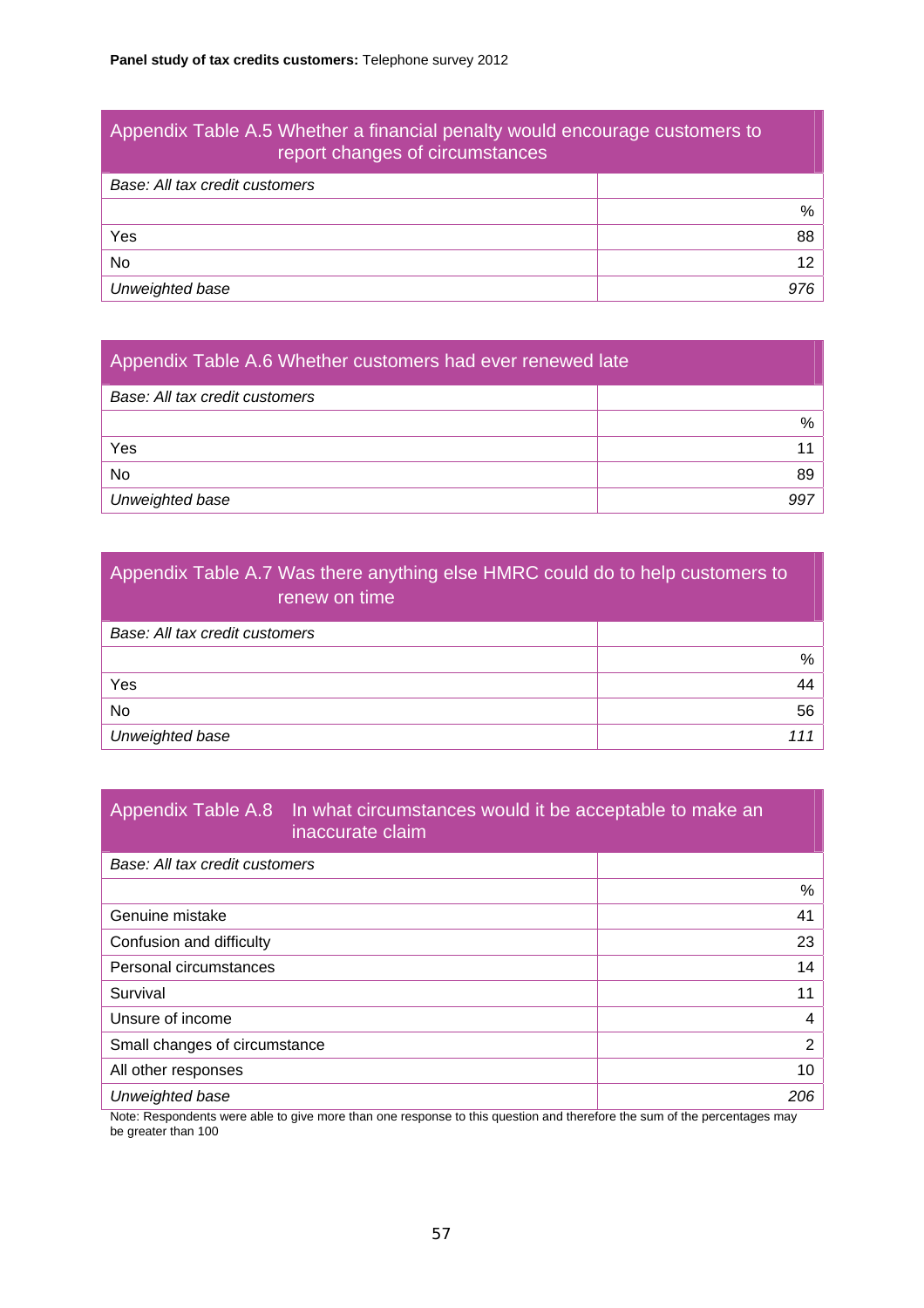| Appendix Table A.9 Awareness of which government department will administer<br><b>Universal Credit</b> |     |
|--------------------------------------------------------------------------------------------------------|-----|
| Base: All customers who reported being aware of Universal Credit                                       |     |
|                                                                                                        | %   |
| Yes                                                                                                    | 35  |
| No.                                                                                                    | 65  |
| Total                                                                                                  | 100 |

*Unweighted base 216* 

#### Appendix Table A.10 The effect customers expected the introduction of Universal Credit would have on them

| Base: Customers who were aware of Universal Credit and believed it<br>would affect them |    |
|-----------------------------------------------------------------------------------------|----|
|                                                                                         | %  |
| I will be worse off/ money reduced                                                      | 27 |
| Unsure                                                                                  | 20 |
| Benefits will be grouped together                                                       | 17 |
| Will make things more complicated                                                       | 7  |
| Harder to budget/ manage money                                                          | 6  |
| Will make things easier/ less complicated                                               | 6  |
| All other responses                                                                     | 28 |
| Unweighted base                                                                         | 98 |

Note: Respondents were able to give more than one response to this question and therefore the sum of the percentages may be greater than 100

#### Appendix Table A.11 Why customers were concerned about the introduction of Universal Credit

| Base: Customers who were aware of Universal Credit and were<br>concerned about it |    |
|-----------------------------------------------------------------------------------|----|
|                                                                                   | %  |
| Uncertainty about what will/may happen                                            | 37 |
| Being worse off/ having less money                                                | 35 |
| Losing some benefits                                                              | 12 |
| All other responses                                                               | 21 |
| Unweighted base                                                                   | 66 |

Note: Respondents were able to give more than one response to this question and therefore the sum of the percentages may be greater than 100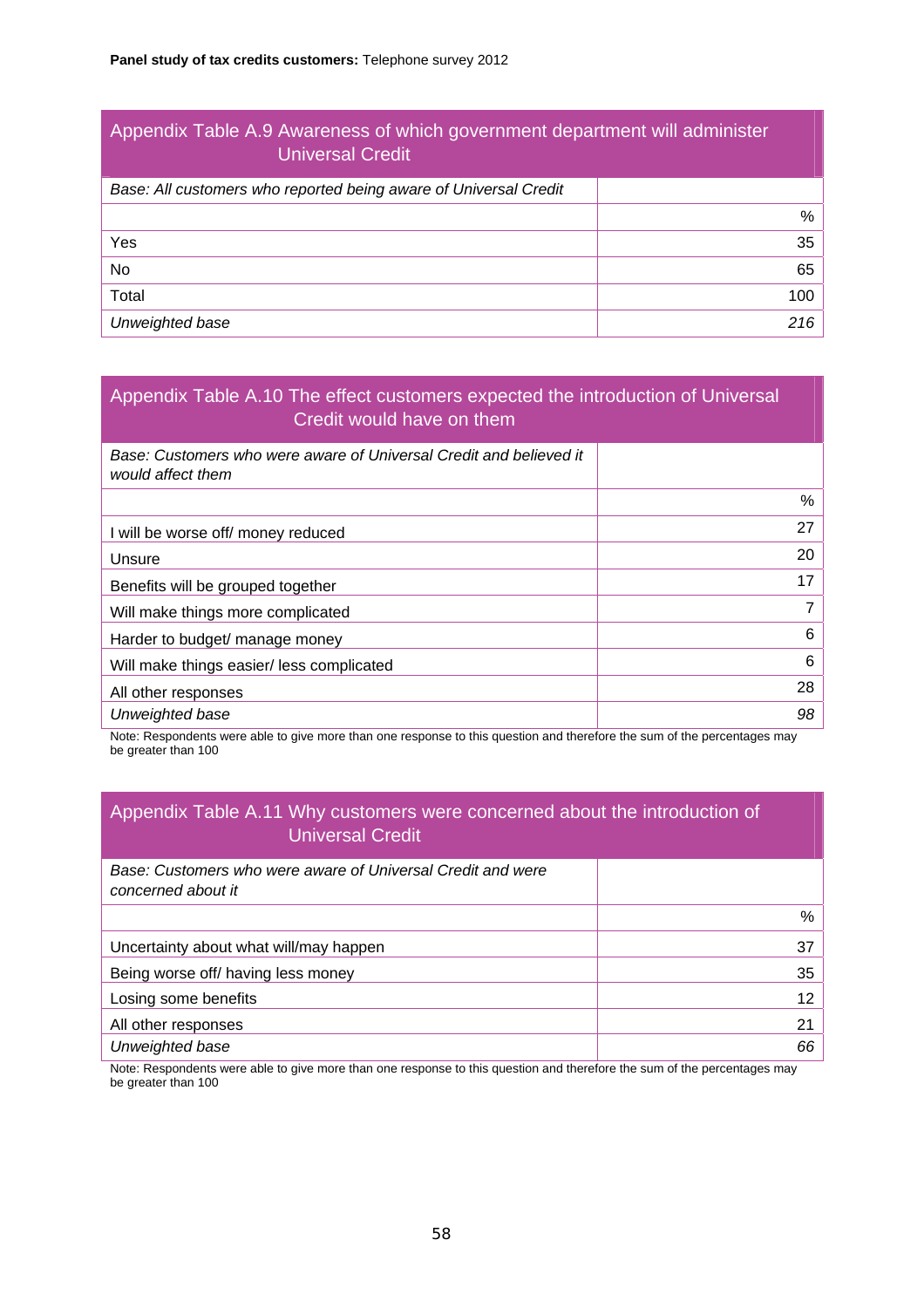## Appendix Table A.12 Information about Universal Credit that is most important

| Base: All customers who reported being aware of Universal Credit |     |
|------------------------------------------------------------------|-----|
|                                                                  | %   |
| When it will affect me                                           | 40  |
| How I can claim it                                               | 31  |
| Information about my current payments                            | 27  |
| What I need to do                                                | 22  |
| What it is and how it will work generally                        | 15  |
| What the rules/ eligibility will be                              | 15  |
| What the general effect will be                                  | 13  |
| How my other benefits will be affected                           | 3   |
| Would like to know everything                                    | 3   |
| All other responses                                              | 3   |
| Unweighted base                                                  | 210 |

Note: Respondents were able to give more than one response to this question and therefore the sum of the percentages may be greater than 100.

### Appendix Table A.13 Where customers would seek information about Universal Credit from

| Base: All tax credit customers                          |     |
|---------------------------------------------------------|-----|
|                                                         | %   |
| Searching on the internet                               | 65  |
| <b>HMRC</b>                                             | 22  |
| Citizens' Advice Bureau or other voluntary organisation | 15  |
| Jobcentre Plus/ Department for Work and Pensions        | 8   |
| Friends, family or colleagues                           | 3   |
| Gov.uk / Direct.gov                                     | 2   |
| My local authority                                      | 1   |
| Do not know                                             | 9   |
| All other responses                                     | 6   |
| Unweighted base                                         | 990 |

Note: Respondents were able to give more than one response to this question and therefore the sum of the percentages may be greater than 100.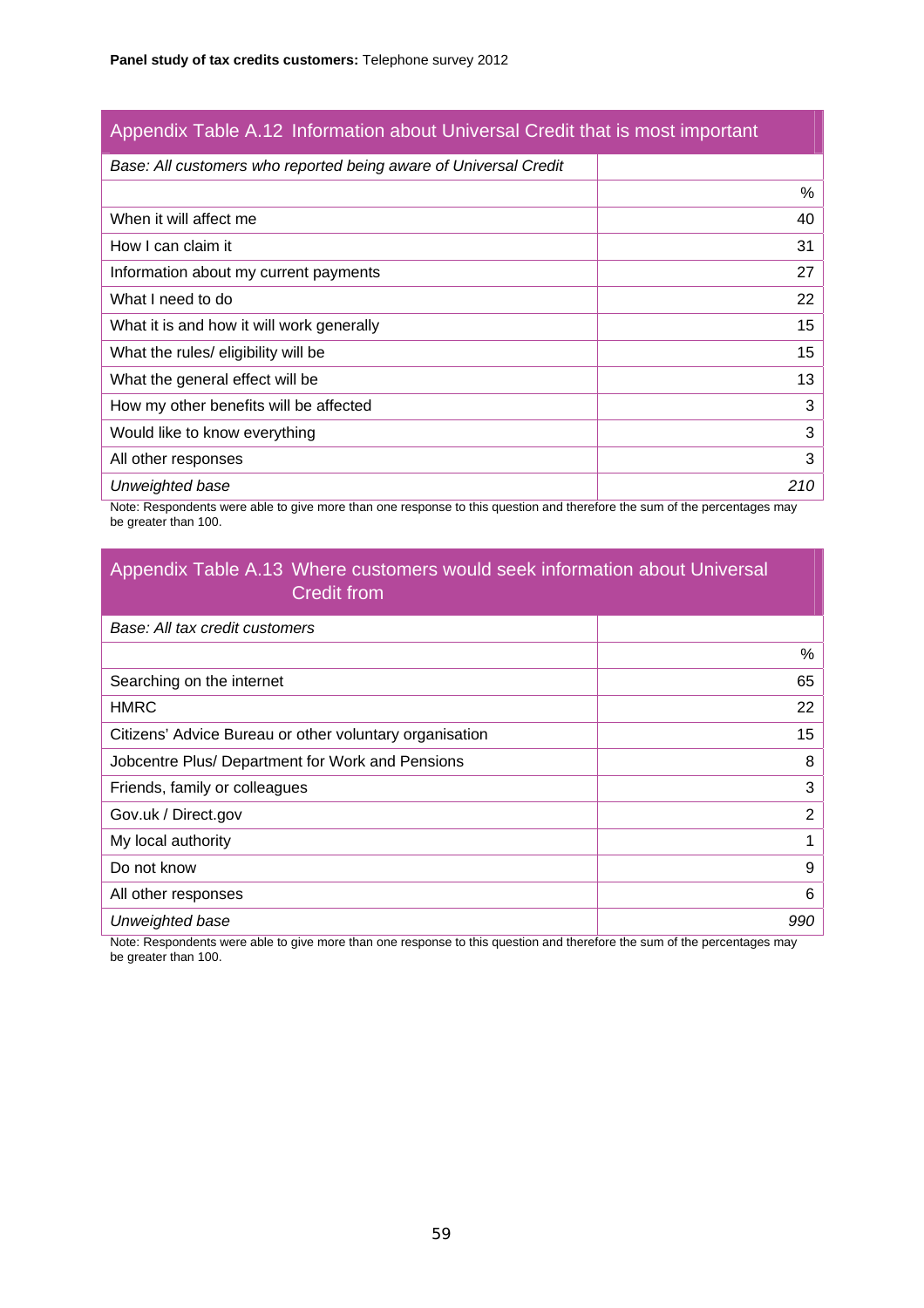#### Appendix Table A.14 Preferred method of gaining information about Universal Credit

| Base: All tax credit customers |     |
|--------------------------------|-----|
|                                | %   |
| In writing/ in a letter        | 81  |
| On the internet                | 17  |
| By email                       | 11  |
| From the media                 | 3   |
| Over the telephone             |     |
| In person                      |     |
| All other responses            | 3   |
| Unweighted base                | 980 |

Note: Respondents were able to give more than one response to this question and therefore the sum of the percentages may be greater than 100.

## Appendix Table A.15 Access to the internet outside the home

| Base: All tax credit customers without home internet |     |
|------------------------------------------------------|-----|
|                                                      | %   |
| Yes                                                  | 75  |
| No                                                   | 25  |
| Total                                                | 100 |
| Unweighted base                                      | 117 |

| Appendix Table A.16 Problems experienced with an online service |     |
|-----------------------------------------------------------------|-----|
| Base: Customers who use the internet                            |     |
|                                                                 | %   |
| Yes                                                             | 24  |
| No.                                                             | 76  |
| Total                                                           | 100 |
| Unweighted base                                                 | 882 |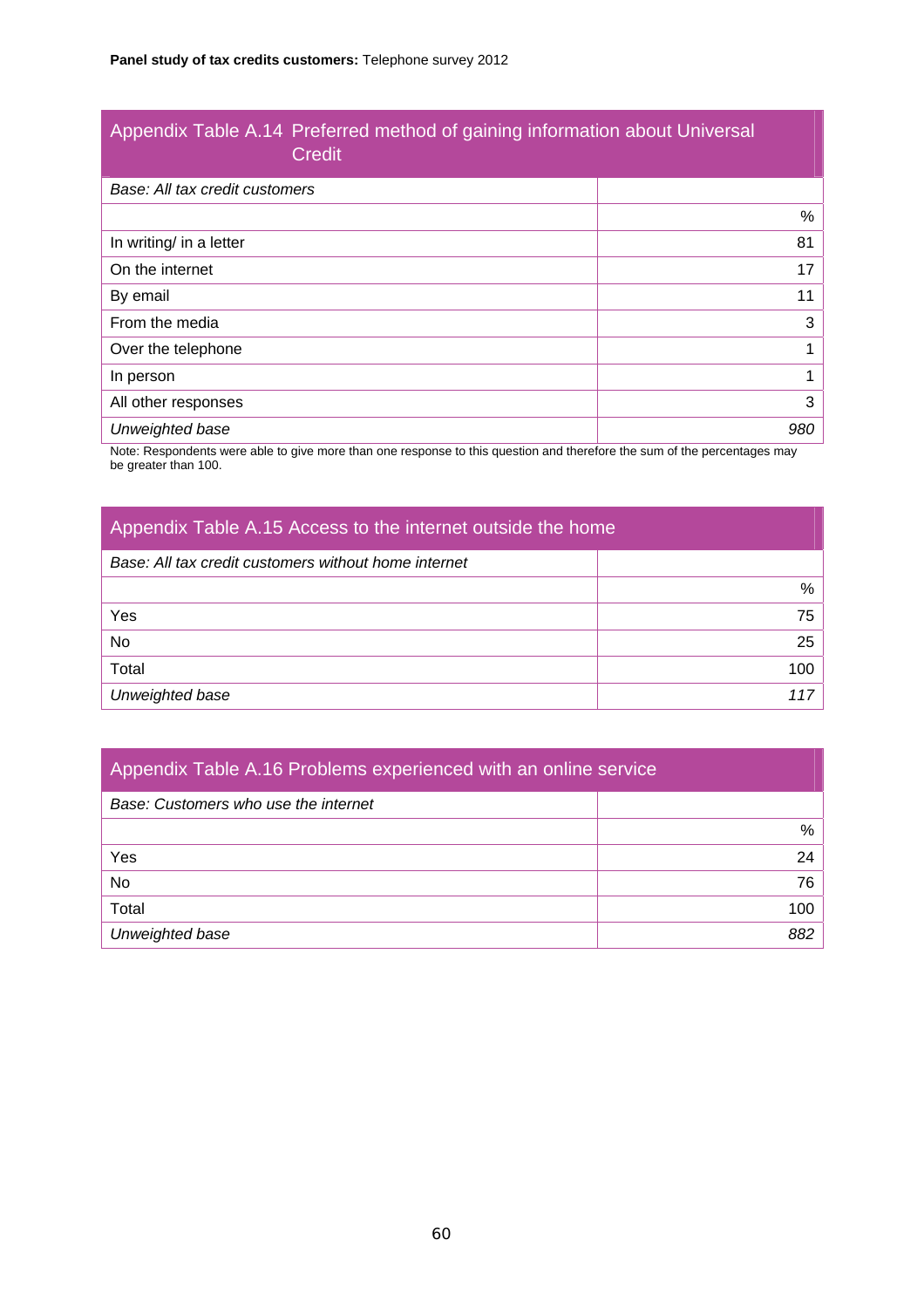| Appendix Table A.17 Internet used to find out about tax credits or how to make a<br>claim |     |
|-------------------------------------------------------------------------------------------|-----|
| Base: Customers who use the internet                                                      |     |
|                                                                                           | %   |
| Yes                                                                                       | 58  |
| No.                                                                                       | 42  |
| Total                                                                                     | 100 |
| Unweighted base                                                                           | 884 |

| Appendix Table A.18 Anticipation of problems using the internet to make and<br>manage claims for Universal Credit |     |
|-------------------------------------------------------------------------------------------------------------------|-----|
| Base: All tax credit customers                                                                                    |     |
|                                                                                                                   | %   |
| Yes                                                                                                               | 21  |
| No.                                                                                                               | 79  |
| Total                                                                                                             | 100 |
| Unweighted base                                                                                                   | 955 |

| Appendix Table A.19 Frequency of tax credit payments |     |
|------------------------------------------------------|-----|
| Base: All current tax credit customers               |     |
|                                                      | %   |
| Weekly                                               | 57  |
| Monthly                                              | 43  |
| Total                                                | 100 |
| Unweighted base                                      | 963 |

| Appendix Table A.20 Whether customers would be affected by payments every four<br>weeks |     |
|-----------------------------------------------------------------------------------------|-----|
| Base: All customers who currently receive weekly tax credit payments                    |     |
|                                                                                         | %   |
| Yes, would affect me                                                                    | 75  |
| No, would not affect me                                                                 | 25  |
| Total                                                                                   | 100 |
| Unweighted base                                                                         | 569 |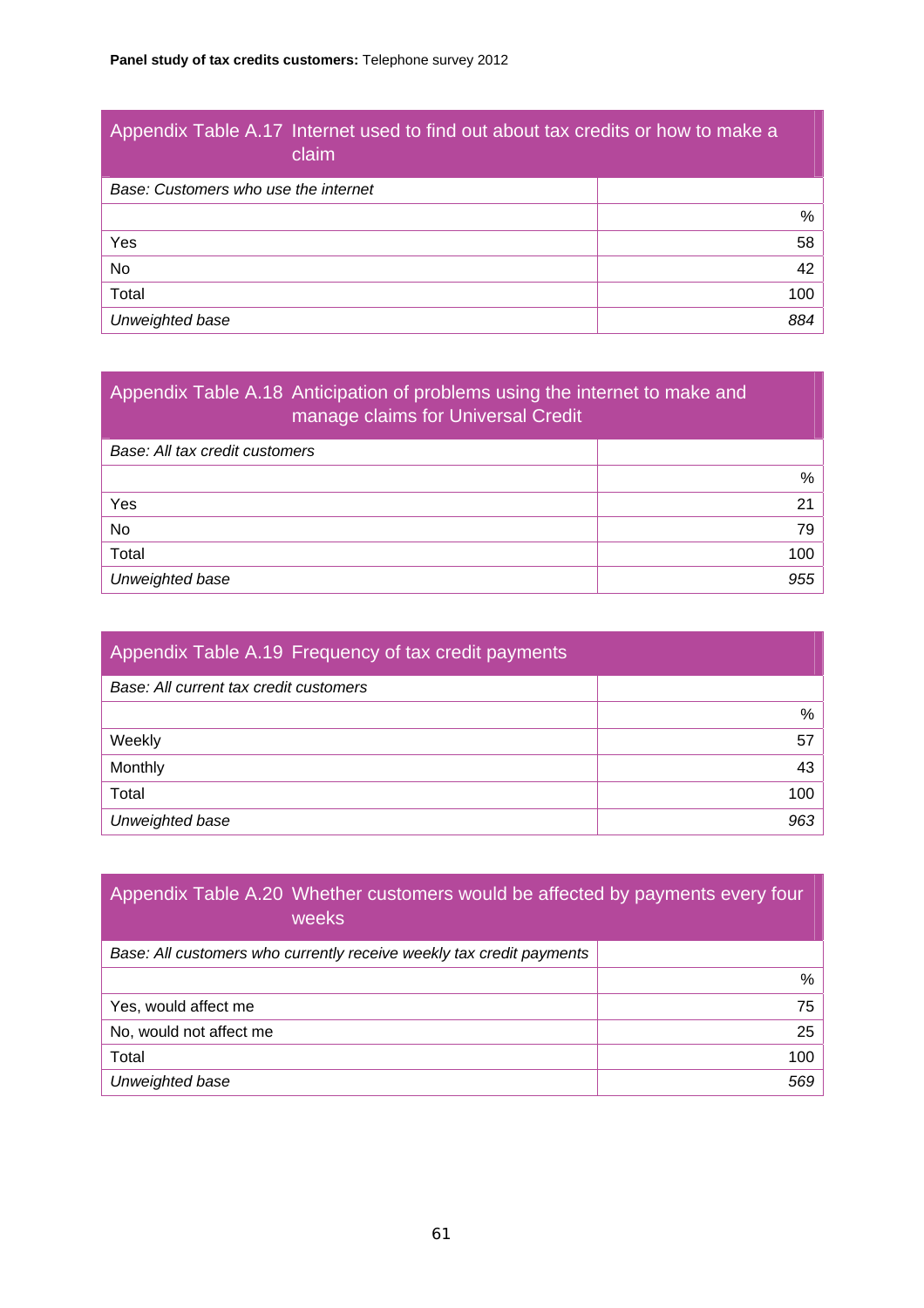| Appendix Table A.21 Whether customers would need advice or support if payments<br>were every four weeks |     |
|---------------------------------------------------------------------------------------------------------|-----|
| Base: All tax credit customers who received weekly payments                                             |     |
|                                                                                                         | %   |
| Would need support                                                                                      | 35  |
| Would not need support                                                                                  | 65  |
| Total                                                                                                   | 100 |
| Unweighted base                                                                                         | 569 |

# Appendix Table A.22 Difficulties of providing income information at a different point in the tax year

| Base: All tax credit customers |                 |
|--------------------------------|-----------------|
|                                | %               |
| Yes                            | 27              |
| No                             | 73 <sup>1</sup> |
| Total                          | 100             |
| Unweighted base                | 971             |

| Appendix Table A.23 Difficult times of the year to report income                                |     |  |  |  |
|-------------------------------------------------------------------------------------------------|-----|--|--|--|
| Base: Customers who anticipate problems providing information at<br>different point in the year |     |  |  |  |
|                                                                                                 | %   |  |  |  |
| Yes                                                                                             | 55  |  |  |  |
| No                                                                                              | 45  |  |  |  |
| Total                                                                                           | 100 |  |  |  |
| Unweighted base                                                                                 | 255 |  |  |  |

## Appendix Table A.24 Whether certain types of income information would be particularly difficult to provide

| Base: Customers who anticipate problems providing information at<br>different point in the year |     |
|-------------------------------------------------------------------------------------------------|-----|
|                                                                                                 | %   |
| Yes                                                                                             | 41  |
| No.                                                                                             | 59  |
| Total                                                                                           | 100 |
| Unweighted base                                                                                 | 248 |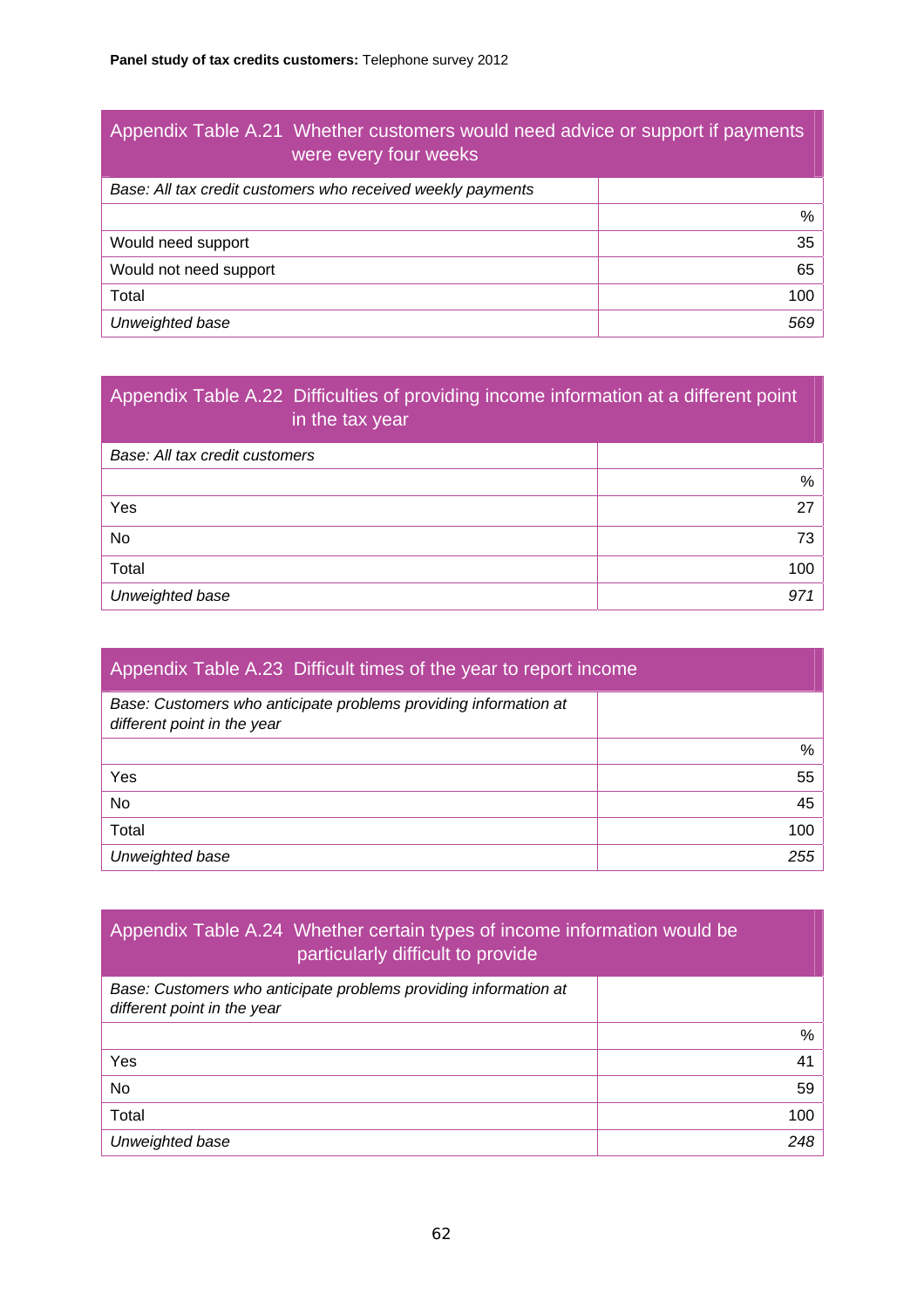| Appendix Table A.25 Whether customers foresee problems providing information<br>within a month  |     |  |  |  |
|-------------------------------------------------------------------------------------------------|-----|--|--|--|
| Base: Customers who anticipate problems providing information at<br>different point in the year |     |  |  |  |
|                                                                                                 | %   |  |  |  |
| Yes                                                                                             | 44  |  |  |  |
| No                                                                                              | 56  |  |  |  |
| Total                                                                                           | 100 |  |  |  |
| Unweighted base                                                                                 | 254 |  |  |  |

| Appendix Table A.26 Recovery of tax credit overpayments being deducted from<br><b>Universal Credit</b> |     |  |  |  |
|--------------------------------------------------------------------------------------------------------|-----|--|--|--|
| Base: All customers who reported being aware of Universal Credit                                       |     |  |  |  |
|                                                                                                        | %   |  |  |  |
| Yes                                                                                                    | 29  |  |  |  |
| No.                                                                                                    | 71  |  |  |  |
| Total                                                                                                  | 100 |  |  |  |
| Unweighted base                                                                                        | 216 |  |  |  |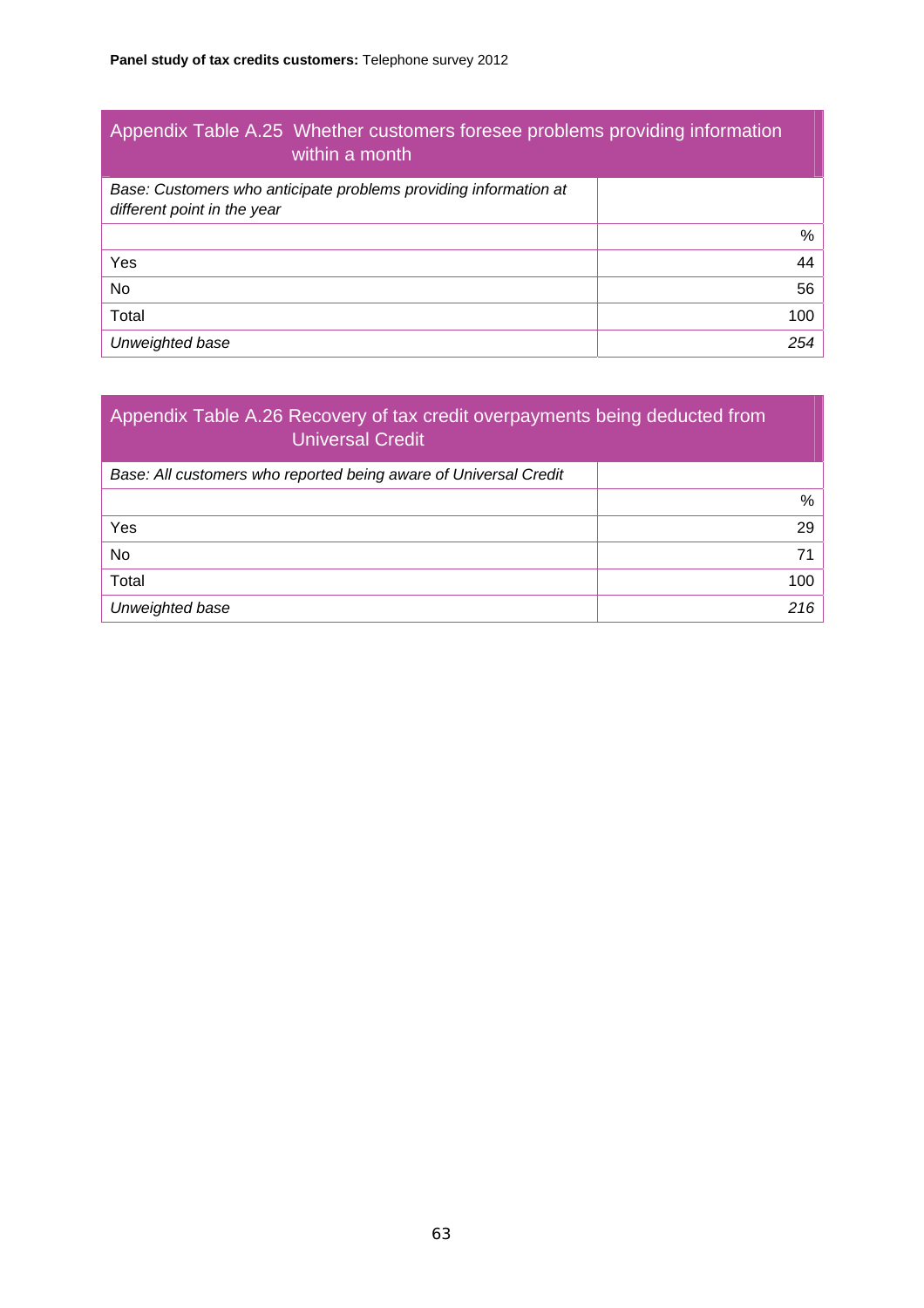# **Appendix B. Logistic regression tables**

## Whether customers have ever failed to renew on time

| Appendix Table B.1 Whether customers had ever renewed late |                                                  |          |       |                        |                      |         |
|------------------------------------------------------------|--------------------------------------------------|----------|-------|------------------------|----------------------|---------|
|                                                            |                                                  |          | Std.  | <b>Hypothesis Test</b> |                      |         |
| Variable                                                   | Category                                         | B        | Error | $\mathbf t$            | df                   | Sig.    |
| Household<br>income                                        | Up to £10,399 per<br>annum                       | .038     | .510  | .074                   | 186.000              | .941    |
|                                                            | £10,400 to £25,999 per<br>annum                  | $-.229$  | .345  | $-663$                 | 186.000              | .508    |
|                                                            | £26,000 or more per<br>annum*                    | .000     |       |                        |                      |         |
| Length of<br>claim                                         | Less than 1 year                                 | $-0.193$ | .399  | $-.484$                | 186.000              | .629    |
|                                                            | 1 to 3 years                                     | $-.101$  | .510  | $-199$                 | 186.000              | .843    |
|                                                            | 3 to 5 years                                     | $-0.608$ | .544  | $-1.118$               | 186.000              | .265    |
|                                                            | 5 years and over*                                | .000     | ×.    |                        | $\ddot{\phantom{0}}$ | ×,      |
| Whether<br>English is first                                | <b>English is first</b><br>language or bilingual | 1.165    | .446  | 2.614                  | 186.000              | .010    |
| language or<br>bilingual                                   | English is second<br>language*                   | .000     |       |                        |                      |         |
| Age of main<br>customer                                    | Under 30 years                                   | .154     | .487  | .316                   | 186.000              | .752    |
|                                                            | 30 to 39 years                                   | $-288$   | .433  | $-665$                 | 186.000              | .507    |
|                                                            | 40 to 49 years                                   | .018     | .461  | .040                   | 186.000              | .968    |
|                                                            | 50 years and over*                               | .000     | ä,    | l,                     |                      | $\cdot$ |
| Employment<br>status of main<br>customer                   | Working 30 hours or<br>more                      | $-125$   | .372  | $-0.336$               | 186.000              | .737    |
|                                                            | Working 16-29 hours                              | .161     | .326  | .494                   | 186.000              | .622    |
|                                                            | Working less than 16<br>hours                    | .184     | .551  | .333                   | 186.000              | .739    |
|                                                            | Not working*                                     | .000     | ¥,    | l,                     |                      |         |
| How common<br>inaccurate<br>claims are                     | Very common                                      | .277     | .482  | .575                   | 186.000              | .566    |
|                                                            | Fairly common                                    | $-265$   | .360  | $-735$                 | 186.000              | .463    |
|                                                            | Not very or not at all<br>common*                | .000     | ä,    |                        | $\ddot{\phantom{0}}$ |         |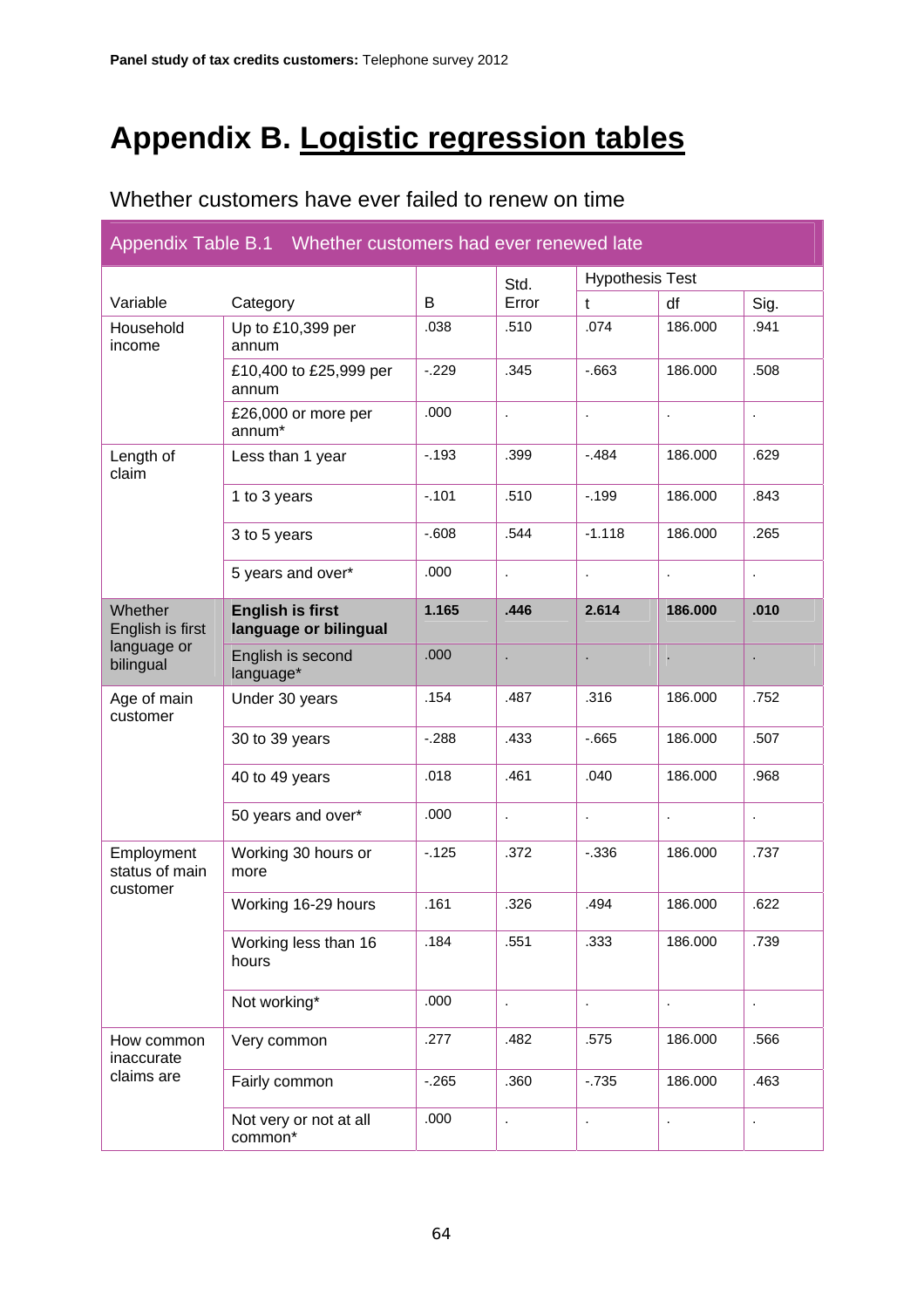#### **Panel study of tax credits customers:** Telephone survey 2012

| How likely<br>those who<br>make<br>inaccurate<br>claims are to<br>be caught | <b>Very likely</b>                   | $-910$   | .375                 | $-2.428$                 | 186.000 | .016 |
|-----------------------------------------------------------------------------|--------------------------------------|----------|----------------------|--------------------------|---------|------|
|                                                                             | Quite likely                         | $-0.589$ | .350                 | $-1.684$                 | 186.000 | .094 |
|                                                                             | Not likely and not at all<br>likely* | .000     | ٠.                   | $\overline{\phantom{a}}$ |         | ٠    |
| How<br>acceptable<br>inaccurate<br>claims are                               | Always or mostly<br>acceptable       | .054     | .656                 | .082                     | 186,000 | .934 |
|                                                                             | Mostly unacceptable                  | $-0.356$ | .289                 | $-1.230$                 | 186.000 | .220 |
|                                                                             | Always unacceptable*                 | .000     | $\ddot{\phantom{a}}$ | ٠.                       | $\cdot$ | ٠.   |

#### • \* Reference category

Grey highlighting depicts the significant factors, and bold text signifies the categories within factors that are significantly different to the reference category.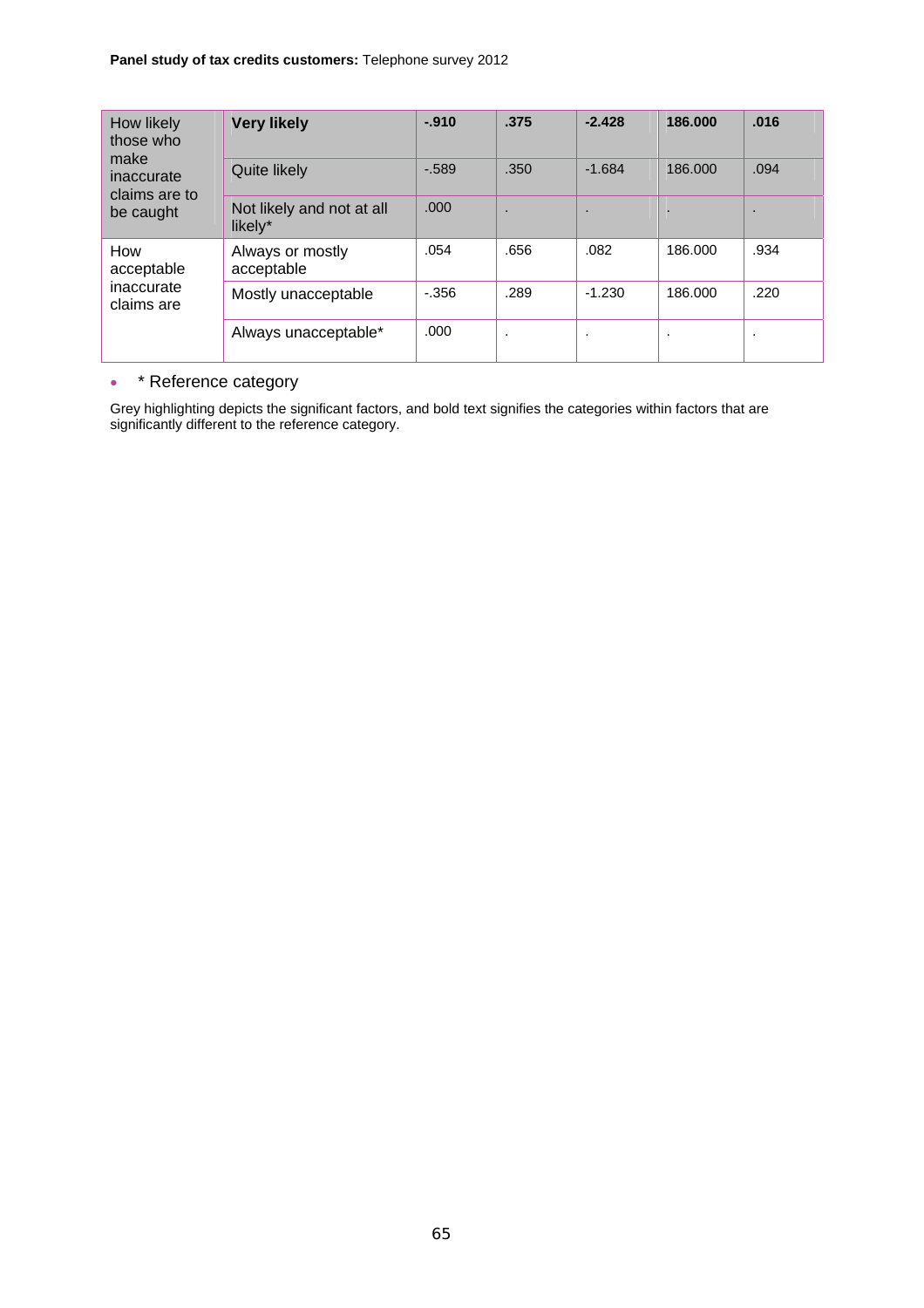## Awareness of Universal Credit

| Appendix Table B.2 Customer has not heard about Universal Credit |                                           |                   |              |                        |                |       |
|------------------------------------------------------------------|-------------------------------------------|-------------------|--------------|------------------------|----------------|-------|
|                                                                  |                                           |                   | Std.         | <b>Hypothesis Test</b> |                |       |
| Variable                                                         | Category                                  | B                 | Error        | $\mathbf{t}$           | df             | Sig.  |
| Household<br>income                                              | Up to £10,399 per<br>annum                | .826              | .374         | 2.206                  | 186.000        | .029  |
|                                                                  | £10,400 to £25,999 per<br>annum           | .327              | .260         | 1.257                  | 186.000        | .210  |
|                                                                  | £26,000 or more per<br>annum*             | .000 <sup>a</sup> | t,           | l,                     |                |       |
| Length of<br>claim                                               | Less than 1 year                          | $-.346$           | .241         | $-1.436$               | 186.000        | .153  |
|                                                                  | 1 to 3 years                              | $-0.234$          | .333         | $-701$                 | 186.000        | .484  |
|                                                                  | 3 to 5 years                              | $-239$            | .382         | $-626$                 | 186.000        | .532  |
|                                                                  | 5 years and over*                         | .000 <sup>a</sup> | ¥.           | ÷.                     | $\overline{a}$ | l,    |
| Whether<br>English is first                                      | English is first language<br>or bilingual | $-0.352$          | .345         | $-1.019$               | 186.000        | .310  |
| language or<br>bilingual                                         | English is second<br>language*            | .000 <sup>a</sup> | $\mathbf{r}$ | l,                     |                | l,    |
| Age of main<br>customer                                          | <b>Under 30 years</b>                     | 2.371             | .456         | 5.197                  | 186.000        | .000. |
|                                                                  | 30 to 39 years                            | .832              | .313         | 2.657                  | 186.000        | .009  |
|                                                                  | 40 to 49 years                            | .481              | .288         | 1.669                  | 186.000        | .097  |
|                                                                  | 50 years and over*                        | .000 <sup>a</sup> | l.           | l,                     |                |       |
| Employment<br>status of main<br>customer                         | Working 30 hours or<br>more               | $-0.250$          | .255         | $-0.983$               | 186.000        | .327  |
|                                                                  | Working 16-29 hours                       | .004              | .256         | .017                   | 186.000        | .986  |
|                                                                  | Working less than 16<br>hours             | .676              | .481         | 1.405                  | 186.000        | .162  |
|                                                                  | Not working*                              | .000 <sup>a</sup> | ä,           | $\hat{\mathbf{r}}$     | $\cdot$        | ł.    |

### • \* Reference category

Grey highlighting depicts the significant factors, and bold text signifies the categories within factors that are significantly different to the reference category.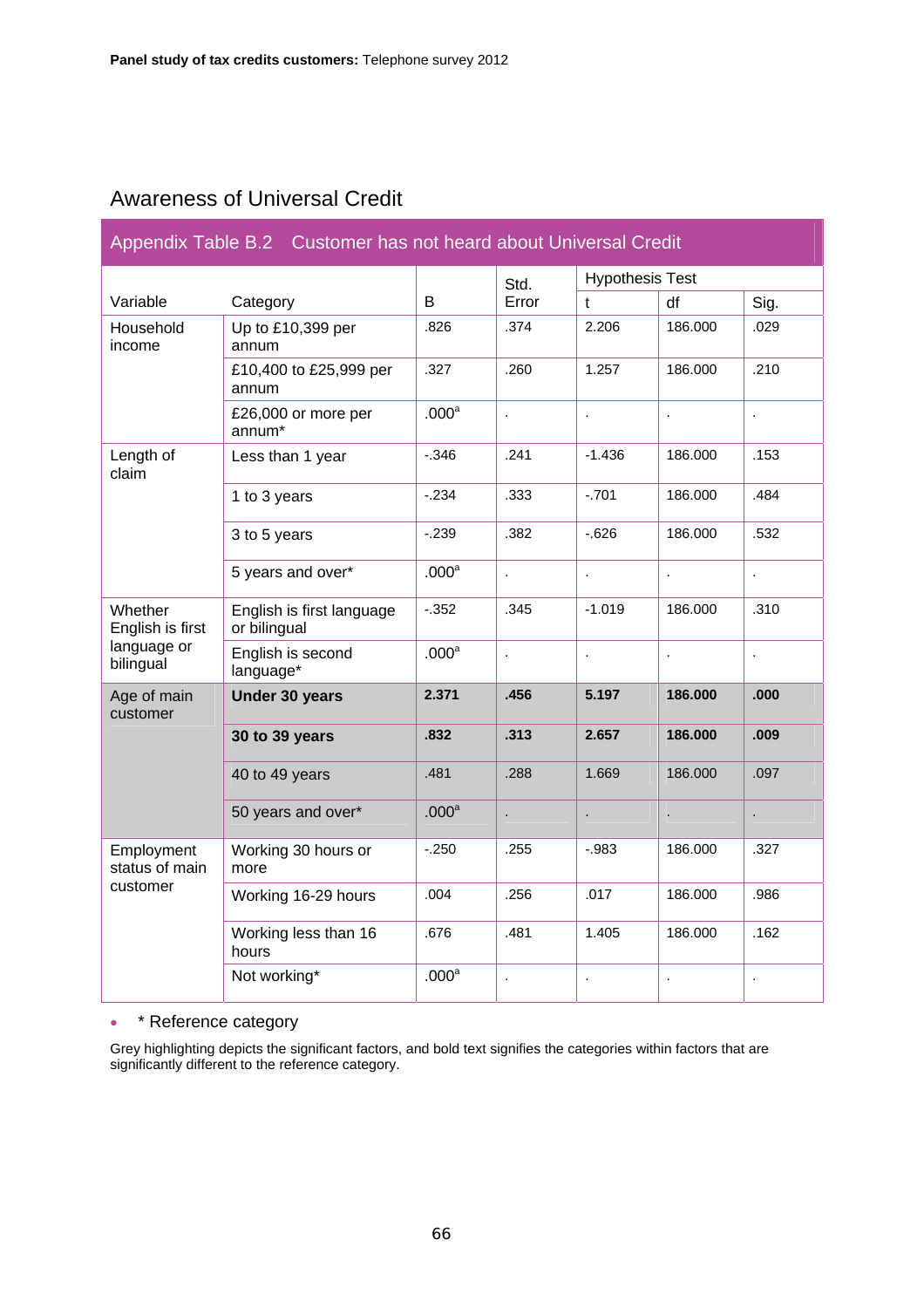# **Appendix C. Distribution of key customer characteristics**

| Appendix Table C.1 Key customer characteristics |                |  |  |  |
|-------------------------------------------------|----------------|--|--|--|
| $\%$<br>Base: All tax credit customers          |                |  |  |  |
| Gender                                          |                |  |  |  |
| Male                                            | 19             |  |  |  |
| Female                                          | 81             |  |  |  |
| Age                                             |                |  |  |  |
| Under 30                                        | 19             |  |  |  |
| 30-39                                           | 31             |  |  |  |
| 40-49                                           | 33             |  |  |  |
| 50 and over                                     | 18             |  |  |  |
| <b>First language</b>                           |                |  |  |  |
| English as first language or bilingual          | 84             |  |  |  |
| English as a second language                    | 10             |  |  |  |
| Unknown                                         | 6              |  |  |  |
| Type of tax credits received                    |                |  |  |  |
| <b>Working Tax Credit</b>                       | 20             |  |  |  |
| <b>Child Tax Credit</b>                         | 38             |  |  |  |
| <b>Both</b>                                     | 40             |  |  |  |
| Neither                                         | $\overline{2}$ |  |  |  |
| Main respondent employment status               |                |  |  |  |
| Working 30 hours or more                        | 33             |  |  |  |
| Working 16-29 hours                             | 29             |  |  |  |
| Working less than 16 hours                      | 7              |  |  |  |
| Not working                                     | 31             |  |  |  |
| Main respondent self-employment status          |                |  |  |  |
| Self-employed                                   | 13             |  |  |  |
| Employed                                        | 56             |  |  |  |
| Not working                                     | 31             |  |  |  |
| Annual household income                         |                |  |  |  |
| Up to £10,399                                   | 16             |  |  |  |
| £10,400 to £25,999                              | 63             |  |  |  |
| £26,000 or more                                 | 19             |  |  |  |
| Unknown                                         | $\overline{2}$ |  |  |  |
| Unweighted base                                 | 1,000          |  |  |  |